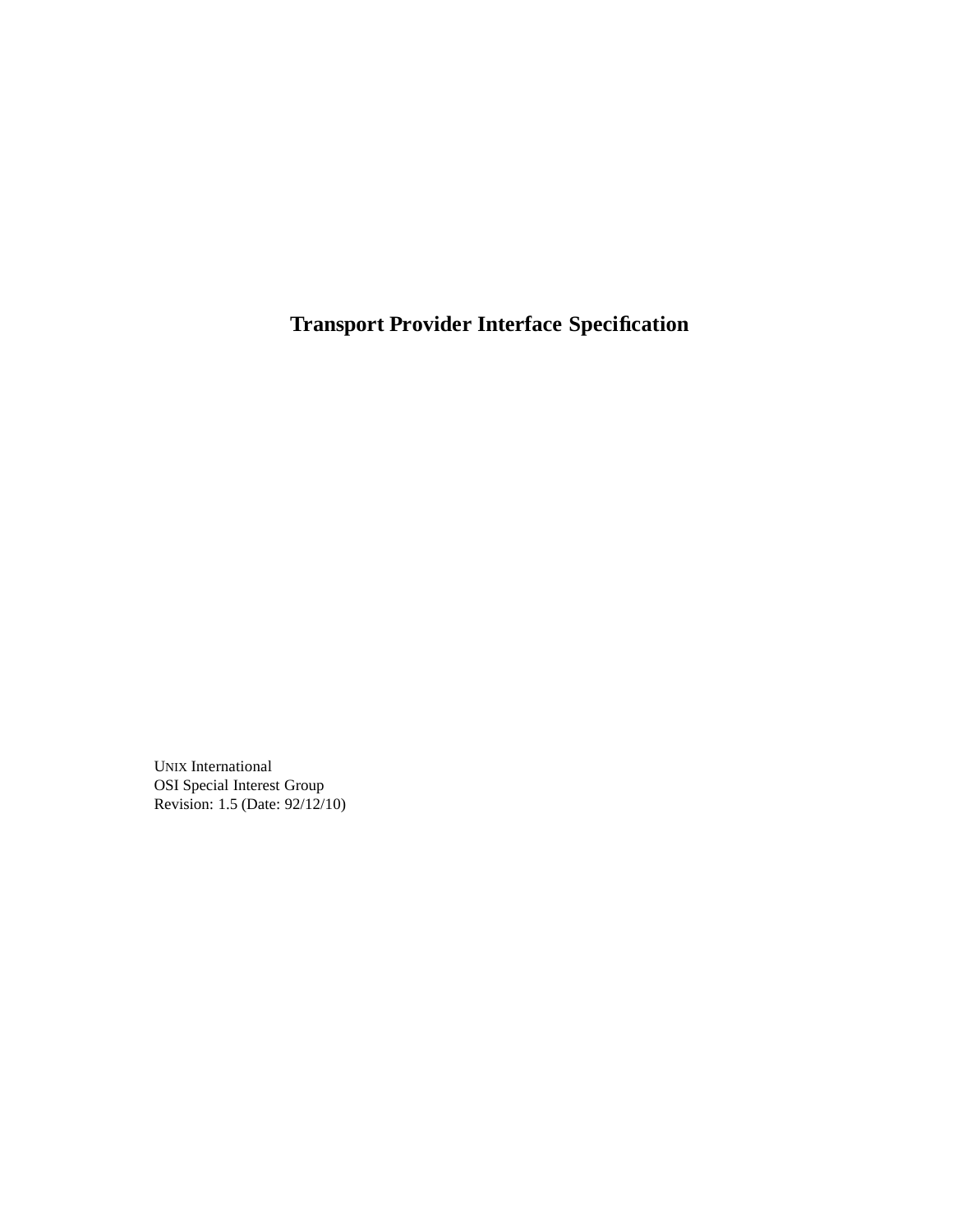#### **Published by:**

UNIX International Waterview Corporate Center 20 Waterview Boulevard Parsippany, NJ 07054

for further information, contact: Vice President of Marketing

Phone: +1 201-263-8400 Fax: +1 201-263-8401

International Offices:

| <b>UNIX</b> International                          | <b>UNIX</b> International | <b>UNIX</b> International | <b>UNIX</b> International |
|----------------------------------------------------|---------------------------|---------------------------|---------------------------|
| Asian/Pacific Office                               | Australian Office         | European Office           | Pacific Basin Office      |
| Shinei Bldg. 1F                                    | Suite 1, Century Plaza    | 25, Avenue de Beaulieu    | Cintech II                |
| Kameido                                            | 80 Berry Street           | 1160 Brussels             | 75 Science Park Drive     |
| Koto-ku, Tokyo 136                                 | North Sydney, NSW 2060    | Belgium                   | Singapore Science Park    |
| Japan                                              | Australia                 |                           | Singapore 0511            |
|                                                    |                           |                           | Singapore                 |
| Phone: $(81)$ 3-3636-1122 Phone: $(61)$ 2-922-5341 |                           | Phone: $(32)$ 2-672-3700  | Phone: (65) 776-0313      |
| Fax: $(81)$ 3-3636-1121 Fax: $(61)$ 2-929-0635     |                           | $(32)$ 2-672-4415<br>Fax: | Fax: $(65)$ 776-0421      |

Copyright © 1992 UNIX International, Inc.

Permission to use, copy, modify, and distribute this documentation for any purpose and without fee is hereby granted, provided that the above copyright notice appears in all copies and that both that copyright notice and this permission notice appear in supporting documentation, and that the name UNIX International not be used in advertising or publicity pertaining to distribution of the software without specific, written prior permission. UNIX International makes no representations about the suitability of this documentation for any purpose. It is provided "as is" without express or implied warranty.

UNIX INTERNATIONAL DISCLAIMS ALL WARRANTIES WITH REGARD TO THIS DOCUMENTATION, INCLUDING ALL IMPLIED WARRANTIES OF MERCHANTABILITY AND FITNESS, IN NO EVENT SHALL UNIX INTERNATIONAL BE LIABLE FOR ANY SPECIAL, INDIRECT OR CONSEQUENTIAL DAMAGES OR ANY DAMAGES WHATSOEVER RESULTING FROM LOSS OF USE, DATA OR PROFITS, WHETHER IN AN ACTION OF CONTRACT, NEGLIGENCE OR OTHER TORTIOUS ACTION, ARISING OUT OF OR IN CONNECTION WITH THE USE OR PERFORMANCE OF THIS DOCUMENTATION.

#### **NOTICE:**

This document is based on the UNIX System Laboratories Transport Provider Interface (TPI) specification which was used with permission by the UNIX International OSI Special Interest Group (UI OSISIG). Participation in the UI OSISIG is open to UNIX International members and other interested parties. For further information contact UNIX International at the addresses above.

UNIX International is making this documentation available as a reference point for the industry. While UNIX International believes that these interfaces are well defined in this release of the document, minor changes may be made prior to products conforming to the interfaces being made available from UNIX System Laboratories or UNIX International members.

#### **Trademarks:**

UNIX<sup>®</sup> is a registered trademark of UNIX System Laboratories in the United States and other countries.  $X/O$ pen<sup>™</sup> is a trademark of the  $X/O$ pen Company Ltd. in the UK and other countries.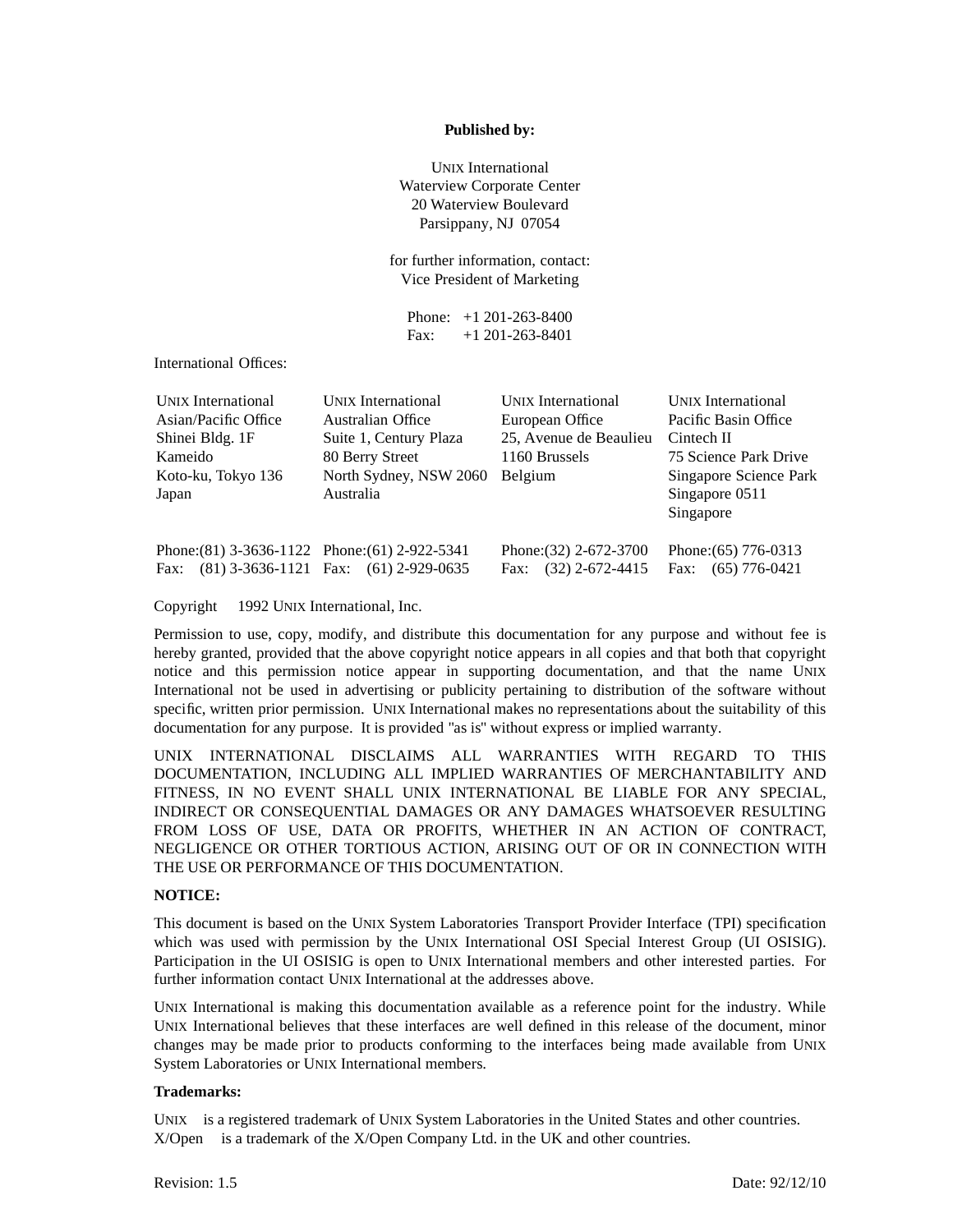# **1. Introduction**

To support a framework for providing networking products in the UNIX system, an effort is underway to define service interfaces that map to strategic levels of the Open Systems Interconnection (OSI) Reference Model. These service interfaces hide implementation details of a particular service from the consumer of the service. This enables system programmers to develop software independent of the particular protocol that provides a specific service. The interfaces being specified for UNIX System V are defined within the STREAMS environment. This document specifies a kernel-level interface that supports the services of the Transport Layer for connection-mode and connectionlessmode services.

This specification applies to System V Release 4.2 ES/MP.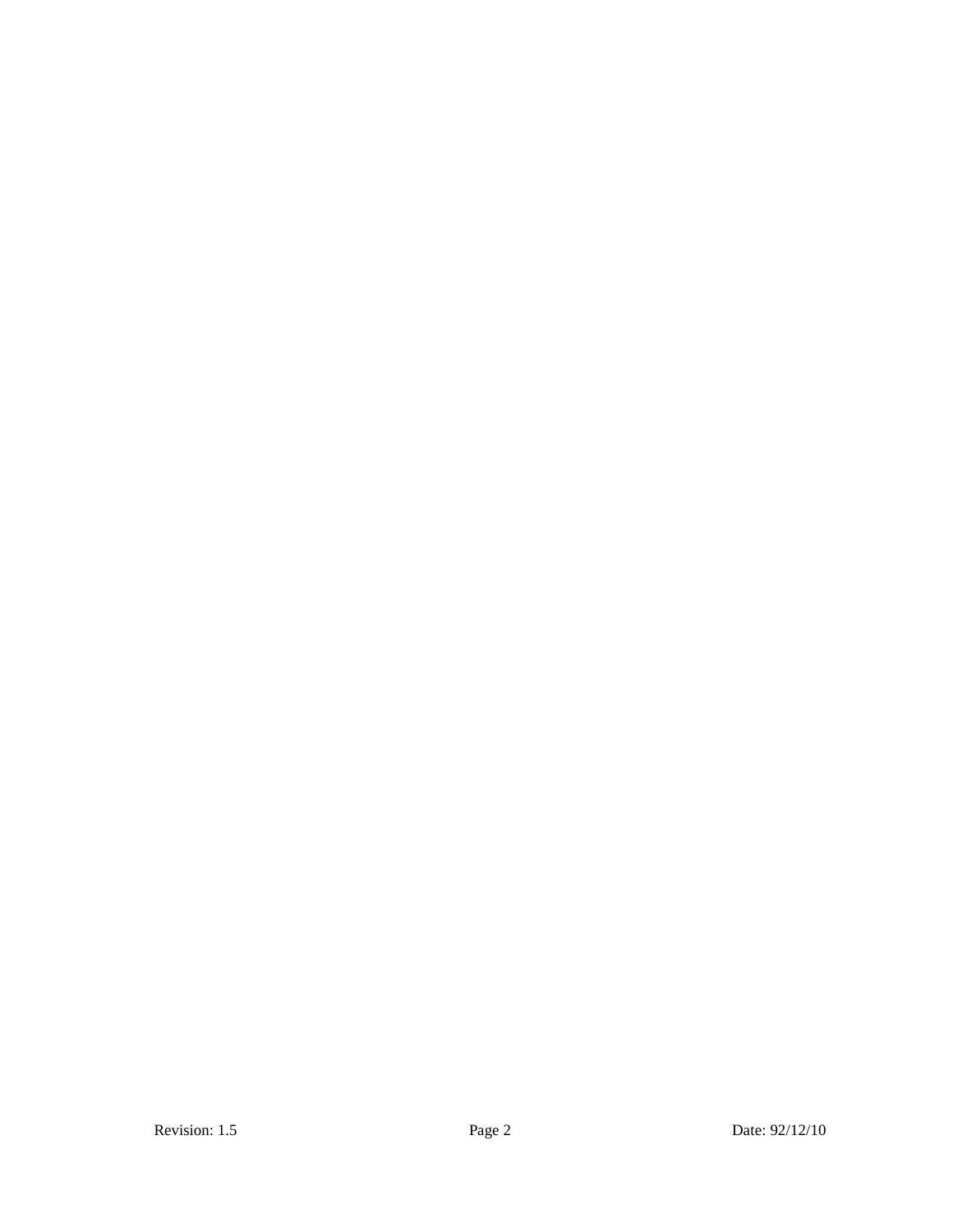## **2. Transport Provider Interface**

The transport interface defines a message interface to a transport provider implemented under STREAMS<sup>1</sup>. This version of the transport provider interface supports the XPG4 version of the X/Open Transport Interface (XTI). A user communicates to a transport provider via a full duplex path known as a *stream* (see figure 1). This *stream* provides a mechanism in which messages may be passed to the transport provider from the transport user and vice versa.



**Figure 1.** Example of a *stream* from a user to a transport provider

The STREAMS messages that are used to communicate transport service primitives between the transport user and the transport provider may have one of the following formats:

1. A M\_PROTO message block followed by zero or more M\_DATA message blocks. The M\_PROTO message block contains the type of transport service primitive and all the relevant arguments associated with the primitive. The M\_DATA blocks contain transport user data associated with the transport service primitive.

 $\overline{\phantom{a}}$  , where  $\overline{\phantom{a}}$ 

<sup>1.</sup> It is assumed that the reader of this document is familiar with the concept STREAMS.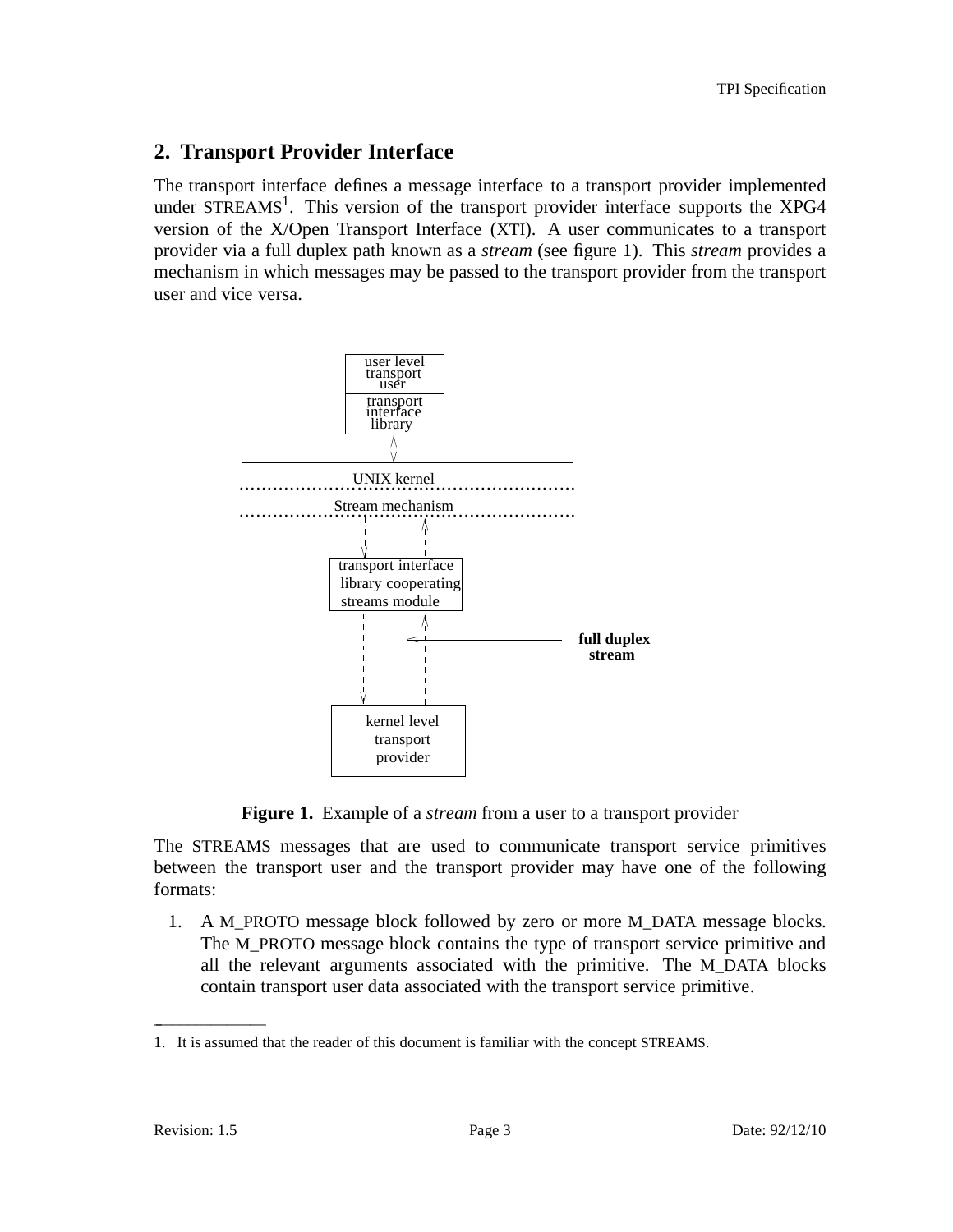- 2. One M\_PCPROTO message block containing the type of transport service primitive and all the relevant arguments associated with the primitive.
- 3. One or more M\_DATA message blocks containing transport user data.

The following sections describe the transport primitives which define both a connectionmode and connectionless-mode transport service.

For both types of transport service, two types of primitives exist: primitives which originate from the transport user and primitives which originate from the transport provider. The primitives which originate from the transport user make requests to the transport provider or respond to an event of the transport provider. The primitives which originate from the transport provider are either confirmations of a request or are indications to the transport user that an event has occurred. Section 2 lists the primitive types along with the mapping of those primitives to the STREAMS message types and the transport primitives of the ISO IS 8072 and IS 8072/DAD transport service definitions. The format of these primitives and the rules governing the use of them are described in sections 2.1, 2.2, and 2.3.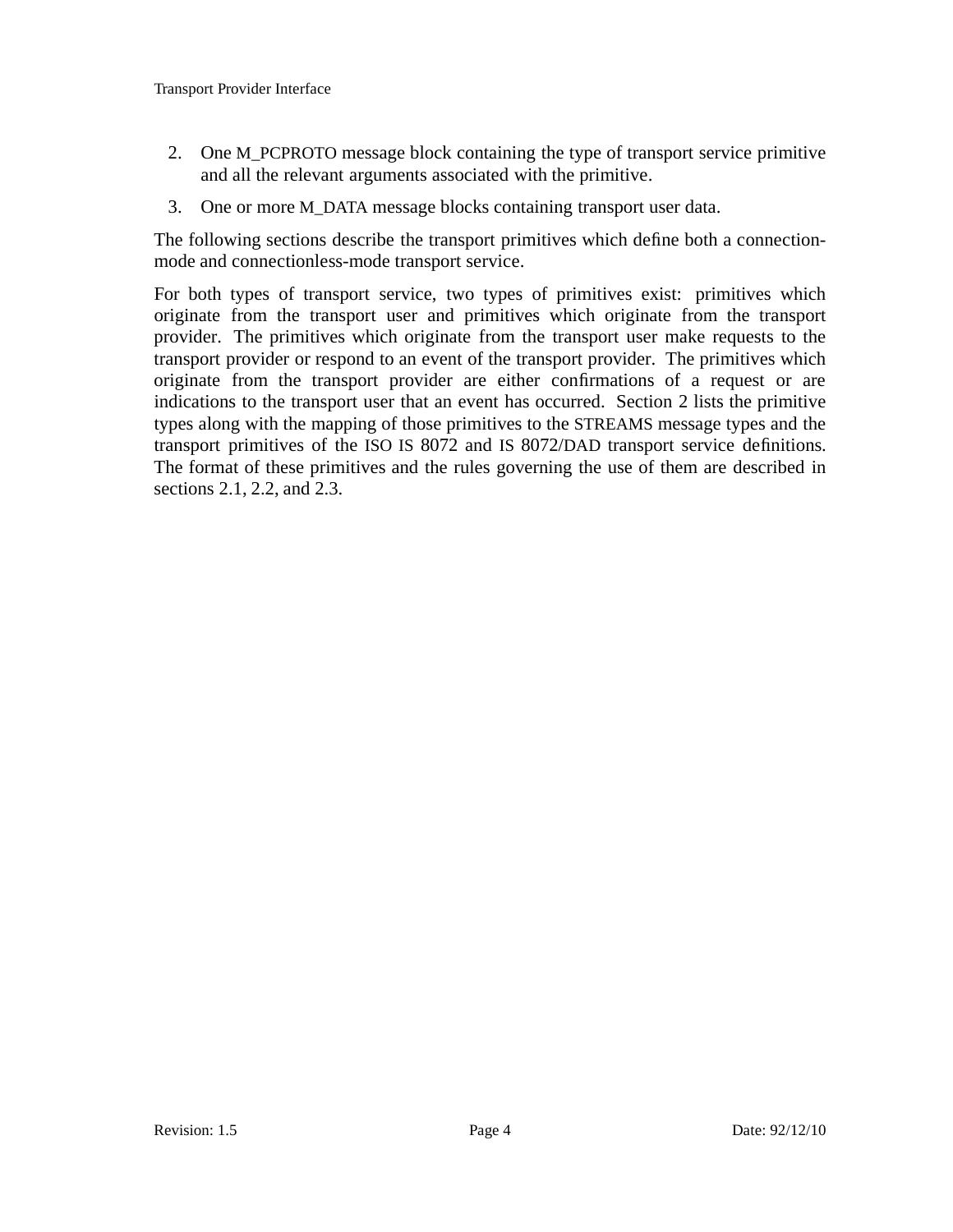# **2.1 Common Transport Primitives**

The following transport primitives are common to both the connection-mode and connectionless-mode transport services.

## **2.1.1 User-Originated Primitives**

The following describes the format of the transport primitives which are generated by the transport user.

### **2.1.1.1 T\_INFO\_REQ - get transport protocol parameter sizes.**

This primitive requests the transport provider to return the sizes of all relevant protocol parameters, plus the current state of the provider<sup>2</sup>. The format of the message is one M\_PCPROTO message block. The format of the M\_PCPROTO message block is as follows:

struct T\_info\_req { long PRIM\_type; /\* always T\_INFO\_REQ \*/ }

Where *PRIM\_type* indicates the primitive type.

This primitive requires the transport provider to generate one of the following acknowledgments upon receipt of the primitive and that the transport user wait for the acknowledgment prior to issuing any other primitives:

- Successful

Acknowledgment of the primitive via the T\_INFO\_ACK described in section 2.1.2.1.

- Non-fatal errors

There are no errors associated with the issuance of this primitive.

### **2.1.1.2 T\_BIND\_REQ - bind protocol address request.**

This primitive requests that the transport provider bind a protocol address to the *stream*, negotiate the number of connect indications allowed to be outstanding by the transport provider for the specified protocol address, and activate<sup>3</sup> the *stream* associated with the protocol address. The format of the message is one M\_PROTO message block. The format of the M\_PROTO message block is as follows:

\_ \_\_\_\_\_\_\_\_\_\_\_\_\_

<sup>2.</sup> The T\_INFO\_REQ and T\_INFO\_ACK primitives have no effect on the state of the transport provider and do not appear in the state tables.

<sup>3.</sup> A *stream* is viewed as active when the transport provider may receive and transmit TPDUs (transport protocol data units) associated with the *stream*.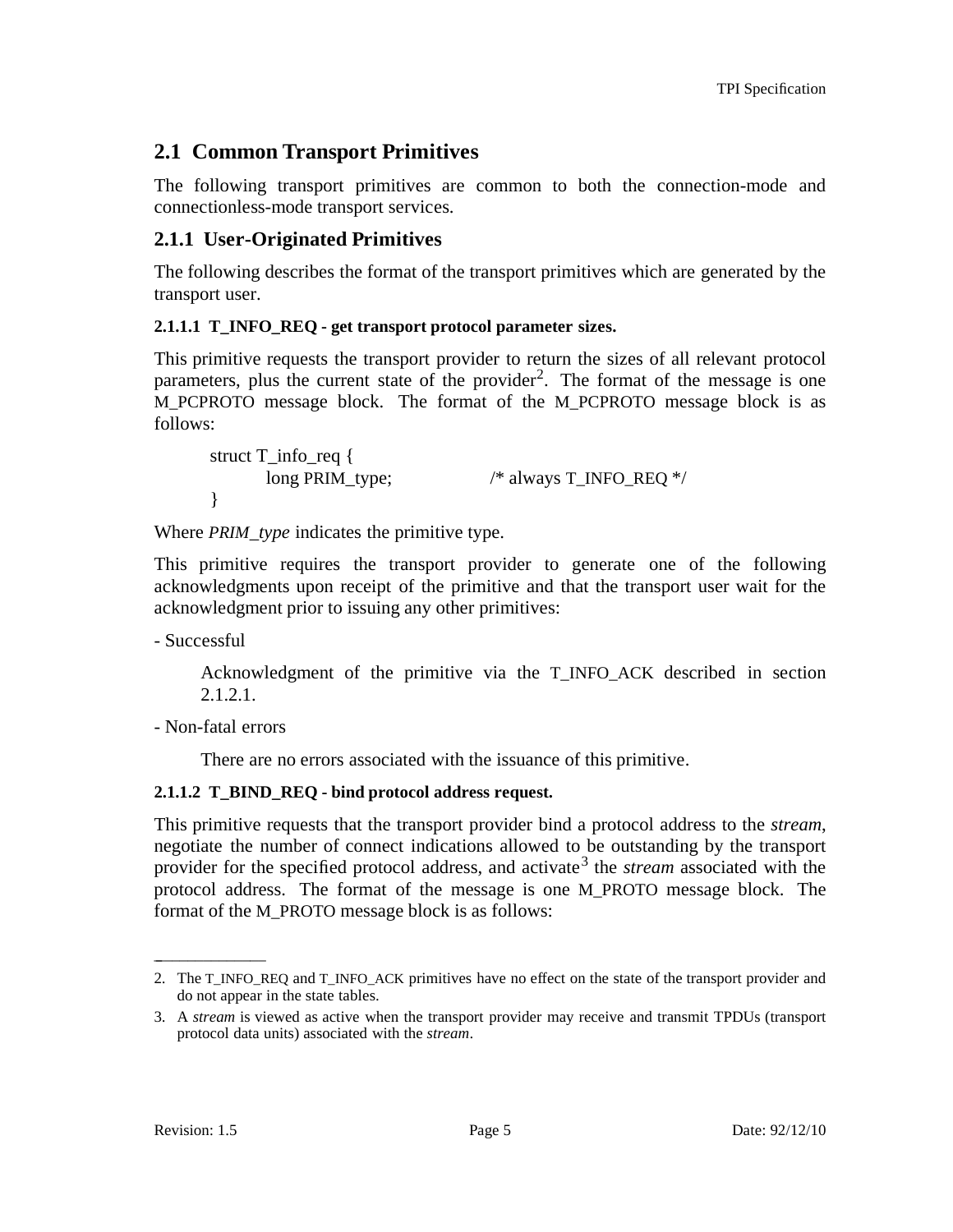```
struct T_bind_req {
     long PRIM_type; / /* always T_BIND_REQ */
      long ADDR_length; /* length of address */
      long ADDR offset; /* offset of address */unsigned long CONIND_number; /* requested number of connect indications
                               to be queued */
}
```
Where *PRIM\_type* indicates the primitive type. ADDR\_length is the length<sup>4</sup> of the protocol address to be bound to the *stream* and *ADDR offset* is the offset from the beginning of the M\_PROTO block where the protocol address begins. *CONIND\_number*<sup>5</sup> is the requested number of connect indications<sup>6</sup> allowed to be outstanding by the transport provider for the specified protocol address. The proper alignment of the address in the M\_PROTO message block is not guaranteed. The address in the M\_PROTO message block is however, aligned the same as it was received from the transport user. For rules governing the requests made by this primitive see the T\_BIND\_ACK primitive in section 2.1.2.2.

This primitive requires the transport provider to generate one of the following acknowledgments upon receipt of the primitive, and the transport user must wait for the acknowledgment before issuing any other primitives:

- Successful

Correct acknowledgment of the primitive is indicated via the T\_BIND\_ACK primitive.

- Non-fatal errors

These errors will be indicated via the T\_ERROR\_ACK primitive described in section 2.1.2.4. The allowable errors are as follows:

- TBADADDR This indicates that the protocol address was in an incorrect format or the address contained illegal information. It is not intended to indicate protocol errors.
- TNOADDR This indicates that the transport provider could not allocate an address.

\_ \_\_\_\_\_\_\_\_\_\_\_\_\_

<sup>4.</sup> All lengths, offsets, and sizes in all structures refer to the number of bytes.

<sup>5.</sup> This field should be ignored by those providing a connectionless transport service.

<sup>6.</sup> If the number of outstanding connect indications equals CONIND\_number, the transport provider need not discard further incoming connect indications, but may chose to queue them internally until the number of outstanding connect indications drops below CONIND\_number.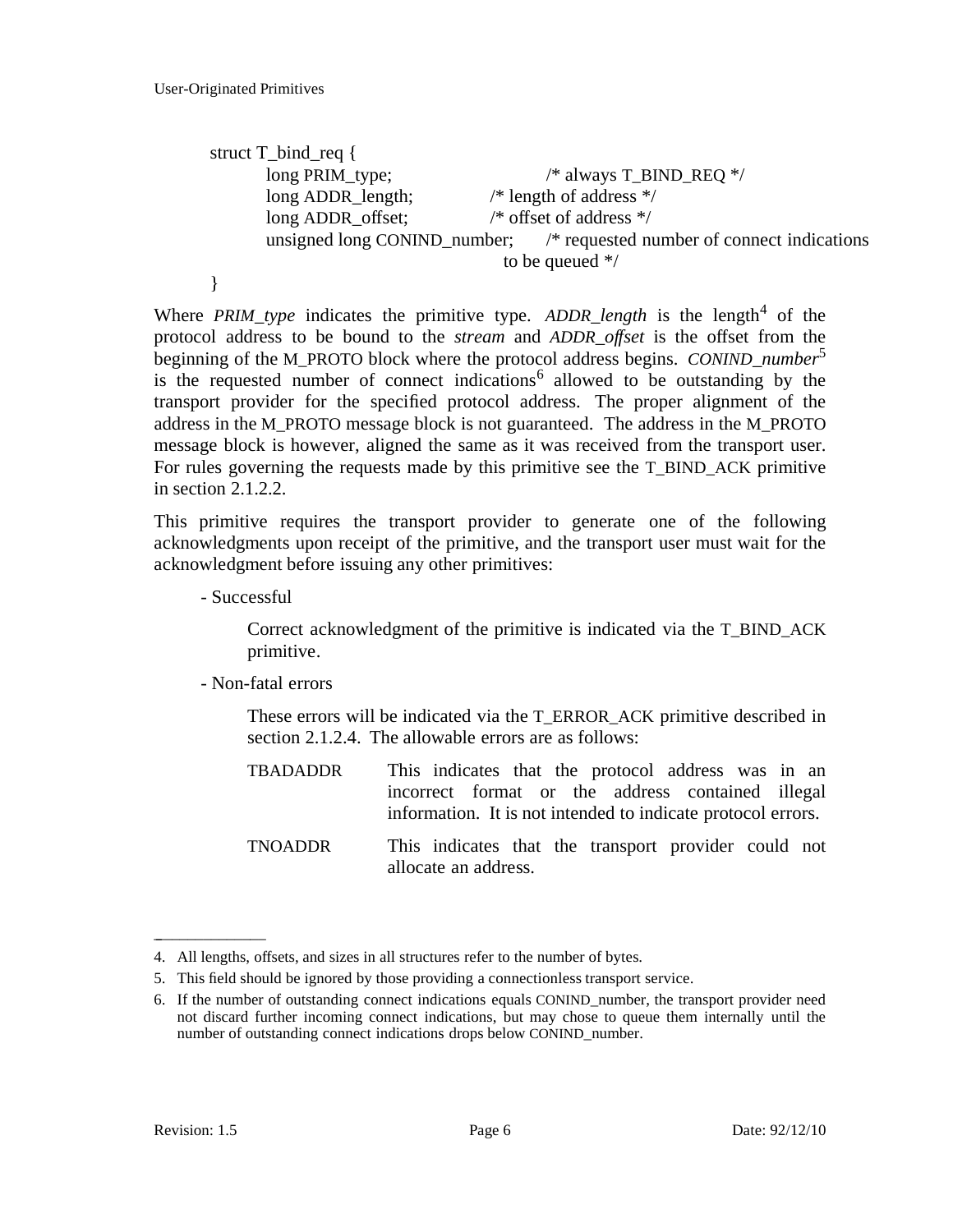| <b>TACCES</b>    | This indicates that the user did not have proper<br>permissions for the use of the requested address. |
|------------------|-------------------------------------------------------------------------------------------------------|
| <b>TOUTSTATE</b> | The primitive would place the transport interface out of<br>state.                                    |
| <b>TSYSERR</b>   | A system error has occurred and the UNIX System error is<br>indicated in the primitive.               |
| <b>TADDRBUSY</b> | This indicates that the requested address is already in use.                                          |

#### **2.1.1.3 T\_UNBIND\_REQ - unbind protocol address request.**

This primitive requests that the transport provider unbind the protocol address associated with the *stream* and deactivate the *stream*. The format of the message is one M\_PROTO message block. The format of the M\_PROTO message block is as follows:

struct T\_unbind\_req { long PRIM\_type; /\* always T\_UNBIND\_REQ \*/ }

Where *PRIM\_type* indicates the primitive type.

This primitive requires the transport provider to generate the following acknowledgments upon receipt of the primitive and that the transport user must wait for the acknowledgment before issuing any other primitives:

- Successful

Correct acknowledgment of the primitive is indicated via the T\_OK\_ACK primitive described in section 2.1.2.5.

- Non-fatal errors

These errors will be indicated via the T\_ERROR\_ACK primitive described in section 2.1.2.4. The allowable errors are as follows:

- TOUTSTATE The primitive would place the transport interface out of state.
- TSYSERR A system error has occurred and the UNIX System error is indicated in the primitive.

#### **2.1.1.4 T\_OPTMGMT\_REQ - options management.**

This primitive allows the transport user to manage the options associated with the *stream*. The format of the message is one M\_PROTO message block. The format of the M\_PROTO message block is as follows: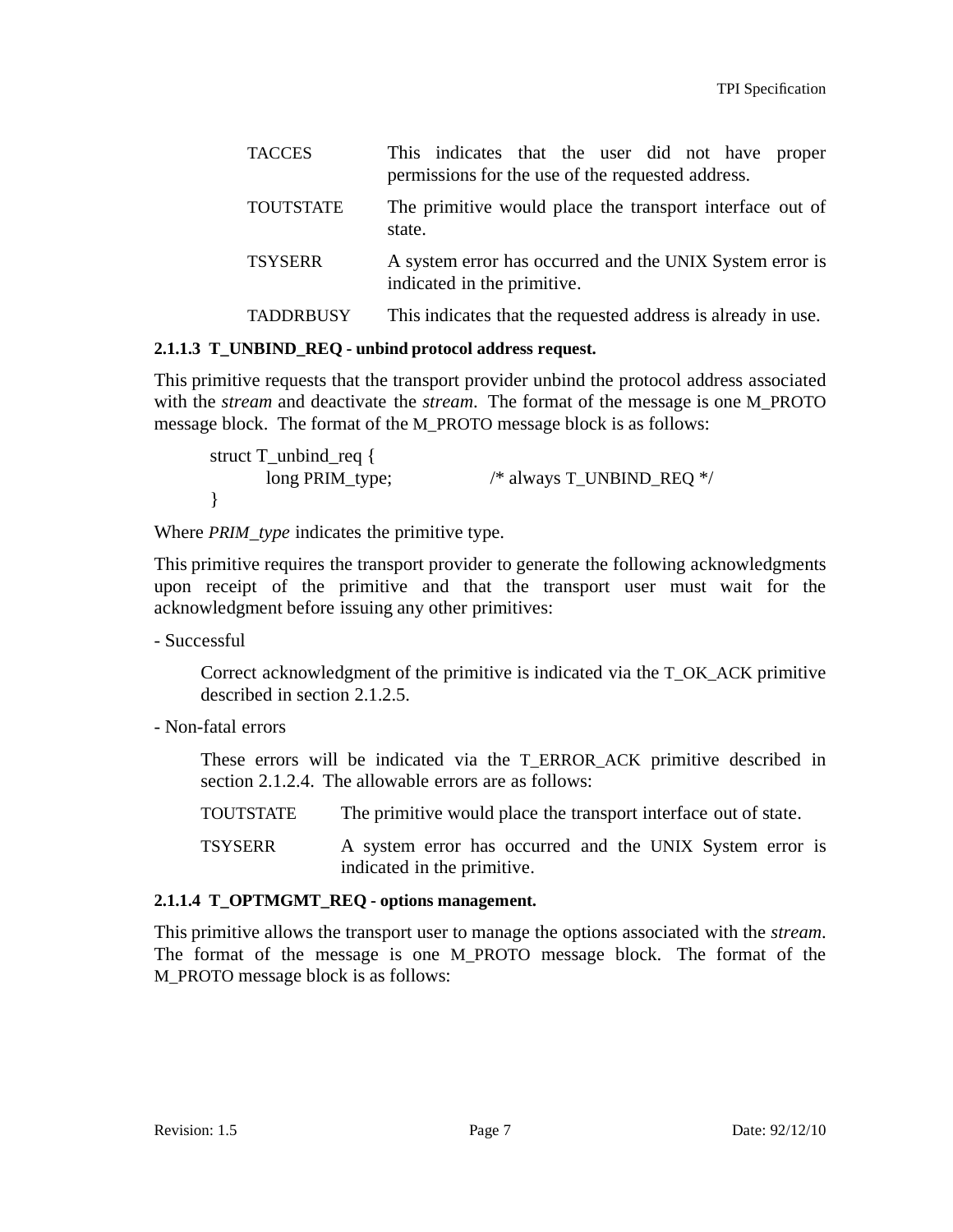```
struct T_optmgmt_req {
      long PRIM_type; /* always T_OPTMGMT_REQ */
      long OPT_length; /* options length */
      long OPT_offset; \frac{1}{2} /* options offset */
      long MGMT_flags; /* flags */
}
```
Where *PRIM\_type* indicates the primitive type. *OPT\_length* is the length of the protocol options associated with the primitive and *OPT\_offset* is the offset from the beginning of the M\_PROTO block where the options begin. The proper alignment of the options is not guaranteed. The options are however, aligned the same as it was received from the transport user. *MGMT\_flags* are the flags which define the request made by the transport user. The allowable flags are:

T\_NEGOTIATE Negotiate and set the options with the transport provider.

T\_CHECK Check the validity of the specified options.

T\_CURRENT Return the options currently in effect.

T\_DEFAULT Return the default options.

For the rules governing the requests made by this primitive see the T\_OPTMGMT\_ACK primitive in section 2.1.2.3.

This primitive requires the transport provider to generate one of the following acknowledgments upon receipt of the primitive and that the transport user wait for the acknowledgment before issuing any other primitives:

- Successful

Acknowledgment of the primitive via the T\_OPTMGMT\_ACK.

- Non-fatal errors

These errors will be indicated via the T\_ERROR\_ACK primitive described in section 2.1.2.4. The allowable errors are as follows:

| <b>TACCES</b>    | This indicates that the user did not have proper permissions for<br>the use of the requested options.               |
|------------------|---------------------------------------------------------------------------------------------------------------------|
| <b>TOUTSTATE</b> | The primitive would place the transport interface out of state.                                                     |
| <b>TBADOPT</b>   | This indicates that the options as specified were in an incorrect<br>format, or they contained illegal information. |
| <b>TBADFLAG</b>  | This indicates that the flags as specified were incorrect or<br>illegal.                                            |
| <b>TSYSERR</b>   | A system error has occurred and the UNIX System error is<br>indicated in the primitive.                             |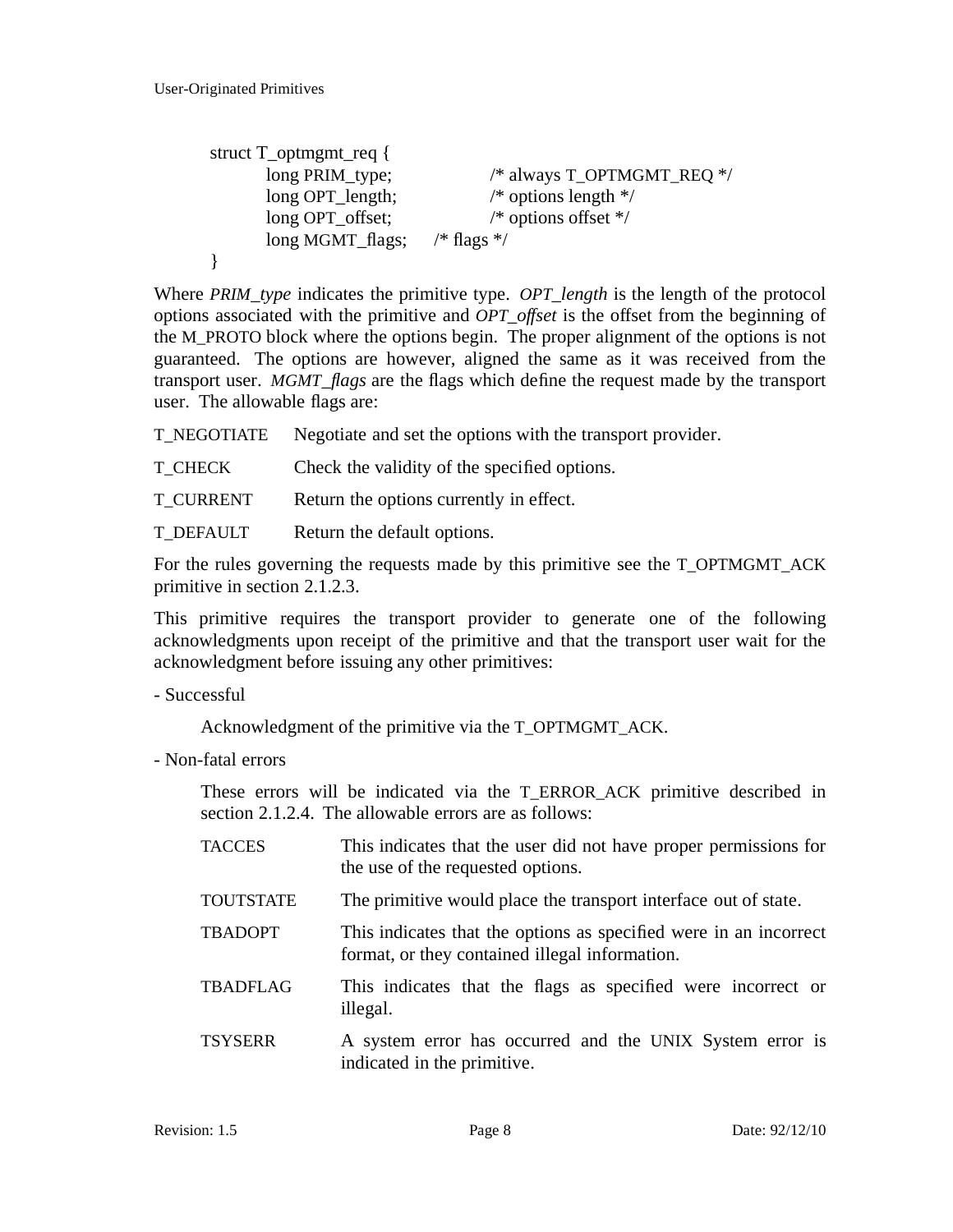TNOTSUPPORT This transport provider does not support the requested flag (T\_CHECK or T\_CURRENT).

#### **2.1.1.5 T\_ADDR\_REQ - get protocol addresses request.**

This primitive requests that the transport provider return the local protocol address that is bound to the *stream* and the address of the remote transport entity if a connection has been established. The format of the message is one M\_PROTO message block. The format of the M\_PROTO message block is as follows:

struct T\_addr\_req { long PRIM\_type; /\* always T\_ADDR\_REQ \*/ }

Where *PRIM\_type* indicates the primitive type.

This primitive requires the transport provider to generate one of the following acknowledgments upon receipt of the primitive, and the transport user must wait for the acknowledgment before issuing any other primitives:

- Successful

Correct acknowledgment of the primitive is indicated via the T\_ADDR\_ACK primitive.

- Non-fatal errors

There are no errors associated with the issuance of this primitive.

### **2.1.2 Provider-Originated Primitives**

The following describes the format of the transport primitives which are generated by the transport provider.

### **2.1.2.1 T\_INFO\_ACK - protocol information acknowledgment.**

This primitive indicates to the transport user any relevant protocol-dependent parameters. It should be initiated in response to the T\_INFO\_REQ primitive described above. The format of this message is one M\_PCPROTO message block. The format of the M\_PCPROTO message block is as follows: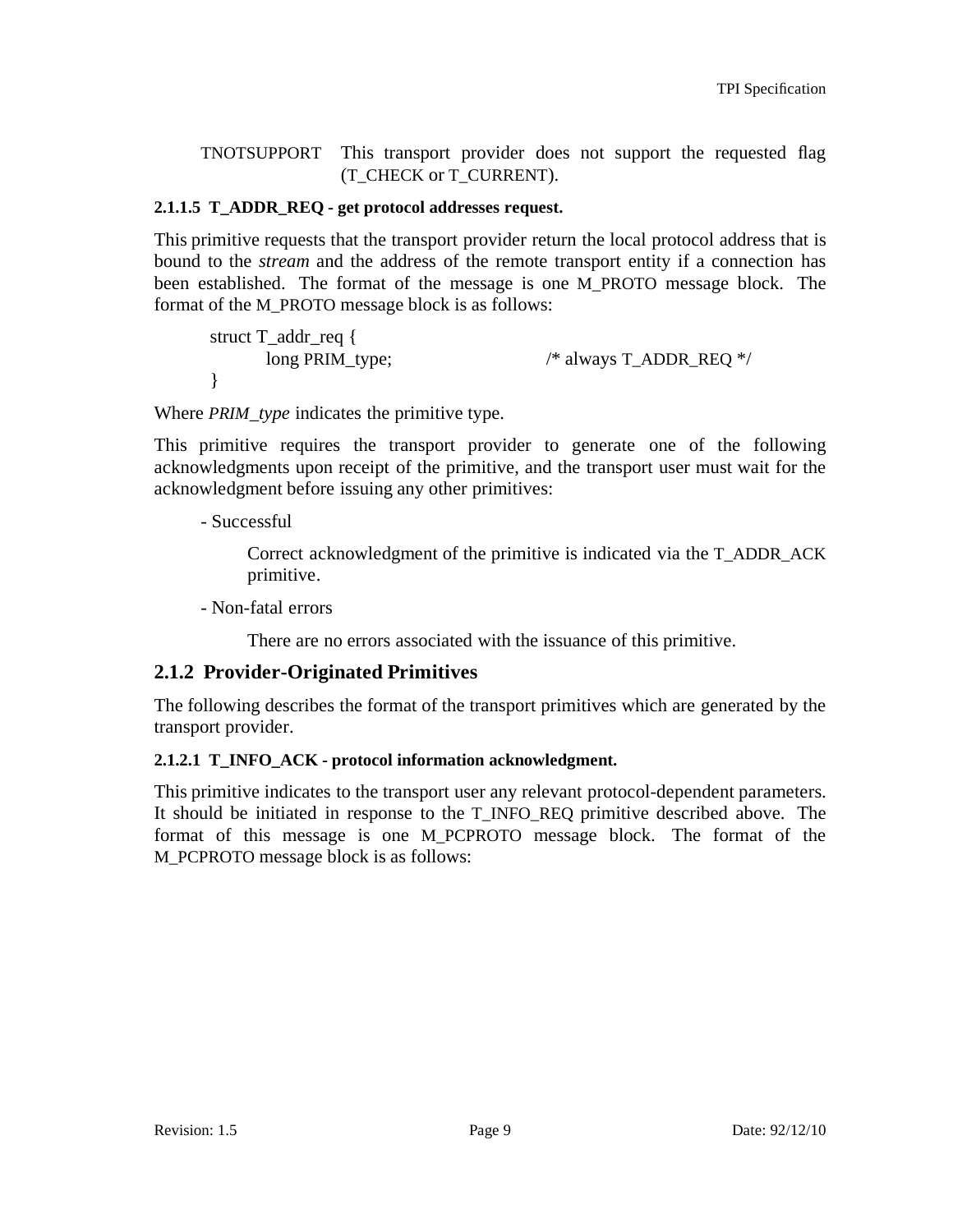```
struct T_info_ack {
      long PRIM_type; / /* always T_INFO_ACK */
      long TSDU_size; /* max TSDU size */
      long ETSDU_size; /* max ETSDU size */
      long CDATA_size; /* Connect data size */
      long DDATA size; \frac{1}{2} /* Discon data size */
      long ADDR size; /* TSAP size */
      long OPT_size; /* options size */
      long TIDU size; \frac{1}{2} /* TIDU size */
      long SERV type; \frac{1}{2} /* service type */
      long CURRENT state; /* current state */
      long PROVIDER_flag; \frac{\text{#} \times \text{#}}{\text{#}} /* provider flags */
}
```
where the fields of this message have the following meanings:

- *PRIM\_type* This indicates the primitive type.
- *TSDU\_size* A value greater than zero specifies the maximum size of a transport service data unit (TSDU); a value of zero specifies that the transport provider does not support the concept of TSDU, although it does support the sending of a data stream with no logical boundaries preserved across a connection; a value of -1 specifies that there is no limit on the size of a TSDU; and a value of -2 specifies that the transfer of normal data is not supported by the transport provider.
- *ETSDU\_size* A value greater than zero specifies the maximum size of an expedited transport service data unit (ETSDU); a value of zero specifies that the transport provider does not support the concept of ETSDU, although it does support the sending of an expedited data stream with no logical boundaries preserved across a connection; a value of -1 specifies that there is no limit on the size of an ETSDU; and a value of -2 specifies that the transfer of expedited data is not supported by the transport provider.
- *CDATA\_size* A value greater than or equal to zero specifies the maximum amount of data that may be associated with connection establishment primitives; and a value of -2 specifies that the transport provider does not allow data to be sent with connection establishment primitives.
- *DDATA\_size* A value greater than or equal to zero specifies the maximum amount of data that may be associated with the disconnect primitives; and a value of -2 specifies that the transport provider does not allow data to be sent with the disconnect primitives.
- *ADDR\_size* A value greater than or equal to zero indicates the maximum size of a transport protocol address; and a value of -2 specifies that the transport provider does not provide user access to transport protocol addresses.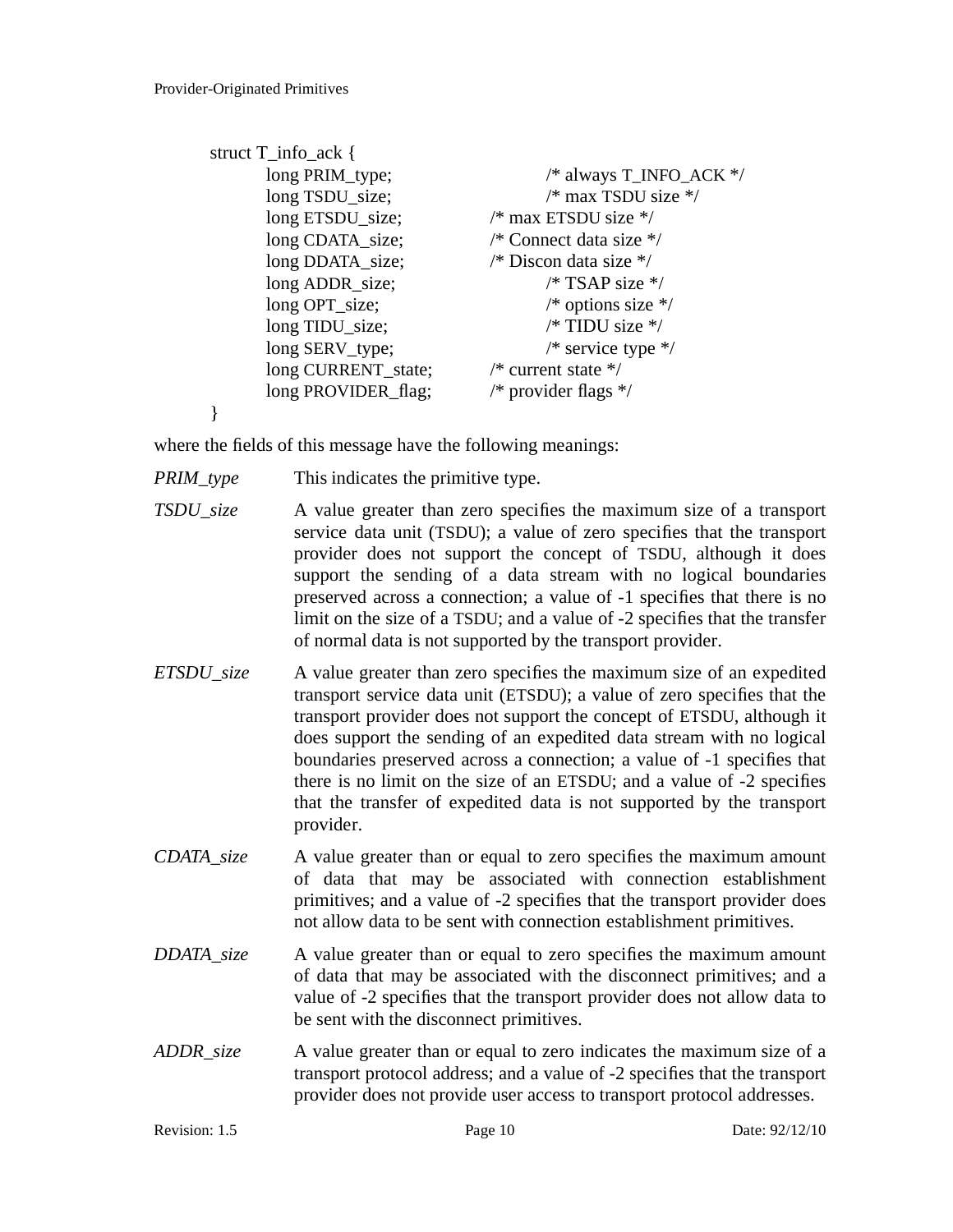- *OPT\_size* A value greater than or equal to zero indicates the maximum number of bytes of protocol-specific options supported by the provider; a value of -2 specifies that the transport provider does not support usersettable options although they're read-only; and a value of -3 specifies that the transport provider does not support any options.
- *TIDU\_size*<sup>7</sup> This is the size of the transport protocol interface data unit, and should not exceed the tunable system limit, if non-zero, for the size of a STREAMS message.
- *SERV\_type* This field specifies the service type supported by the transport provider, and is one of the following:
	- T\_COTS The provider service is connection oriented with no orderly release support.
	- T\_COTS\_ORD The provider service is connection oriented with orderly release support.
	- T\_CLTS The provider service is a connectionless transport service.
- *CURRENT\_state* This is the current state of the transport provider.
- *PROVIDER\_flag* This field specifies additional properties specific to the transport provider and may alter the way the transport user communicates. Transport providers supporting the features of XTI in XPG4 and beyond must send up a version number as specified below. The following flags may be set by the provider:
	- SENDZERO This flag indicates that the transport provider supports the sending of zero-length TSDUs.
	- XPG4\_1 This indicates that the transport provider conforms to XTI in XPG4 and supports the new primitives T\_ADDR\_REQ and T\_ADDR\_ACK.

The following rules apply when the type of service is T\_CLTS:

- The ETSDU\_size, CDATA\_size and DDATA\_size fields should be -2.
- The TSDU\_size should equal the TIDU\_size.

\_ \_\_\_\_\_\_\_\_\_\_\_\_\_

<sup>7.</sup> This is the amount of user data that may be present in a single T\_DATA\_REQ or T\_EXDATA\_REQ primitive.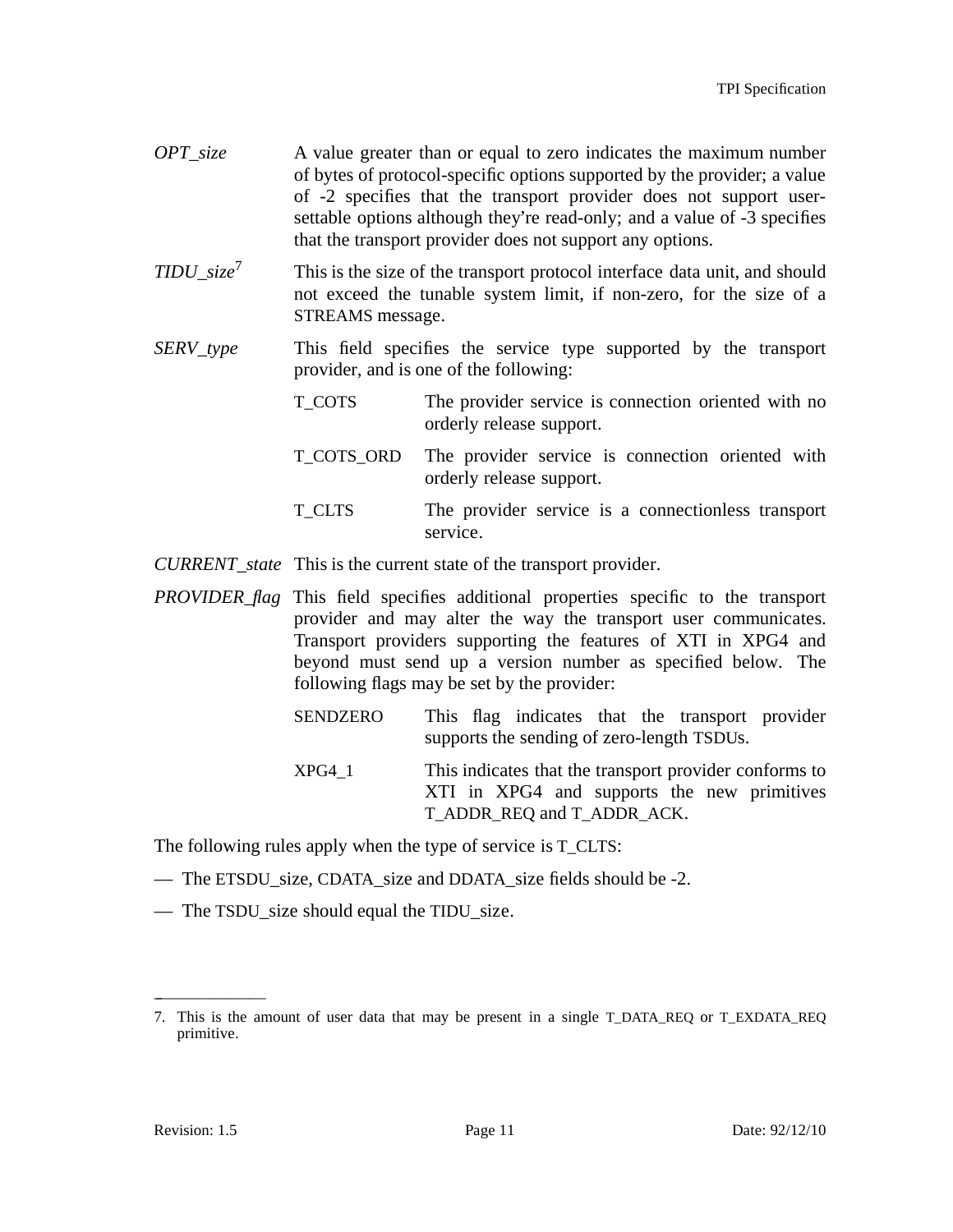### **2.1.2.2 T\_BIND\_ACK - bind protocol address acknowledgment.**

This primitive indicates to the transport user that the specified protocol address has been bound to the *stream*, that the specified number of connect indications are allowed to be queued by the transport provider for the specified protocol address, and that the *stream* associated with the specified protocol address has been activated. The format of the message is one M\_PCPROTO message block. The format of the M\_PCPROTO message block is as follows:

| struct $T_{bind}\_\text{ack}$ { |                                                                                   |
|---------------------------------|-----------------------------------------------------------------------------------|
| long PRIM_type;                 | /* always T_BIND_ACK $*/$                                                         |
| long ADDR_length;               | /* length of address - see note in sec. $1.4$ */                                  |
| long ADDR_offset;               | /* offset of address $*/$                                                         |
|                                 | unsigned long CONIND_number; $\frac{1}{2}$ /* connect indications to be queued */ |
|                                 |                                                                                   |

Where *PRIM\_type* indicates the primitive type. *ADDR\_length* is the length of the protocol address that was bound to the *stream* and *ADDR\_of set* is the offset from the beginning of the M\_PCPROTO block where the protocol address begins. *CONIND\_number*<sup>8</sup> is the accepted number of connect indications allowed to be outstanding by the transport provider for the specified protocol address. The proper alignment of the address in the M\_PCPROTO message block is not guaranteed.

The following rules apply to the binding of the specified protocol address to the *stream*:

- If the ADDR\_length field in the T\_BIND\_REQ primitive is 0, then the transport provider must assign a transport protocol address to the user.
- The transport provider is to bind the transport protocol address as specified in the T\_BIND\_REQ primitive. If the requested transport protocol address is in use or if the transport provider cannot bind the specified address, it must return an error.

The following rules apply to negotiating the *CONIND\_number* argument:

- The returned value must be less than or equal to the corresponding requested number as indicated in the T\_BIND\_REQ primitive.
- If the requested value is greater than zero, the returned value must also be greater than zero.
- Only one *stream* that is bound to the indicated protocol address may have a negotiated accepted number of maximum connect requests greater than zero. If a T\_BIND\_REQ primitive specifies a value greater than zero, but another *stream* has already bound itself to the given protocol address with a value greater than zero, the transport provider must return an error.

\_ \_\_\_\_\_\_\_\_\_\_\_\_\_

<sup>8.</sup> This field doesn't apply to connectionless transport providers.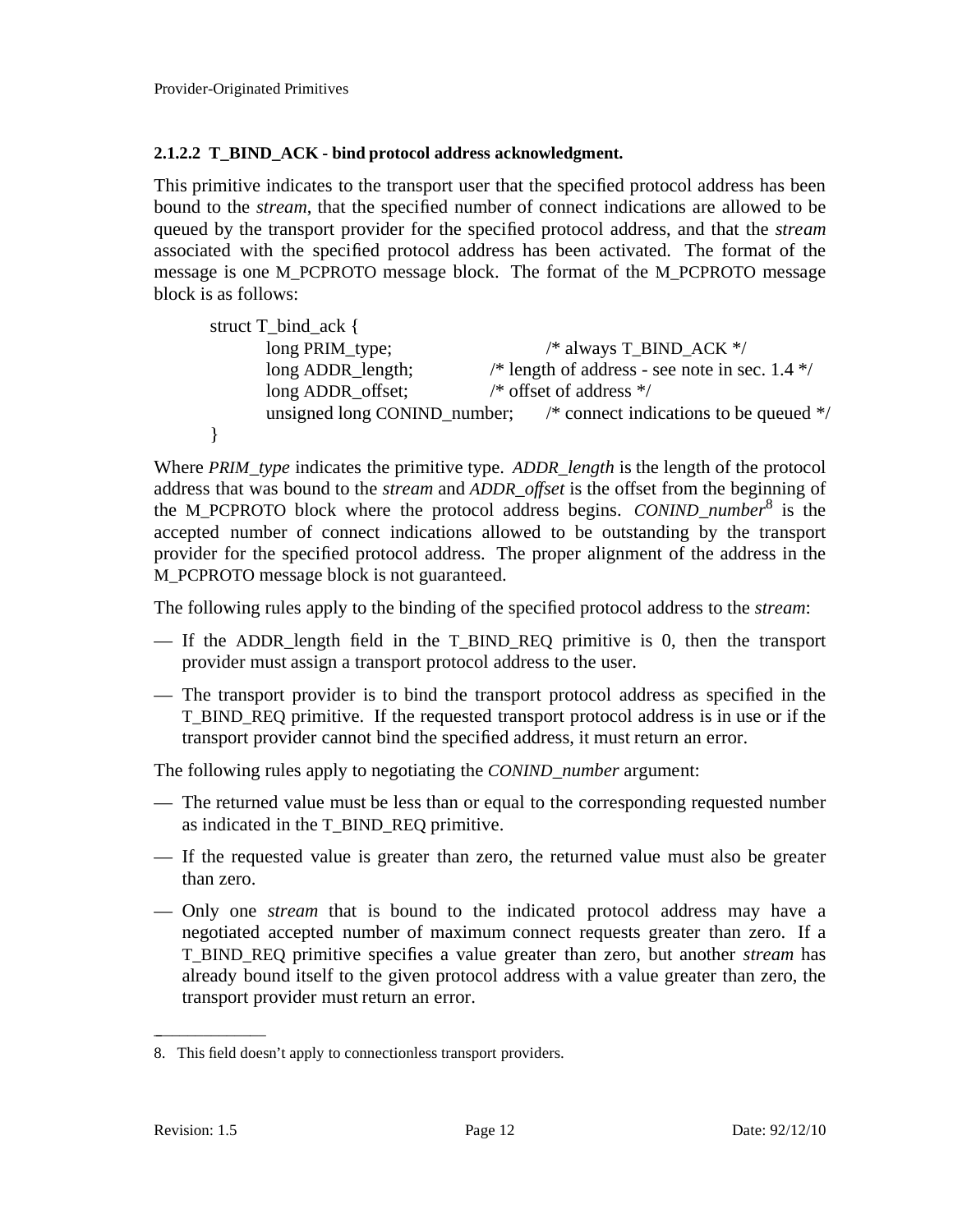- If a *stream* with CONIND\_number greater than zero is used to accept a connection, the *stream* will be found busy during the duration of that connection and no other *streams* may be bound to that protocol address with a CONIND\_number greater than zero. This will prevent more than one *stream* bound to the identical protocol address from accepting connect indications.
- A *stream* requesting a *CONIND\_number* of zero should always be legal. This indicates to the transport provider that the *stream* is to be used to request connections only.
- A *stream* with a negotiated *CONIND\_number* greater than zero may generate connect requests or accept connect indications.

If the above rules result in an error condition, then the transport provider must issue an T\_ERROR\_ACK primitive to the transport user specifying the error as defined in the description of the T\_BIND\_REQ primitive.

### **2.1.2.3 T\_OPTMGMT\_ACK - option management acknowledgment.**

This indicates to the transport user that the options management request has completed. The format of the message is one M\_PCPROTO message block. The format of the M\_PCPROTO message block is as follows:

| struct T_optmgmt_ack { |                                               |
|------------------------|-----------------------------------------------|
| long PRIM_type;        | /* always T_OPTMGMT_ACK */                    |
| long OPT_length;       | /* options length - see note in sec. $1.4$ */ |
| long OPT_offset;       | $/*$ options offset $*/$                      |
| long MGMT_flags;       | /* flags $*/$                                 |
|                        |                                               |

Where *PRIM\_type* indicates the primitive type. *OPT\_length* is the length of the protocol options associated with the primitive and *OPT\_offset* is the offset from the beginning of the M\_PCPROTO block where the options begin. The proper alignment of the options is not guaranteed. *MGMT\_flags* should be the same as those specified in the T\_OPTMGMT\_REQ primitive with any additional flags as specified below.

The following rules apply to the T\_OPTMGMT\_ACK primitive.

- If the value of MGMT\_flags in the T\_OPTMGMT\_REQ primitive is T\_DEFAULT, the provider should return the default provider options without changing the existing options associated with the *stream*.
- If the value of MGMT\_flags in the T\_OPTMGMT\_REQ primitive is T\_CHECK, the provider should return the options as specified in the T\_OPTMGMT\_REQ primitive along with the additional flags T\_SUCCESS or T\_FAILURE which indicate to the user whether the specified options are supportable by the provider. The provider should not change any existing options associated with the *stream*.
- If the value of MGMT\_flags in the T\_OPTMGMT\_REQ primitive is T\_NEGOTIATE, the provider should set and negotiate the option as specified by the following rules: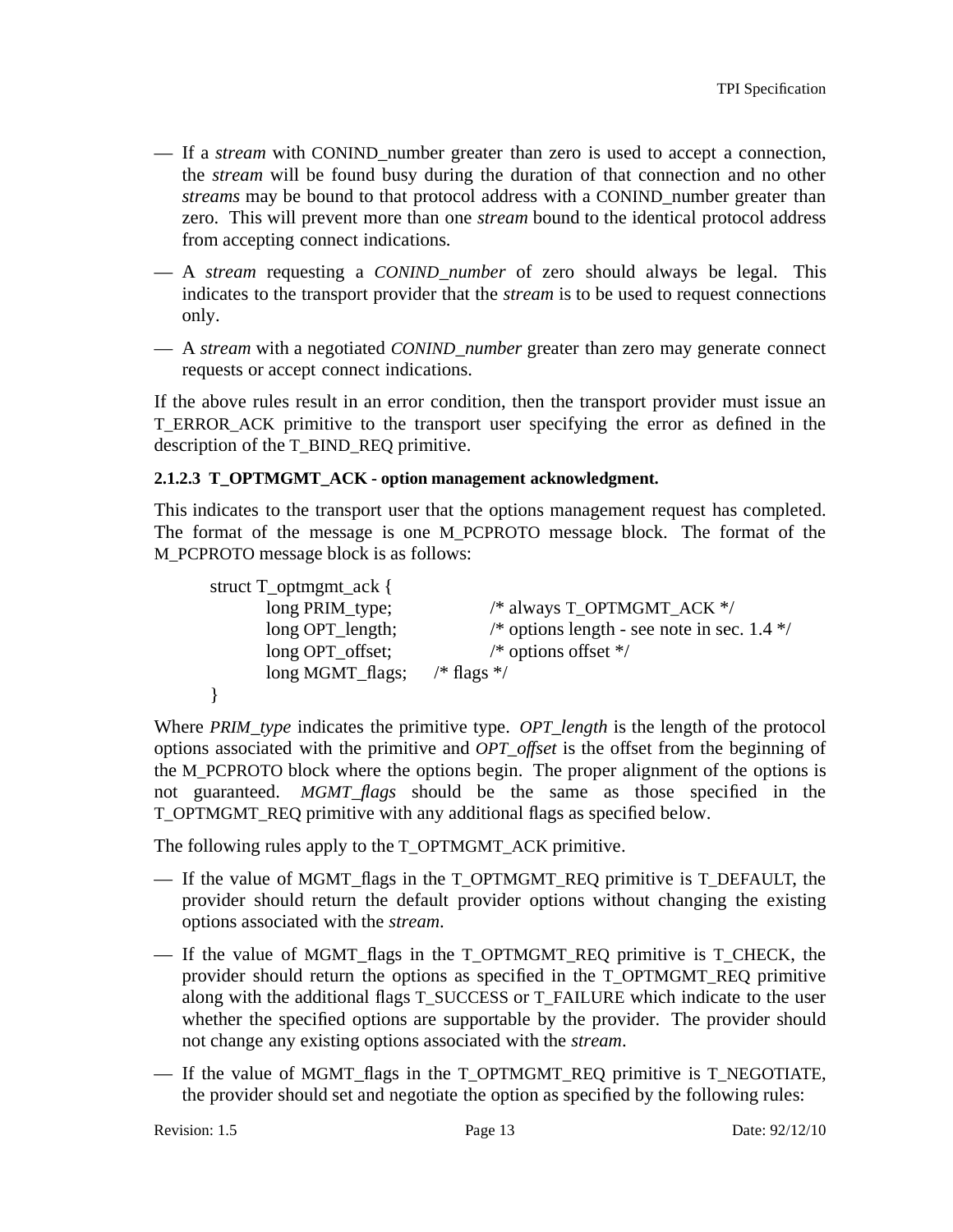- If the OPT\_length field of the T\_OPTMGMT\_REQ primitive is 0, then the transport provider is to set and return the default options associated with the *stream* in the T\_OPTMGMT\_ACK primitive.
- If options are specified in the T\_OPTMGMT\_REQ primitive, then the transport provider should negotiate those options, set the negotiated options and return the negotiated options in the T\_OPTMGMT\_ACK primitive. It is the user's responsibility to check the negotiated options returned in the T\_OPTMGMT\_ACK primitive and take appropriate action.
- If the value of MGMT flags in the T\_OPTMGMT\_REQ primitive is T\_CURRENT, the provider should return the current options that are currently associated with the *stream*.
- If the value of MGMT\_flags in the T\_OPTMGMT\_REQ primitive is either T\_NEGOTIATE or T\_CHECK and the transport provider cannot support the requested flag, an error is to be returned.

If the above rules result in an error condition, the transport provider must issue a T\_ERROR\_ACK primitive to the transport user specifying the error as defined in the description of the T\_OPTMGMT\_REQ primitive.

### **2.1.2.4 T\_ERROR\_ACK - error acknowledgment.**

This primitive indicates to the transport user that a non-fatal<sup>9</sup> error has occurred in the last transport-user-originated primitive. This may only be initiated as an acknowledgment for those primitives that require one. It also indicates to the user that no action was taken on the primitive that caused the error. The format of the message is one M\_PCPROTO message block. The format of the M\_PCPROTO message block is as follows:

| struct $T_error$ <sub>_</sub> ack { |                                                |
|-------------------------------------|------------------------------------------------|
| long PRIM_type;                     | /* always T_ERROR_ACK */                       |
| long ERROR_prim;                    | /* primitive in error $*/$                     |
| long TLI_error;                     | /* TLI error code - see note in sec. $1.4$ */  |
| long UNIX_error;                    | /* UNIX error code - see note in sec. $1.4$ */ |
|                                     |                                                |

Where *PRIM\_type* identifies the primitive. *ERROR\_prim* identifies the primitive type that caused the error and *TLI\_error* contains the Transport Level Interface error code. *UNIX\_error* contains the UNIX System error code. This may only be non zero if *TLI\_error* is equal to TSYSERR. The following Transport Level Interface error codes are allowed to be returned:

\_ \_\_\_\_\_\_\_\_\_\_\_\_\_

<sup>9.</sup> For a overview of the error handling capabilities available to the transport provider see section 2.4.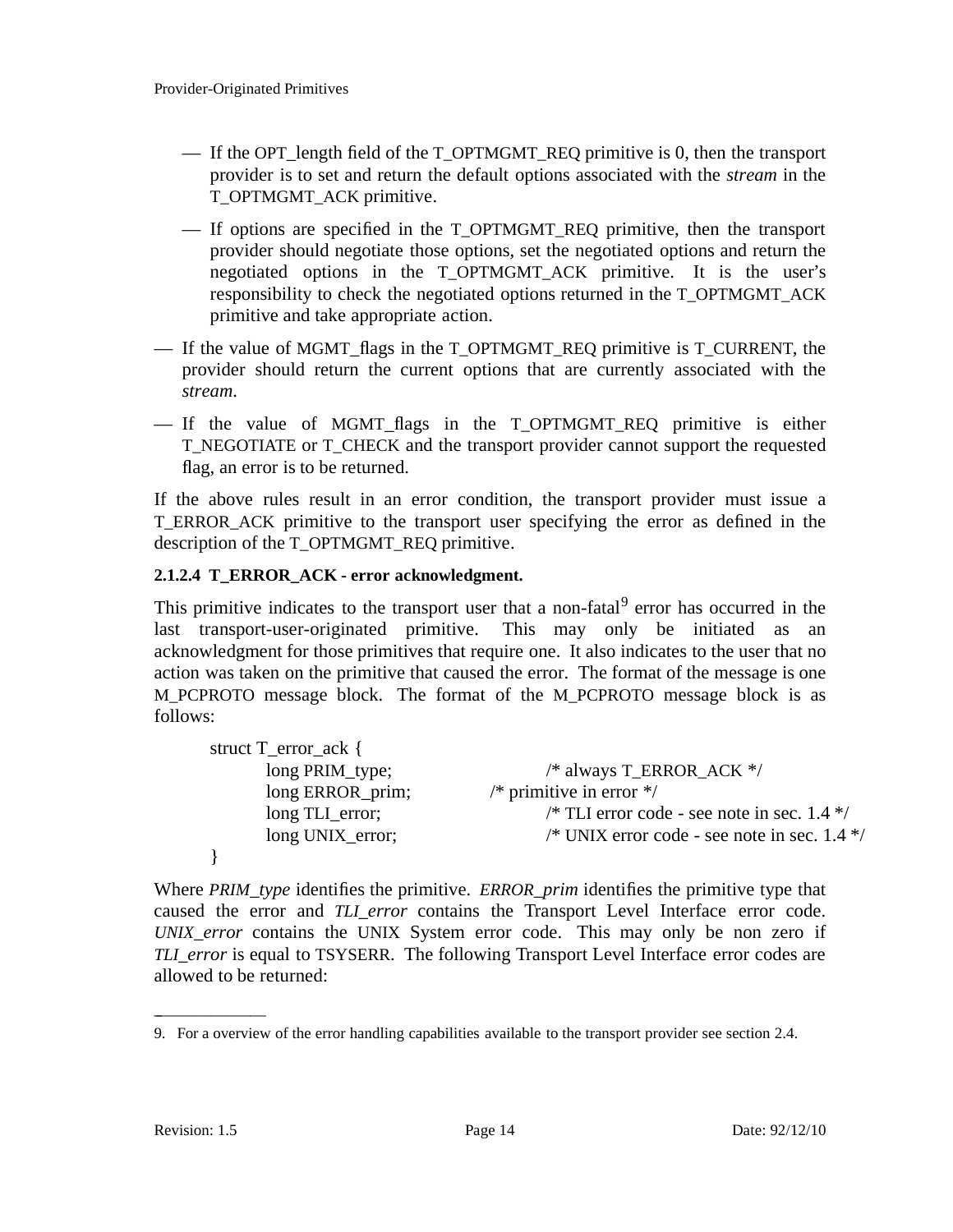- TBADADDR This indicates that the protocol address as specified in the primitive was in an incorrect format or the address contained illegal information.
- TBADOPT This indicates that the options as specified in the primitive were in an incorrect format, or they contained illegal information.
- TBADF This indicates that the *stream* queue pointer as specified in the primitive was illegal.
- TNOADDR This indicates that the transport provider could not allocate an address.
- TACCES This indicates that the user did not have proper permissions.
- TOUTSTATE The primitive would place the interface out of state.
- TBADSEQ The sequence number specified in the primitive was incorrect or illegal.
- TBADFLAG The flags specified in the primitive were incorrect or illegal.
- TBADDATA The amount of user data specified was illegal.
- TSYSERR A system error has occurred and the UNIX System error is indicated in the primitive.
- TADDRBUSY The requested address is in use.
- TRESADDR The transport provider requires that the responding stream is bound to the same address as the stream on which the connection indication was received.
- TNOTSUPPORT The transport provider does not support the requested capability.

### **2.1.2.5 T\_OK\_ACK - success acknowledgment.**

This primitive indicates to the transport user that the previous transport-user-originated primitive was received successfully by the transport provider. It does not indicate to the transport user any transport protocol action taken due to the issuance of the last primitive. This may only be initiated as an acknowledgment for those primitives that require one. The format of the message is one M\_PCPROTO message block. The format of the M\_PCPROTO message block is as follows:

```
struct T_ok_ack {
      long PRIM_type; /* always T_OK_ACK */long CORRECT_prim;/* primitive */
}
```
Where *PRIM\_type* identifies the primitive. *CORRECT\_prim* contains the successfully received primitive type.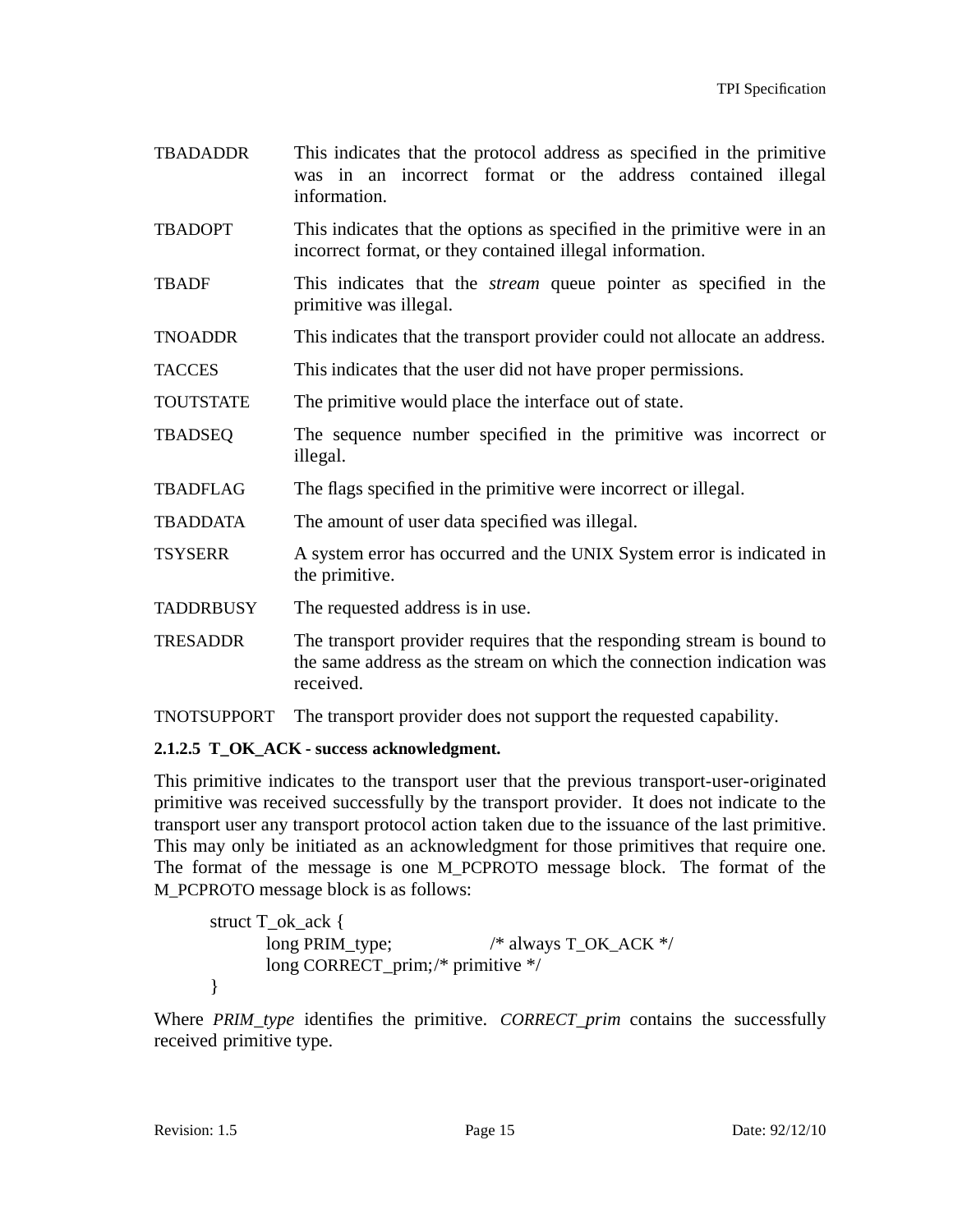#### **2.1.2.6 T\_ADDR\_ACK - get protocol addresses acknowledgment.**

This primitive indicates to the transport user the addresses of the local and remote transport entities. The local address is the protocol address that has been bound to the *stream*. If a connection has been established, the remote address is the protocol address of the remote transport entity. The format of the message is one M\_PCPROTO message block. The format of the M\_PCPROTO message block is as follows:

| struct T_addr_ack {  |                                                         |
|----------------------|---------------------------------------------------------|
| long PRIM_type;      | /* always T_ADDR_ACK $*/$                               |
| long LOCADDR_length; | /* length of local address - see note in sec. $1.4$ */  |
| long LOCADDR_offset; | $/*$ offset of local address $*/$                       |
| long REMADDR_length; | /* length of remote address - see note in sec. $1.4$ */ |
| long REMADDR_offset; | $/*$ offset of remote address $*/$                      |
|                      |                                                         |

Where *PRIM\_type* indicates the primitive type. *LOCADDR\_length* is the length of the protocol address that was bound to the *stream* and *LOCADDR\_offset* is the offset from the beginning of the M\_PCPROTO block where the protocol address begins. If the stream is in the data transfer state, *REMADDR\_length* is the length of the protocol address of the remote transport entity and *REMADDR offset* is the offset from the beginning of the M\_PCPROTO block where the protocol address begins.

The following rules apply:

- If the interface is in any state but T\_DATAXFER, the values returned for REMADDR\_length and REMADDR\_offset must be 0.
- If the interface is in the T\_UNINIT or T\_UNBND state, the values returned for LOCADDR\_length and LOCADDR\_offset must be 0.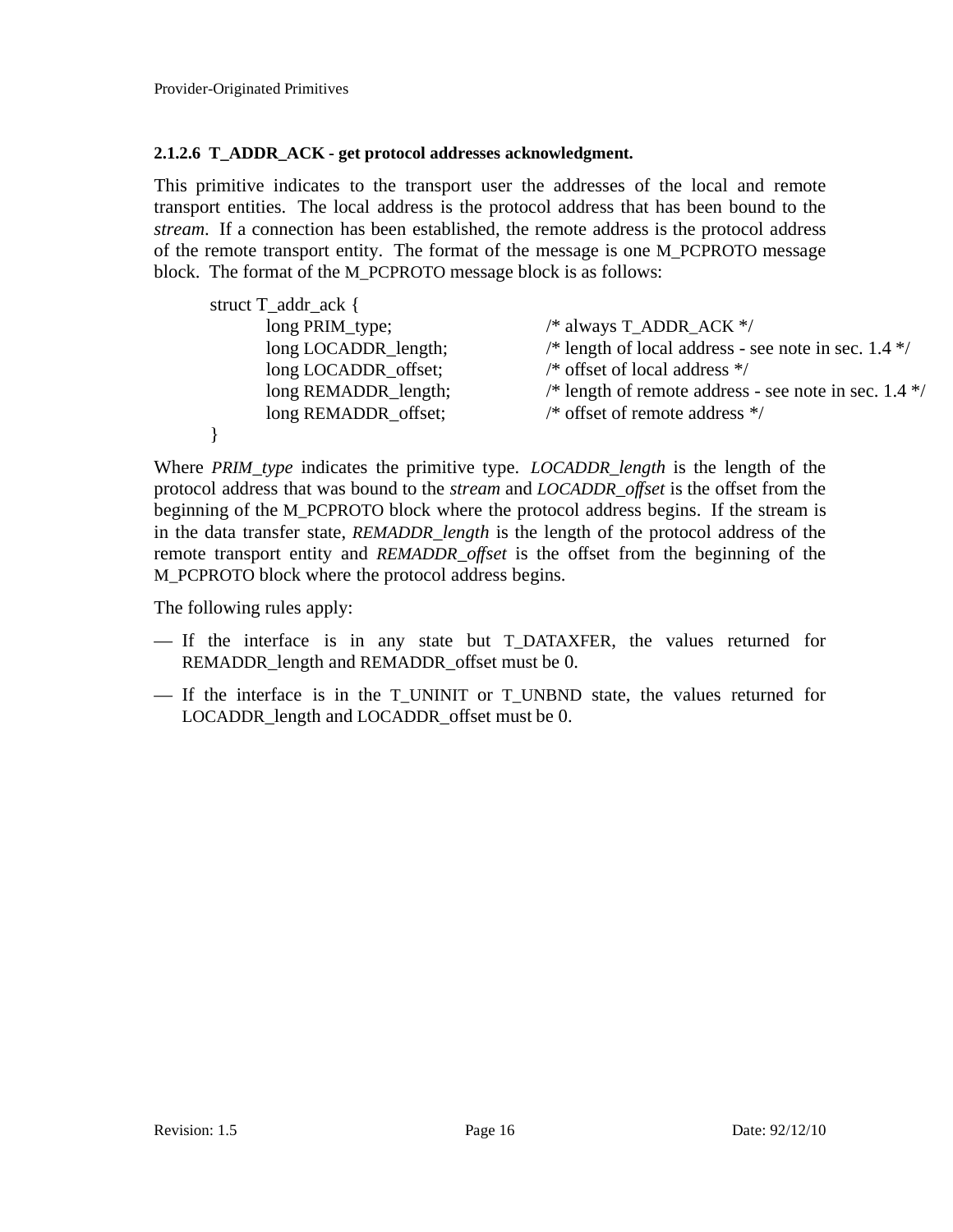# **2.2 Connection-Mode Transport Primitives**

The following transport primitives pertain only to the connection-mode transport service.

## **2.2.1 User-Originated Primitives**

The following describes the format of the transport primitives which are generated by the transport user.

### **2.2.1.1 T\_CONN\_REQ - connect request.**

This primitive requests that the transport provider make a connection to the specified destination. The format of this message is one M\_PROTO message block followed by zero or more M\_DATA blocks if any user data is specified by the transport user. The format of the M\_PROTO message block is as follows:

```
struct T_conn_req {
      long PRIM type; /* always T_CONN_REQ */
      long DEST length; /* dest addr length */long DEST_offset; /* dest addr offset */
      long OPT_length; /* options length */
      long OPT_offset; /* options offset */
}
```
Where *PRIM\_type* identifies the primitive type. *DEST\_length* is the length of the destination address and *DEST\_of set* is the offset from the beginning of the M\_PROTO message block where the destination address begins. Similarly, *OPT\_length* and *OPT\_of set* describe the location of the requested options associated with the primitive. The proper alignment of the destination address and options in the M\_PROTO message block is not guaranteed<sup>10</sup>. The destination address and options in the M\_PROTO message block are however, aligned the same as they were received from the transport user.

This primitive requires the transport provider to generate one of the following acknowledgments upon receipt of the primitive, and the transport user must wait for the acknowledgment before issuing any other primitives:

- Successful

Correct acknowledgment of the primitive is indicated via the T\_OK\_ACK primitive described in section 2.1.2.5.

- Non-fatal errors

\_ \_\_\_\_\_\_\_\_\_\_\_\_\_

<sup>10.</sup> The information located by the defined structures may not be in the proper alignment in the message blocks, so the casting of structure definitions over these fields may produce incorrect results. It is advised that the transport providers supply exact format specifications for the appropriate information to the transport users.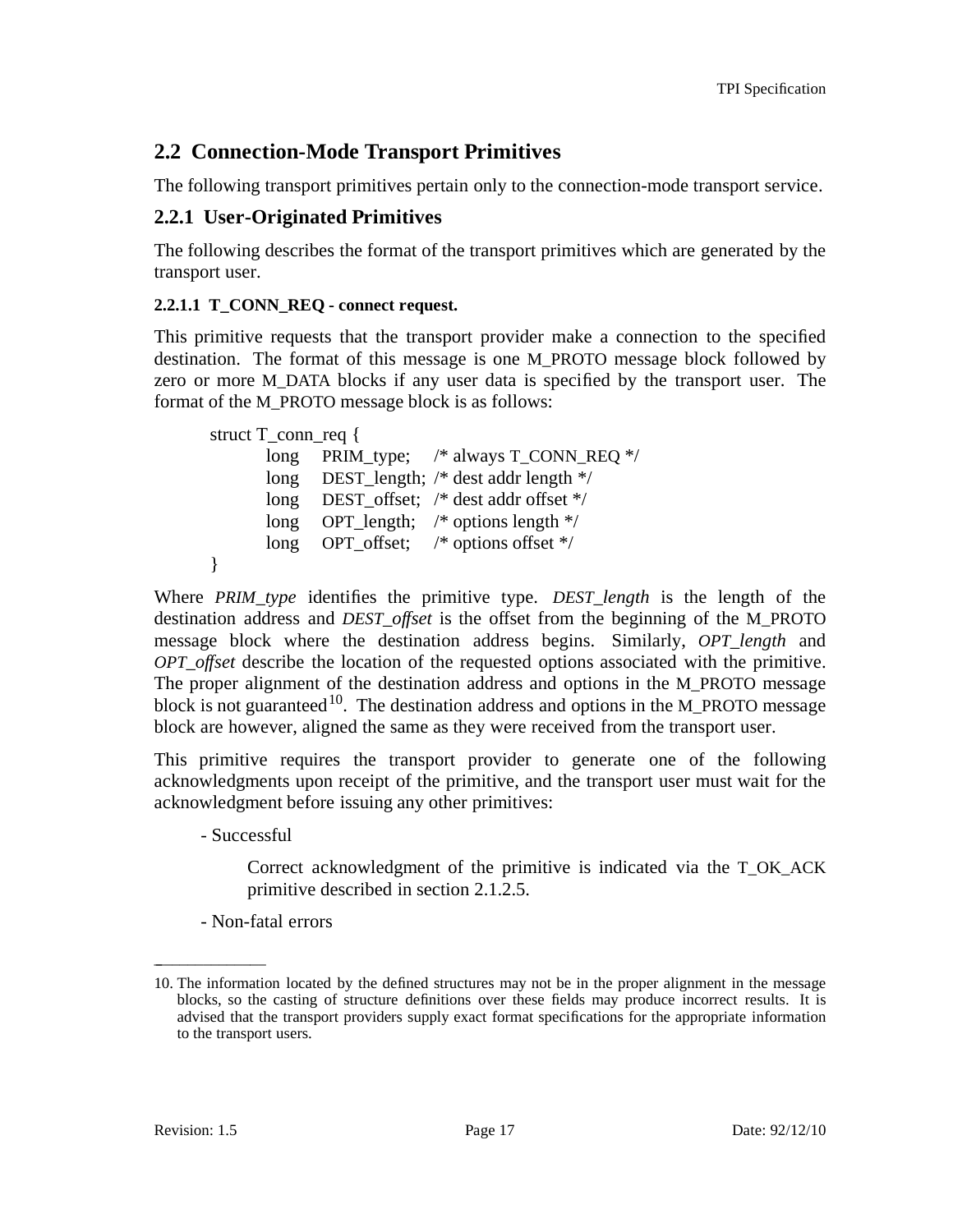These errors will be indicated via the T\_ERROR\_ACK primitive described in section 2.1.2.4. The allowable errors are as follows:

- TACCES This indicates that the user did not have proper permissions for the use of the requested address or options.
- TBADADDR This indicates that the protocol address was in an incorrect format or the address contained illegal information. It is not intended to indicate protocol connection errors, such as an unreachable destination. Those error types are indicated via the T\_DISCON\_IND primitive.
- TBADOPT This indicates that the options were in an incorrect format, or they contained illegal information.
- TOUTSTATE The primitive would place the transport interface out of state.
- TBADDATA The amount of user data specified was illegal.
- TSYSERR A system error has occurred and the UNIX System error is indicated in the primitive.
- TADDRBUSY This transport provider does not support multiple connections with the same local and remote addresses.

### **2.2.1.2 T\_CONN\_RES - connection response.**

This primitive requests that the transport provider accept a previous connect request on the specified response queue. The format of this message is one M\_PROTO message block followed by zero or more M\_DATA blocks if any user data is specified by the transport user. The format of the M\_PROTO message block is as follows:

```
struct T_conn_res {
      long PRIM type; /* always T_CONN_RES */
      queue_t *QUEUE_ptr;/* response queue ptr */
      long OPT length; /* options length */long OPT_offset; /* options offset */
      long SEQ_number; /* sequence number */
}
```
Where *PRIM\_type* identifies the primitive type. *QUEUE\_ptr* identifies the transport provider queue pair (i.e. read queue pointer) which should be used to accept the connect request. This queue pointer should map onto a *stream* which is already bound to a protocol address but if the *stream* is not bound, the transport provider must bind it to the same protocol address that was bound to the *stream* on which the connection indication arrived. *OPT\_length* is the length of the responding options and *OPT\_offset* is the offset from the beginning of the M\_PROTO message block where the responding options begin.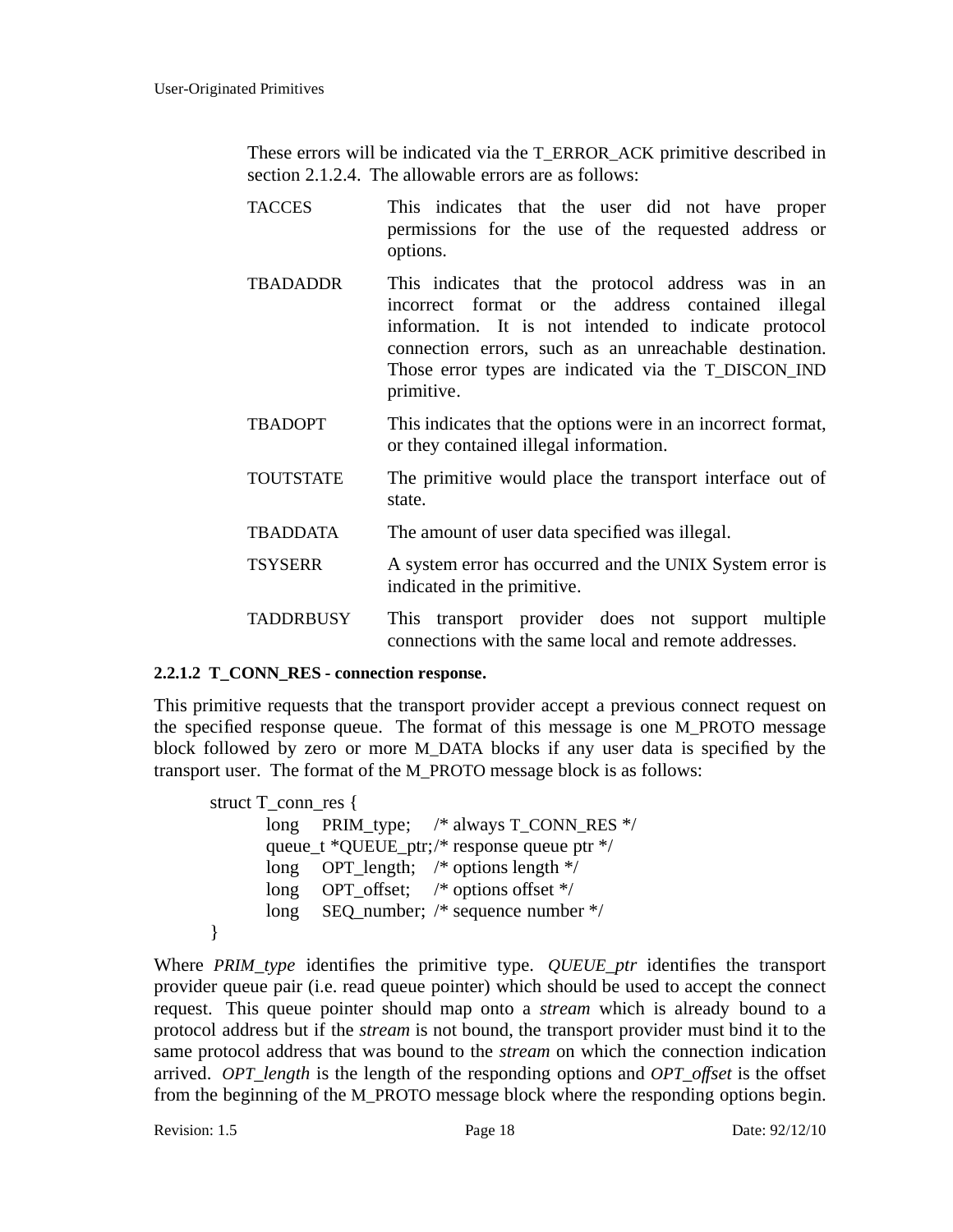*SEQ\_number* is the sequence number which identifies the connection to be responded to. The proper alignment of the options in the M\_PROTO message block is not guaranteed. The options in the M\_PROTO message block are, however, aligned the same as they were received from the transport user.

This primitive requires the transport provider to generate one of the following acknowledgments upon receipt of the primitive, and the transport user wait for the acknowledgment before issuing any other primitives:

- Successful

Correct acknowledgment of the primitive is indicated via the T\_OK\_ACK primitive described in section 2.1.2.5.

- Non-fatal errors

These errors will be indicated via the T\_ERROR\_ACK primitive described in section 2.1.2.4. The allowable errors are as follows:

| <b>TBADF</b>     | This indicates that the response queue pointer was illegal.                                                                                                                |
|------------------|----------------------------------------------------------------------------------------------------------------------------------------------------------------------------|
| <b>TBADOPT</b>   | This indicates that the options were in an incorrect format,<br>or they contained illegal information.                                                                     |
| <b>TACCES</b>    | This indicates that the user did not have proper<br>permissions for the use of the options or response id.                                                                 |
| <b>TOUTSTATE</b> | The primitive would place the transport interface out of<br>state.                                                                                                         |
| <b>TBADDATA</b>  | The amount of user data specified was illegal.                                                                                                                             |
| <b>TBADSEQ</b>   | The sequence number specified in the primitive was<br>incorrect or illegal.                                                                                                |
| <b>TSYSERR</b>   | A system error has occurred and the UNIX System error is<br>indicated in the primitive.                                                                                    |
| <b>TRESADDR</b>  | The transport provider requires that the responding <i>stream</i><br>is bound to the same address as the <i>stream</i> on which the<br>connection indication was received. |
| <b>TBADADDR</b>  | This indicates that the protocol address was in an<br>incorrect format or the address contained<br>illegal<br>information.                                                 |

### **2.2.1.3 T\_DISCON\_REQ - disconnect request.**

This primitive requests that the transport provider deny a request for connection, or disconnect an existing connection. The format of this message is one M\_PROTO message block possibly followed by one or more M\_DATA message blocks if there is any user data specified by the transport user. The format of the M\_PROTO message block is as follows: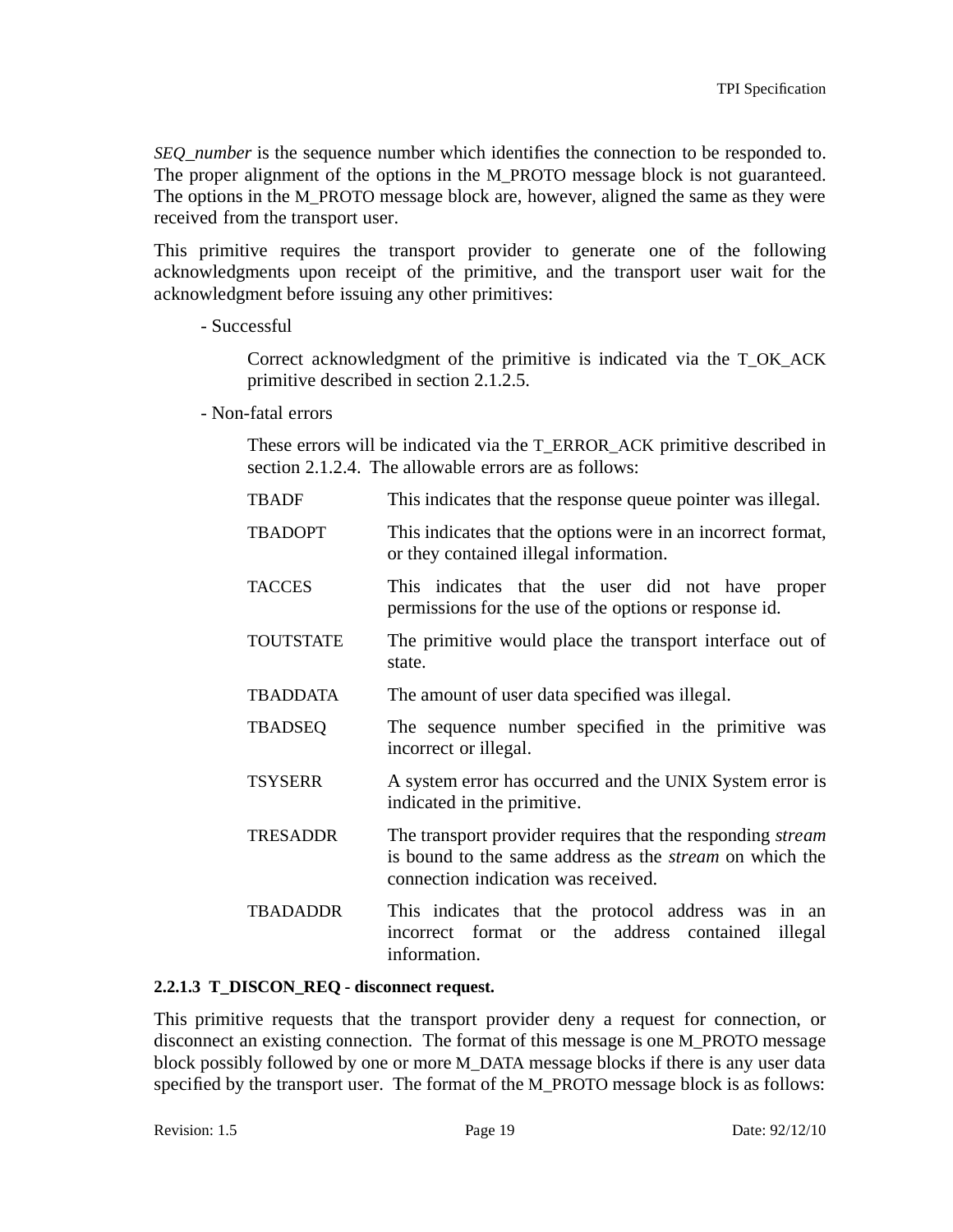```
struct T_discon_req {
     long PRIM_type; /* always T_DISCON_REQ */
      long SEQ_number; /* sequence number */
}
```
Where *PRIM\_type* identifies the primitive type. *SEQ*\_number identifies the outstanding connect indication that is to by denied. If the disconnect request is disconnecting an already existing connection, then the value of *SEQ\_number* will be ignored.

This primitive requires the transport provider to generate the following acknowledgment upon receipt of the primitive, and the transport user must wait for the acknowledgment prior to issuing any other primitives:

- Successful

Correct acknowledgment of the primitive is indicated via the T\_OK\_ACK primitive described in section 2.1.2.5.

- Non-fatal errors

These errors will be indicated via the T\_ERROR\_ACK primitive described in section 2.1.2.4. The allowable errors are as follows:

| <b>TOUTSTATE</b> | The primitive would place the transport interface out of<br>state.                      |
|------------------|-----------------------------------------------------------------------------------------|
| <b>TBADDATA</b>  | The amount of user data specified was illegal.                                          |
| <b>TBADSEQ</b>   | The sequence number specified in the primitive was<br>incorrect or illegal.             |
| <b>TSYSERR</b>   | A system error has occurred and the UNIX System error is<br>indicated in the primitive. |

### **2.2.1.4 T\_DATA\_REQ - data request.**

This primitive indicates to the transport provider that this message contains a transport interface data unit. One or more transport interface data units form a transport service data unit  $(TSDU)^{11}$ . This primitive has a mechanism which indicates the beginning and end of a transport service data unit. However, not all transport providers support the concept of a transport service data unit, as noted in section 2.1.2.1. The format of the message is one M\_PROTO message block followed by zero or more M\_DATA message blocks where each M\_DATA message block contains zero or more bytes of data. The format of the M\_PROTO message block is as follows:

 $\overline{\phantom{a}}$  , where  $\overline{\phantom{a}}$ 

<sup>11.</sup> The maximum transport service data unit size allowed by the transport provider is indicated to the transport user via the T\_INFO\_ACK primitive.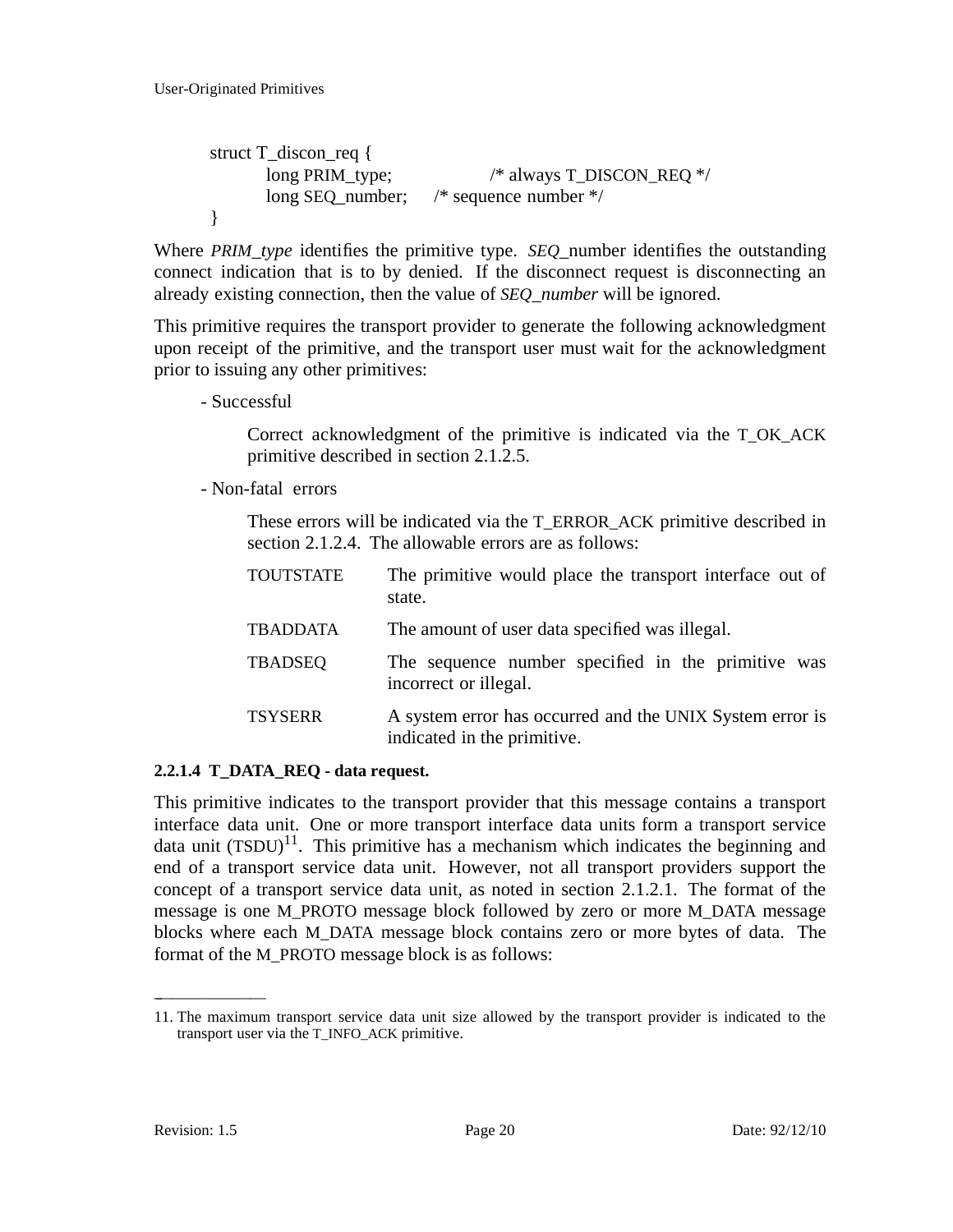```
struct T_data_req {
     long PRIM_type; /* always T_DATA_REQ */
     long MORE_flag; /* indicates more data in TSDU */
}
```
Where *PRIM\_type* identifies the primitive type. *MORE\_flag* when greater than zero, indicates that the next T\_DATA\_REQ primitive is also part of this transport service data unit.

The transport provider must also recognize a message of one or more M\_DATA message blocks without the leading M\_PROTO message block as a T\_DATA\_REQ primitive. This message type will be initiated from the WRITE(BA\_OS) operating system service routine. In this case there are no implied transport service data unit boundaries, and the transport provider may view this message type as a self contained transport service data unit. If these two types of messages are intermixed, then transport service data boundaries may be lost.

This primitive does not require any acknowledgments, although it may generate a fatal error. This is indicated via a M\_ERROR message type which results in the failure of all operating system service routines on the *stream*. The allowable errors are as follows:

EPROTO This indicates one of the following unrecoverable protocol conditions:

- The transport service interface was found to be in an incorrect state. If the interface is in the T\_IDLE state when the provider receives the T\_DATA\_REQ primitive, then the transport provider should just drop the message without generating a fatal error.
- The amount of transport user data associated with the primitive defines a transport service data unit larger than that allowed by the transport provider.

### **2.2.1.5 T\_EXDATA\_REQ - expedited data request.**

This primitive indicates to the transport provider that this message contains an expedited transport interface data unit. One or more expedited transport interface data units form an expedited transport service data unit<sup>12</sup>. This primitive has a mechanism which indicates the beginning and end of an expedited transport service data unit. However, not all transport providers support the concept of an expedited transport service data unit, as noted in section 2.1.2.1. The format of the message is one M\_PROTO message block followed by one or more M\_DATA message blocks containing at least one byte of data. The format of the M\_PROTO message block is as follows:

 $\overline{\phantom{a}}$  , where  $\overline{\phantom{a}}$ 

<sup>12.</sup> The maximum size of a expedited transport service data unit is indicated to the transport user via the T\_INFO\_ACK primitive.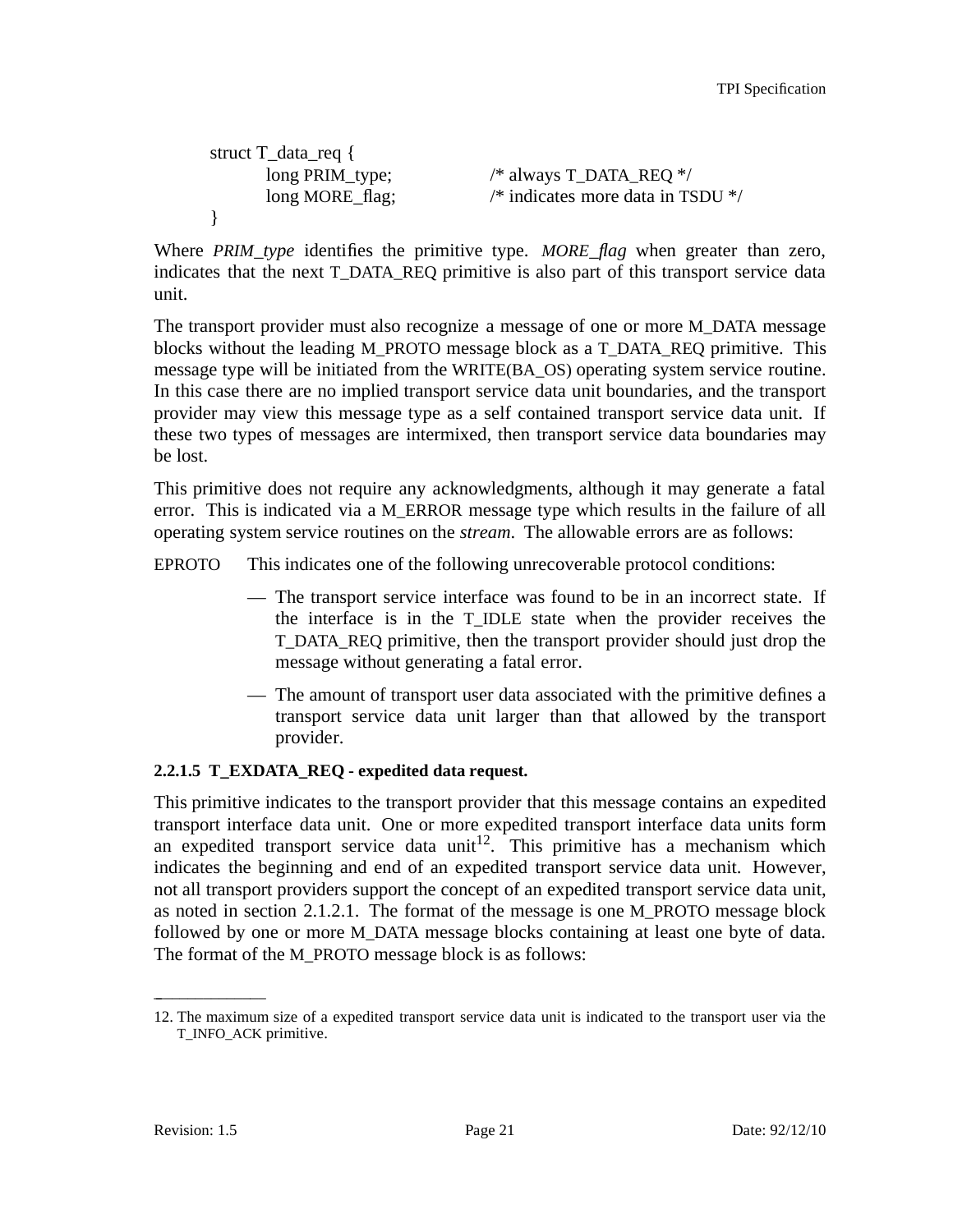```
struct T_exdata_req {
      \overline{\text{long PRIM}_{\text{type}}}; /* always T_EXDATA_REQ */
       long MORE_flag; /* indicates more data in ETSDU */
}
```
Where *PRIM\_type* identifies the primitive type. *MORE\_flag* when greater than zero indicates that the next T\_EXDATA\_REQ primitive is also part of this expedited transport service data unit.

This primitive does not require any acknowledgments, although it may generate a fatal error. This is indicated via a M\_ERROR message type which results in the failure of all operating system service routines on the *stream*. The allowable errors are as follows:

EPROTO This indicates one of the following unrecoverable protocol conditions:

- The transport service interface was found to be in an incorrect state. If the interface is in the T\_IDLE state when the provider receives the T\_EXDATA\_REQ primitive, then the transport provider should just drop the message without generating a fatal error.
- The amount of transport user data associated with the primitive defines an expedited transport service data unit larger than that allowed by the transport provider.

## **2.2.1.6 T\_ORDREL\_REQ - orderly release request.**

This primitive indicates to the transport provider that the user is finished sending data. This primitive is only supported by the transport provider if it is of type T\_COTS\_ORD. The format of the message is one M\_PROTO message block. The format of the M\_PROTO message block is as follows:

```
struct T_ordrel_req {
     long PRIM_type; /* always T_ORDREL_REQ */
}
```
Where *PRIM\_type* identifies the primitive type.

This primitive does not require any acknowledgments, although it may generate a fatal error. This is indicated via a M\_ERROR message type which results in the failure of all operating system service routines on the *stream*. The allowable errors are as follows:

EPROTO This indicates one of the following unrecoverable protocol conditions:

— The primitive would place the interface in an incorrect state.

## **2.2.2 Provider-Originated Primitives**

The following describes the format of the transport primitives which are generated by the transport provider.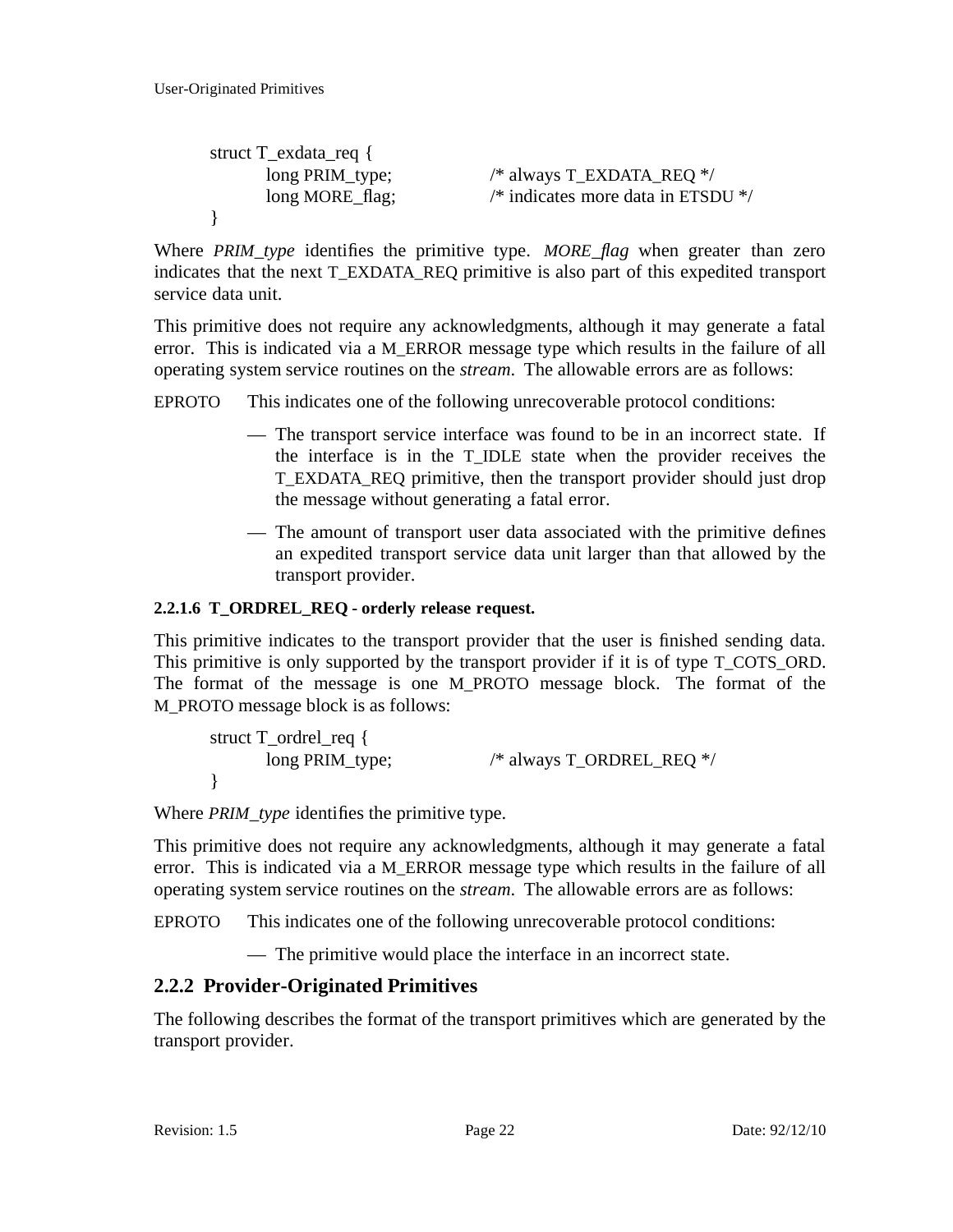#### **2.2.2.1 T\_CONN\_IND - connect indication.**

This primitive indicates to the transport user that a connect request to the user has been made by the user at the specified source address. The format of this message is one M\_PROTO message block followed by zero or more M\_DATA blocks if any user data is associated with the primitive. The format of the M\_PROTO message block is as follows:

```
struct T_conn_ind {
      long PRIM_type; /* always T_CONN_IND */
      long SRC length; /* source addr length - see note in sec. 1.4*/
      long SRC offset; /* source addr offset */
      long OPT length; /* options length - see note in sec. 1.4 */
      long OPT_offset; /* options offset */
      long SEQ number; /* sequence number - see note in sec. 1.4 */
}
```
Where *PRIM\_type* identifies the primitive type. *SRC\_length* is the length of the source address and *SRC\_offset* is the offset from the beginning of the M\_PROTO message block where the source address begins. Similarly, *OPT\_length* and *OPT\_offset* describe the location of the requested options associated with the primitive. *SEQ\_number* should be an unique number other than -1 to identify the connect indication. The proper alignment of the source address and options in the M\_PROTO message block is not guaranteed.

#### **2.2.2.2 T\_CONN\_CON - connection confirm.**

This primitive indicates to the user that a connect request has been confirmed on the specified responding address. The format of this message is one M\_PROTO message block followed by zero or more M\_DATA blocks if any user data is associated with the primitive. The format of the M\_PROTO message block is as follows:

```
struct T_conn_con {
      long PRIM_type; /* always T_CONN_CON */
      long RES_length; /* responding addr length - see note in sec. 1.4*/
      long RES_offest; /* responding addr offset */
      long OPT length; /* options length - see note in sec. 1.4 */
      long OPT_offset; /* options offset */
}
```
Where *PRIM\_type* identifies the primitive type. *RES\_length* is the length of the responding address that the connection was accepted on and *RES\_of set* is the offset from the beginning of the M\_PROTO message block where the responding address begins. Similarly, *OPT\_length* and *OPT\_offset* describe the size and location of the confirmed options associated with the primitive. The proper alignment of the responding address and options in the M\_PROTO message block is not guaranteed.

#### **2.2.2.3 T\_DISCON\_IND - disconnect indication.**

This primitive indicates to the user that either a request for connection has been denied or an existing connection has been disconnected. The format of this message is one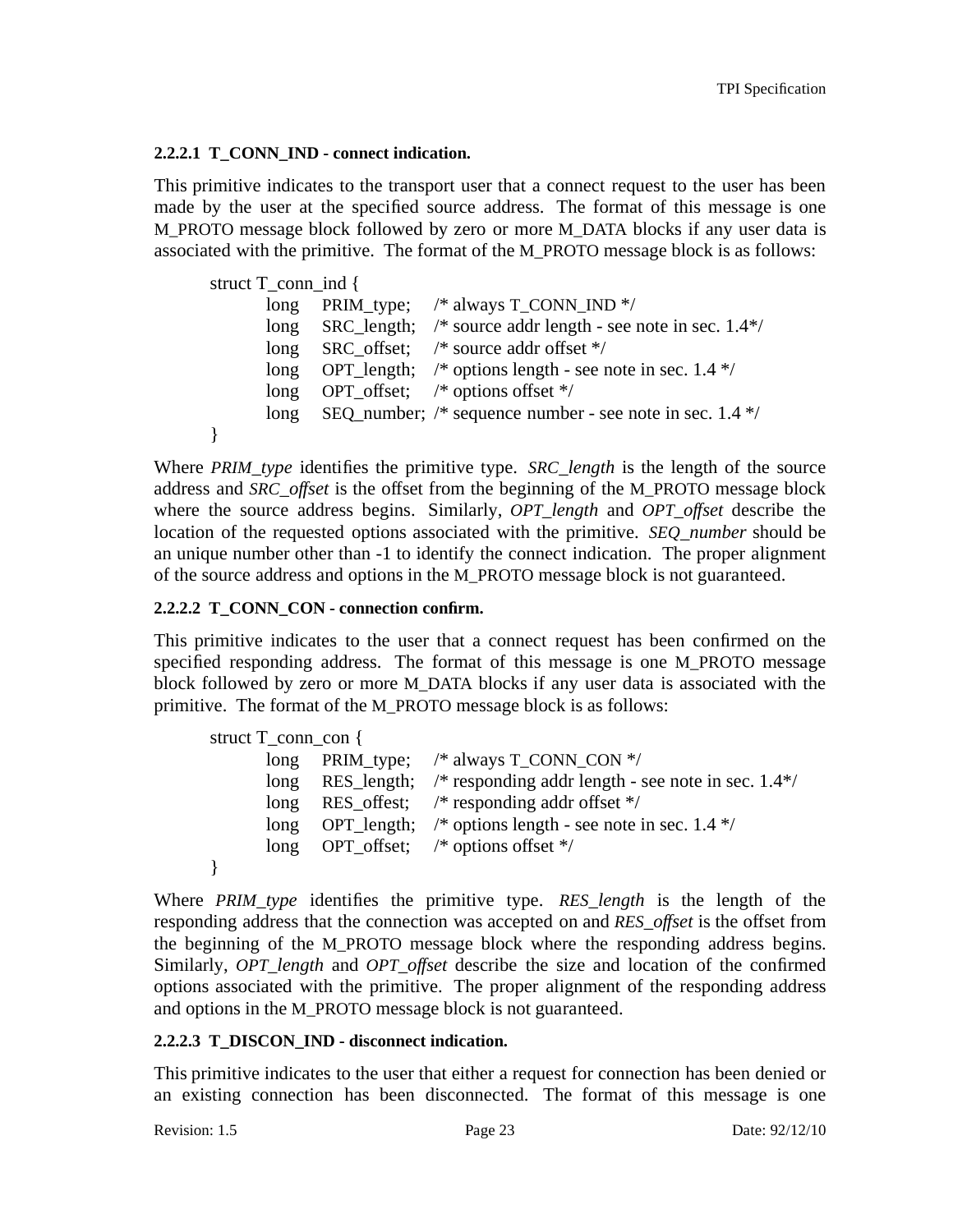M\_PROTO message block possibly followed by one or more M\_DATA message blocks if there is any user data associated with the primitive. The format of the M\_PROTO message block is as follows:

| struct $T_d$ discon ind { |                                                  |
|---------------------------|--------------------------------------------------|
| long PRIM_type;           | /* always T_DISCON_IND */                        |
| long DISCON_reason;       | /* disconnect reason - see note in sec. $1.4$ */ |
| long SEQ_number;          | /* sequence number - see note in sec. $1.4$ */   |
|                           |                                                  |

Where *PRIM\_type* identifies the primitive type and *DISCON\_reason* is the reason for disconnect. The reason codes are protocol specific. *SEQ\_number* is the sequence number which identifies which connect indication was denied, or it is -1 if the provider is disconnecting an existing connection. The *SEQ\_number* is only meaningful when this primitive is sent to a passive user who has the corresponding connect indication outstanding. It allows the transport user to identify which of its outstanding connect indications is associated with the disconnect.

### **2.2.2.4 T\_DATA\_IND - data indication.**

This primitive indicates to the transport user that this message contains a transport interface data unit. One or more transport interface data units form a transport service data unit. This primitive has a mechanism which indicates the beginning and end of a transport service data unit. However, not all transport providers support the concept of a transport service data unit, as noted in section 2.1.2.1. The format of the message is one M\_PROTO message block followed by zero or more M\_DATA message blocks where each M\_DATA message block, except for the last, must contain at least one byte of data. The format of the M\_PROTO message block is as follows:

| struct $T_{data\_ind}$ { |                                              |
|--------------------------|----------------------------------------------|
| long PRIM_type;          | /* always $T$ _DATA_IND $*/$                 |
| long MORE_flag;          | /* indicates more data in TSDU $\frac{*}{ }$ |
|                          |                                              |

Where *PRIM\_type* identifies the primitive type. *MORE\_flag*, when greater than zero, indicates that the next T\_DATA\_IND primitive is also part of this transport service data unit.

If a TSDU spans multiple T\_DATA\_IND message blocks, then an ETSDU may be placed in between two T\_DATA\_IND message blocks. Once an ESTDU is started, then the ETSDU must be completed before any T\_DATA\_IND message blocks defining a TSDU is resumed.

### **2.2.2.5 T\_EXDATA\_IND - expedited data indication.**

This primitive indicates to the transport user that this message contains an expedited transport interface data unit. One or more expedited transport interface data units form an expedited transport service data unit. This primitive has a mechanism which indicates the beginning and end of an expedited transport service data unit. However, not all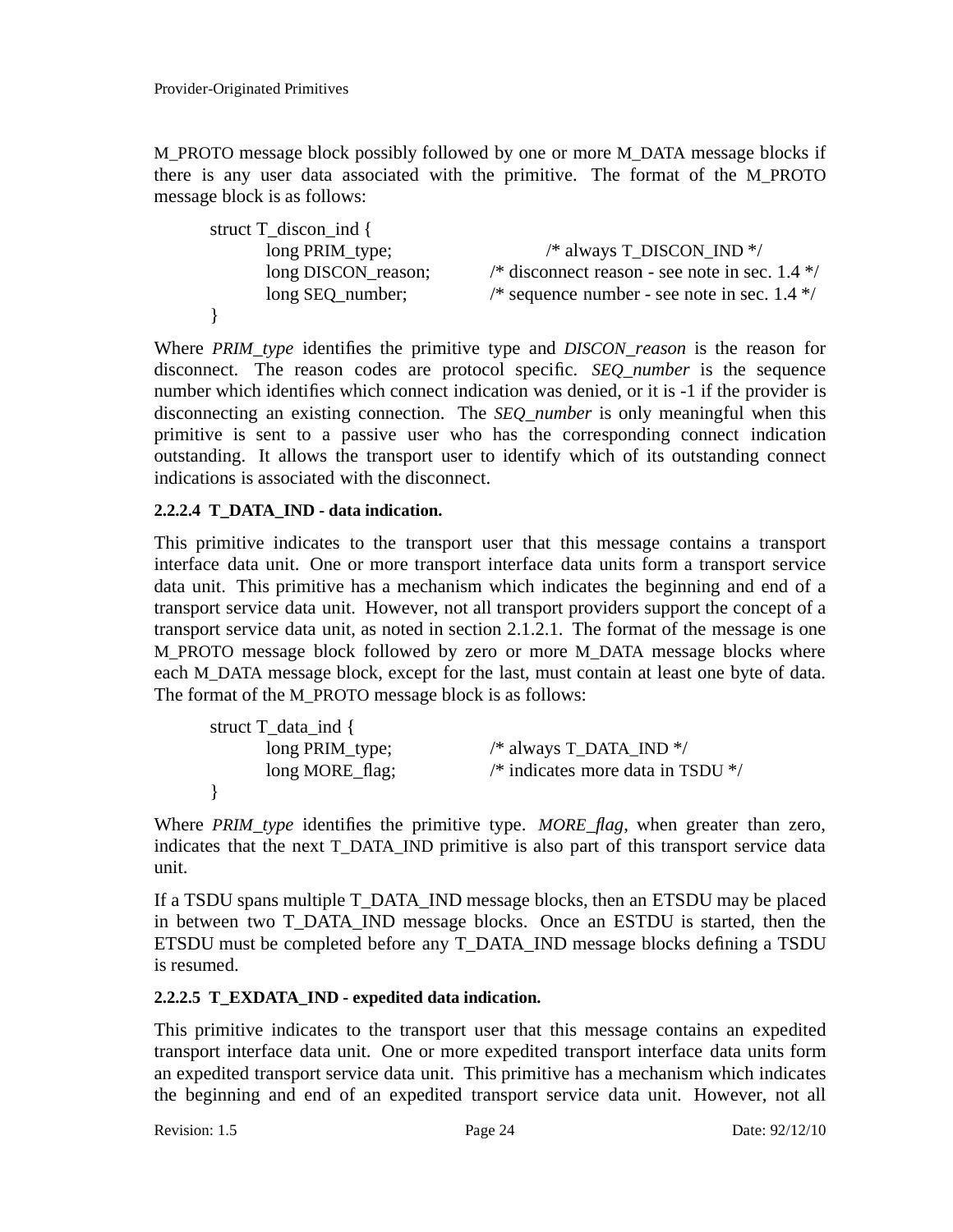transport providers support the concept of an expedited transport service data unit, as noted in section 2.1.2.1. The format of the message is one M\_PROTO message block followed by one or more M\_DATA message blocks containing at least one byte of data. The format of the M\_PROTO message block is as follows:

| struct T_exdata_ind { |                                                          |
|-----------------------|----------------------------------------------------------|
| long PRIM_type;       | /* always T_EXDATA_IND */                                |
| long MORE_flag;       | $\frac{1}{2}$ indicates more data in ETSDU $\frac{1}{2}$ |
|                       |                                                          |

Where *PRIM\_type* identifies the primitive type. *MORE\_flag*, when greater than zero, indicates that the next T\_EXDATA\_IND primitive is also part of this expedited transport service data unit.

#### **2.2.2.6 T\_ORDREL\_IND - orderly release indication.**

This primitive indicates to the transport user that the user on the other side of the connection is finished sending data. This primitive is only supported by the transport provider if it is of type T\_COTS\_ORD. The format of the message is one M\_PROTO message block. The format of the M\_PROTO message block is as follows:

struct T\_ordrel\_ind { long PRIM\_type; /\* always T\_ORDREL\_IND \*/ }

Where *PRIM\_type* identifies the primitive type.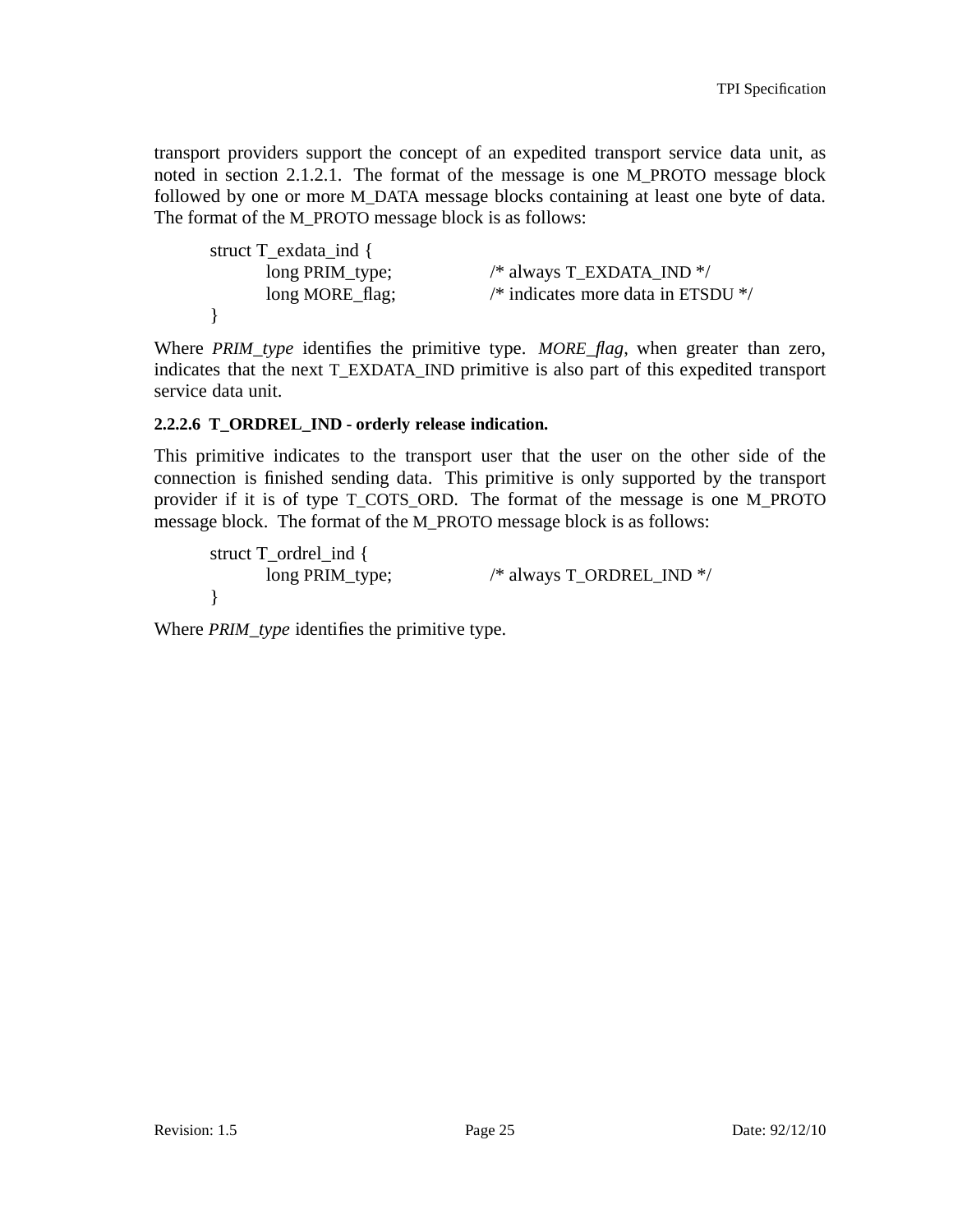# **2.3 Connectionless-Mode Transport Primitives**

The following transport primitives pertain only to the connectionless-mode transport service.

## **2.3.1 User-Originated Primitives**

### **2.3.1.1 T\_UNITDATA\_REQ - unitdata request.**

This primitive requests that the transport provider send the specified datagram to the specified destination. The format of the message is one M\_PROTO message block followed by zero or more M\_DATA message blocks where each M\_DATA message block contains zero or more bytes of data. The format of the M\_PROTO message block is as follows:

```
struct T_unitdata_req {
      long PRIM_type; /* always T_UNITDATA_REQ */
      long DEST_length; /* dest addr length */
      long DEST_offset; /* dest addr offset */
      long OPT_length; /* options length */
      long OPT_offset; /* options offset */
}
```
Where *PRIM\_type* identifies the primitive type. *DEST\_length* is the length of the destination address and *DEST\_offset* is the offset from the beginning of the M\_PROTO message block where the destination address begins. Similarly, *OPT\_length* and *OPT offset* describe the location of the requested options associated with the primitive. The proper alignment of the destination address and options in the M\_PROTO message block is not guaranteed. The destination address and options in the M\_PROTO message block are, however, aligned the same as they were received from the transport user.

This primitive does not require any acknowledgment. If an non-fatal error occurs, it is the responsibility of the transport provider to report it via the T\_UDERROR\_IND indication. Fatal errors are indicated via a M\_ERROR message type which results in the failure of all operating system service routines on the *stream*. The allowable fatal errors are as follows:

EPROTO This indicates one of the following unrecoverable protocol conditions:

- The transport service interface was found to be in an incorrect state.
- The amount of transport user data associated with the primitive defines an transport service data unit larger than that allowed by the transport provider.

## **2.3.2 Provider-Originated Primitives**

### **2.3.2.1 T\_UNITDATA\_IND - unitdata indication.**

This primitive indicates to the transport user that a datagram has been received from the specified source address. The format of the message is one M\_PROTO message block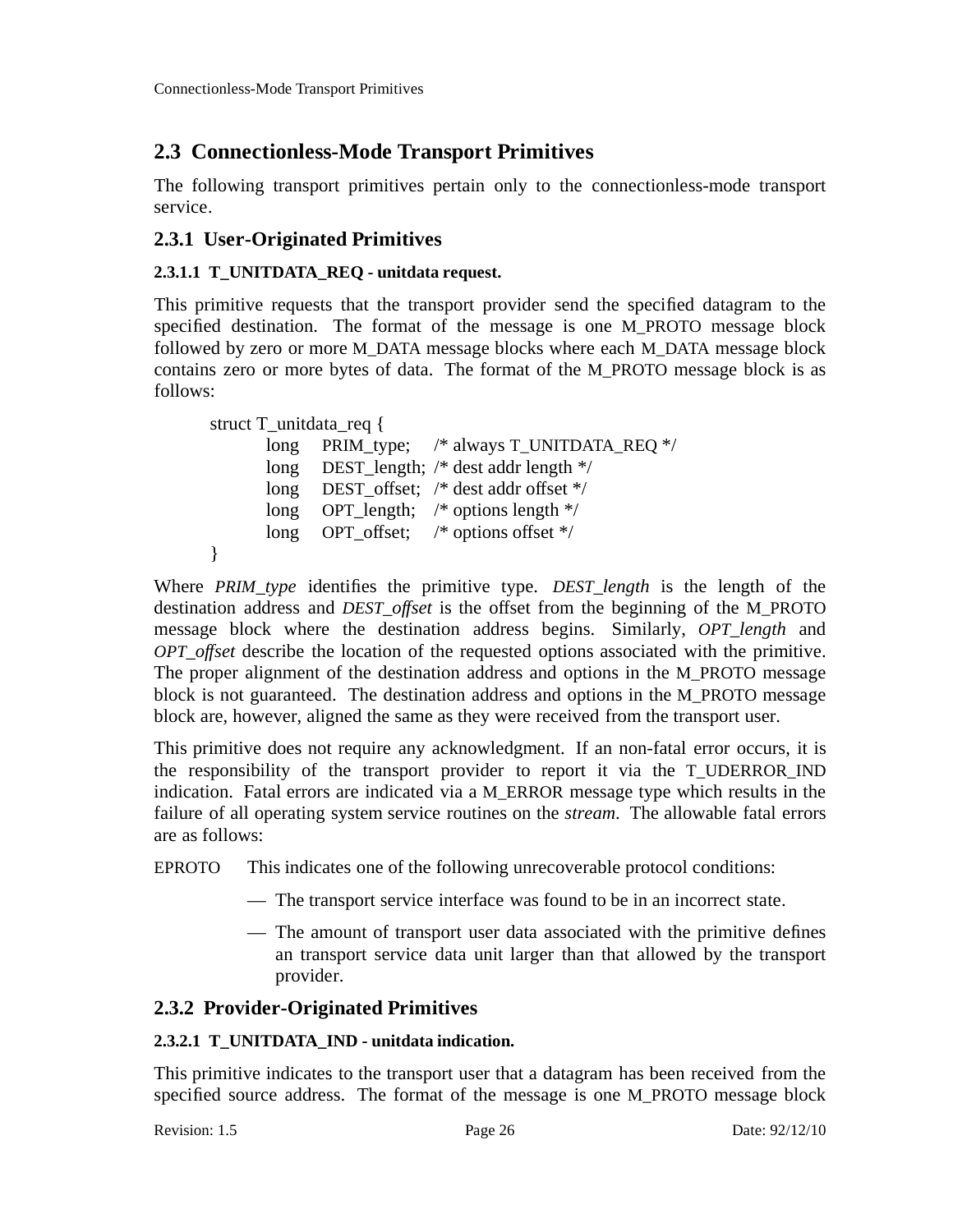followed by zero or more M\_DATA message blocks where each M\_DATA message block contains at least one byte of data. The format of the M\_PROTO message block is as follows:

```
struct T_unitdata_ind {
      long PRIM_type; /* always T_UNITDATA_IND */
      long SRC_length; /* source addr length - see note in sec. 1.4 */
      long SRC_offset; /* source addr offset */
      long OPT_length; /* options length - see note in sec. 1.4 */
      long OPT offset; /* options offset */
}
```
Where *PRIM\_type* identifies the primitive type. *SRC\_length* is the length of the source address and *SRC\_offset* is the offset from the beginning of the M\_PROTO message block where the source address begins. Similarly, *OPT\_length* and *OPT\_offset* describe the location of the requested options associated with the primitive. The proper alignment of the source address and options in the M\_PROTO message block is not guaranteed.

### **2.3.2.2 T\_UDERROR\_IND - unitdata error indication.**

This primitive indicates to the transport user that a datagram with the specified destination address and options produced an error. The format of this message is one M\_PROTO message block. The format of the M\_PROTO message block is as follows:

```
struct T_uderror_ind {
      long PRIM_type; /* always T_UDERROR_IND */
      long DEST_length; /* destination addr length - see note in sec. 1.4 */
      long DEST_offset; /* destination addr offset */
      long OPT_length; /* options length - see note in sec. 1.4 */
      long OPT_offset; /* options offset */
      long ERROR_type; /* error type */
}
```
Where *PRIM\_type* identifies the primitive type. *DEST\_length* is the length of the destination address and *DEST offset* is the offset from the beginning of the M\_PROTO message block where the destination address begins. Similarly, *OPT\_length* and *OPT\_of set* describe the location of the requested options associated with the primitive. *ERROR\_type* defines the protocol dependent error code. The proper alignment of the destination address and options in the M\_PROTO message block is not guaranteed.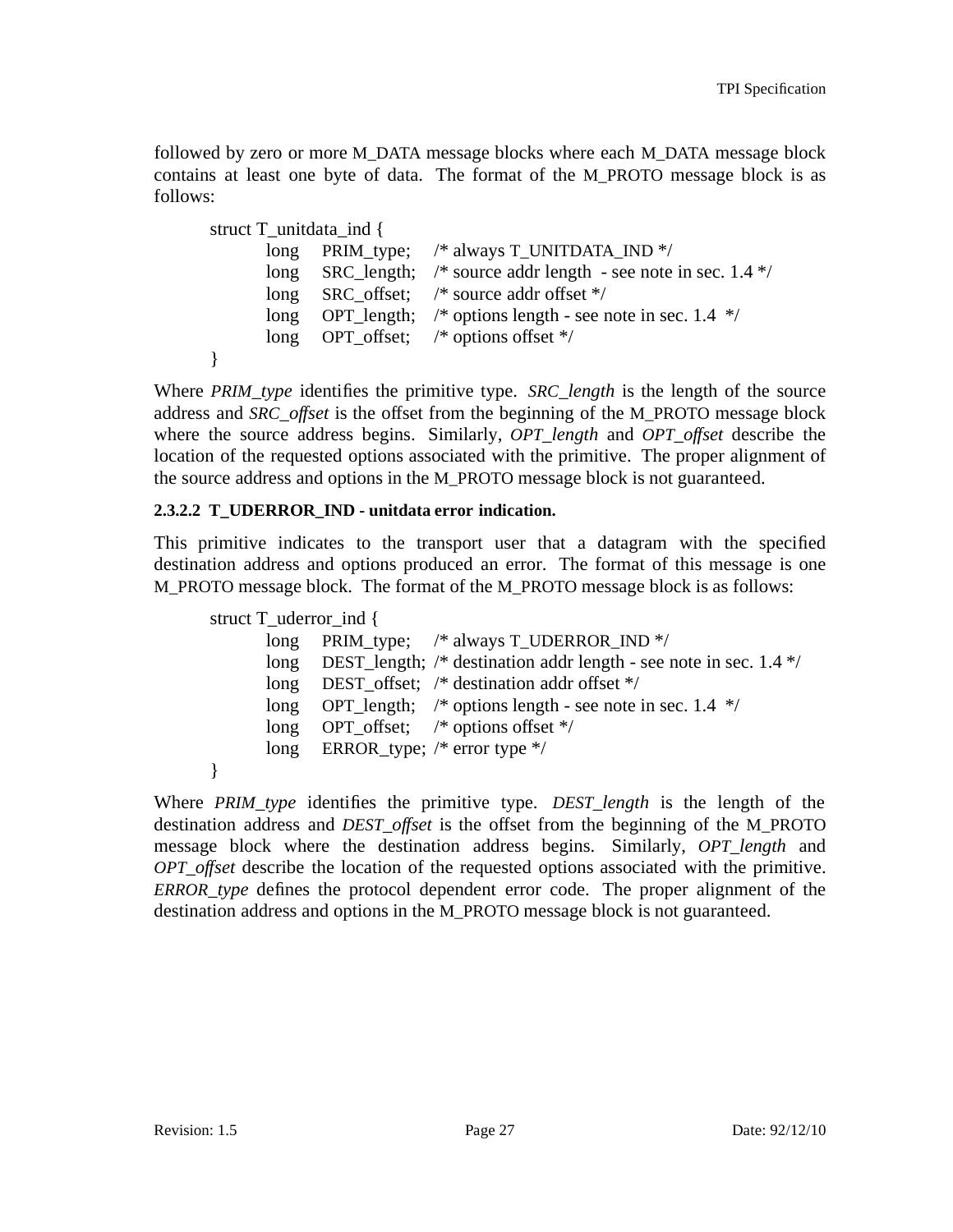## **2.4 Note about Structure Elements**

Although the structure elements in the Transport Provider Interface are declared as **long** data types, the value the transport provider assigns to those elements that refer to this note must not be greater than the maximum value of an **int** data type because the corresponding user level structure element is declared as an **int**.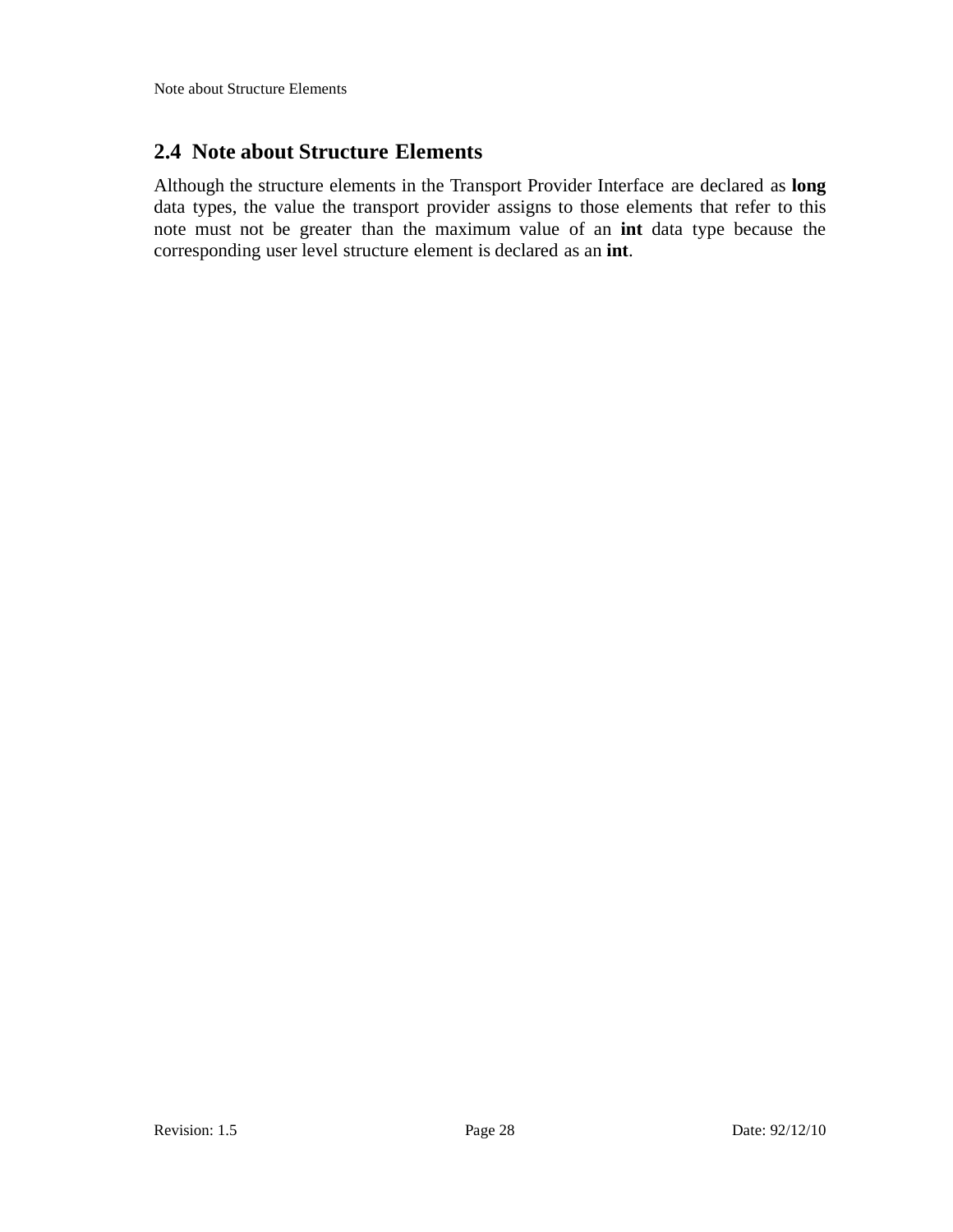# **2.5 Overview of Error Handling Capabilities**

There are two error handling facilities available to the transport user: one to handle nonfatal errors and one to handle fatal errors.

## **2.5.1 Non-fatal Errors**

The non-fatal errors are those that a transport user can correct, and are reported in the form of an error acknowledgment to the appropriate primitive in error. Only those primitives which require acknowledgments may generate a non-fatal error acknowledgment. These acknowledgments always report a syntactical error in the specified primitive when the transport provider receives the primitive. The primitive descriptions above define those primitives and rules regarding the acknowledgment of them. These errors are reported to the transport user via the T\_ERROR\_ACK primitive, and give the transport user the option of reissuing the transport service primitive that caused the error. The T\_ERROR\_ACK primitive also indicates to the transport user that no action was taken by the transport provider upon receipt of the primitive which caused the error.

These errors do not change the state of the transport service interface as seen by the transport user. The state of the interface after the issuance of a T\_ERROR\_ACK primitive should be the same as it was before the transport provider received the interface primitive that was in error.

The allowable errors that can be reported on the receipt of a transport initiated primitive are presented in the description of the appropriate primitives.

### **2.5.2 Fatal Errors**

Fatal errors are those which can not be corrected by the transport user, or those errors which result in an uncorrectable error in the interface or in the transport provider.

The most common of these errors are listed under the appropriate primitives. The transport provider should issue fatal errors only if the transport user can not correct the condition which caused the error or if the transport provider has no means of reporting a transport user correctable error. If the transport provider detects an uncorrectable nonprotocol error internal to the transport provider, the provider should issue a fatal error to the user.

Fatal errors are indicated to the transport user via the STREAMS message type M\_ERROR with the UNIX System error EPROTO. This is the only type of error that the transport provider should use to indicate a fatal protocol error to the transport user. The message M\_ERROR will result in the failure of all the operating system service routines on the *stream*. The only way for a user to recover from a fatal error is to ensure that all processes close the file associated with the stream. At that point, the user may reopen the file associated with the stream.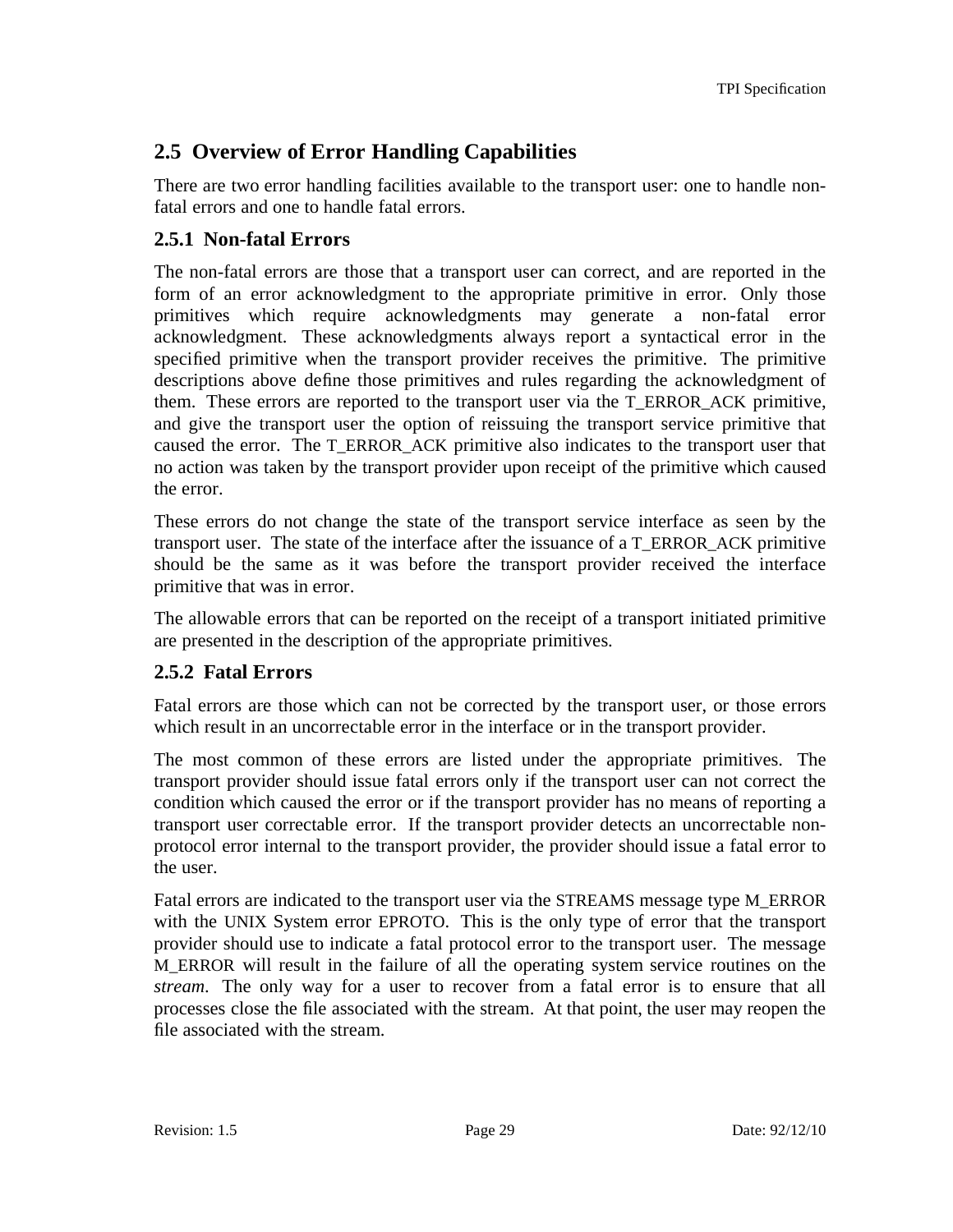# **2.6 Transport Service Interface Sequence of Primitives**

The allowable sequence of primitives are described in the state diagrams and tables in section 4 for both the connection-mode and connectionless-mode transport services. The following are rules regarding the maintenance of the state of the interface:

- It is the responsibility of the transport provider to keep record of the state of the interface as viewed by the transport user.
- The transport provider must never issue a primitive that places the interface out of state.
- The uninitialized state of a *stream* is the initial and final state, and it must be bound (see T\_BIND\_REQ primitive) before the transport provider may view it as an active *stream*.
- If the transport provider sends a M\_ERROR upstream, it should also drop any further messages received on its write side of the *stream*.

The following rules apply only to the connection-mode transport services.

- A transport connection release procedure can be initiated at any time during the transport connection establishment or data transfer phase.
- The state tables for the connection-mode transport service providers include the management of the sequence numbering when a transport provider sends multiple T\_CONN\_IND requests without waiting for the response of the previously sent indication. It is the responsibility of the transport providers not to change state until all the indications have been responded to, therefore the provider should remain in the T\_WRES\_CIND state while there are any outstanding connect indications pending response. The provider should change state appropriately when all the connect indications have been responded to.
- The only time the state of a transport service interface of a *stream* may be transferred to another *stream* is when it is indicated in a T\_CONN\_RES primitive. The following rules then apply to the cooperating *streams*:
	- The *stream* which is to accept the current state of the interface must be bound to an appropriate protocol address and must be in the idle state.
	- The user transferring the current state of a *stream* must have correct permissions for the use of the protocol address bound to the accepting *stream*.
	- The *stream* which transfers the state of the transport interface must be placed into an appropriate state after the completion of the transfer.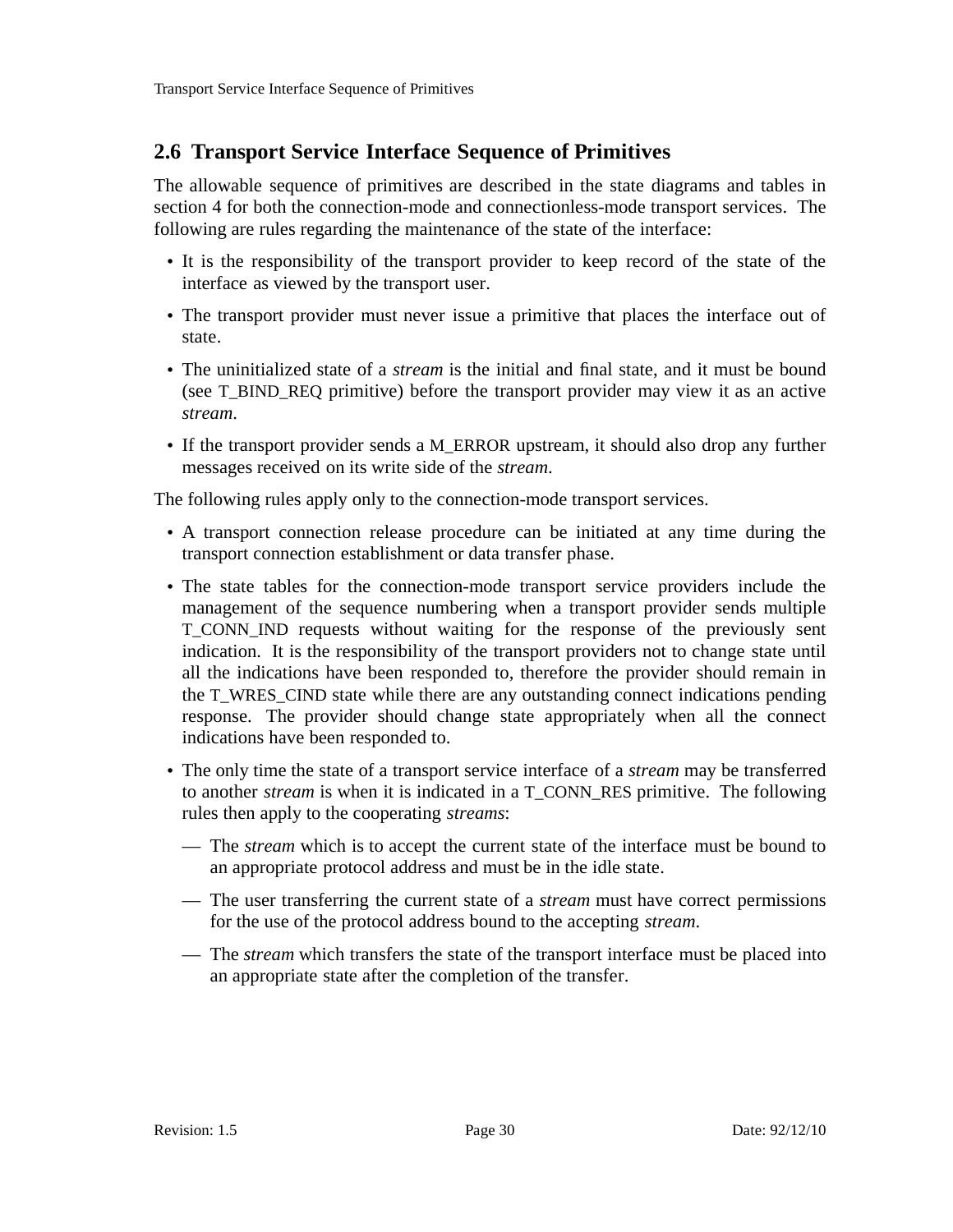## **2.7 Precedence of Transport Interface Primitives on a** *Stream*

The following rules apply to the precedence of transport interface primitives with respect to their position on a *stream*13:

- The transport provider has responsibility for determining precedence on its *stream* write queue, as per the rules in section 5. The appendix specifies the rules for precedence for both the connection-mode and connectionless-mode transport services.
- The transport user has responsibility for determining precedence on its *stream* read queue, as per the rules in section 5.
- All primitives on the *stream* are assumed to be placed on the queue in the correct sequence as defined above.

The following rules apply only to the connection-mode transport services.

• There is no guarantee of delivery of user data once a T\_DISCON\_REQ primitive has been issued.

\_ \_\_\_\_\_\_\_\_\_\_\_\_\_

<sup>13.</sup> The *stream* queue which contains the transport user initiated primitives is referred to as the *stream* write queue. The *stream* queue which contains the transport provider initiated primitives is referred to as the *stream* read queue.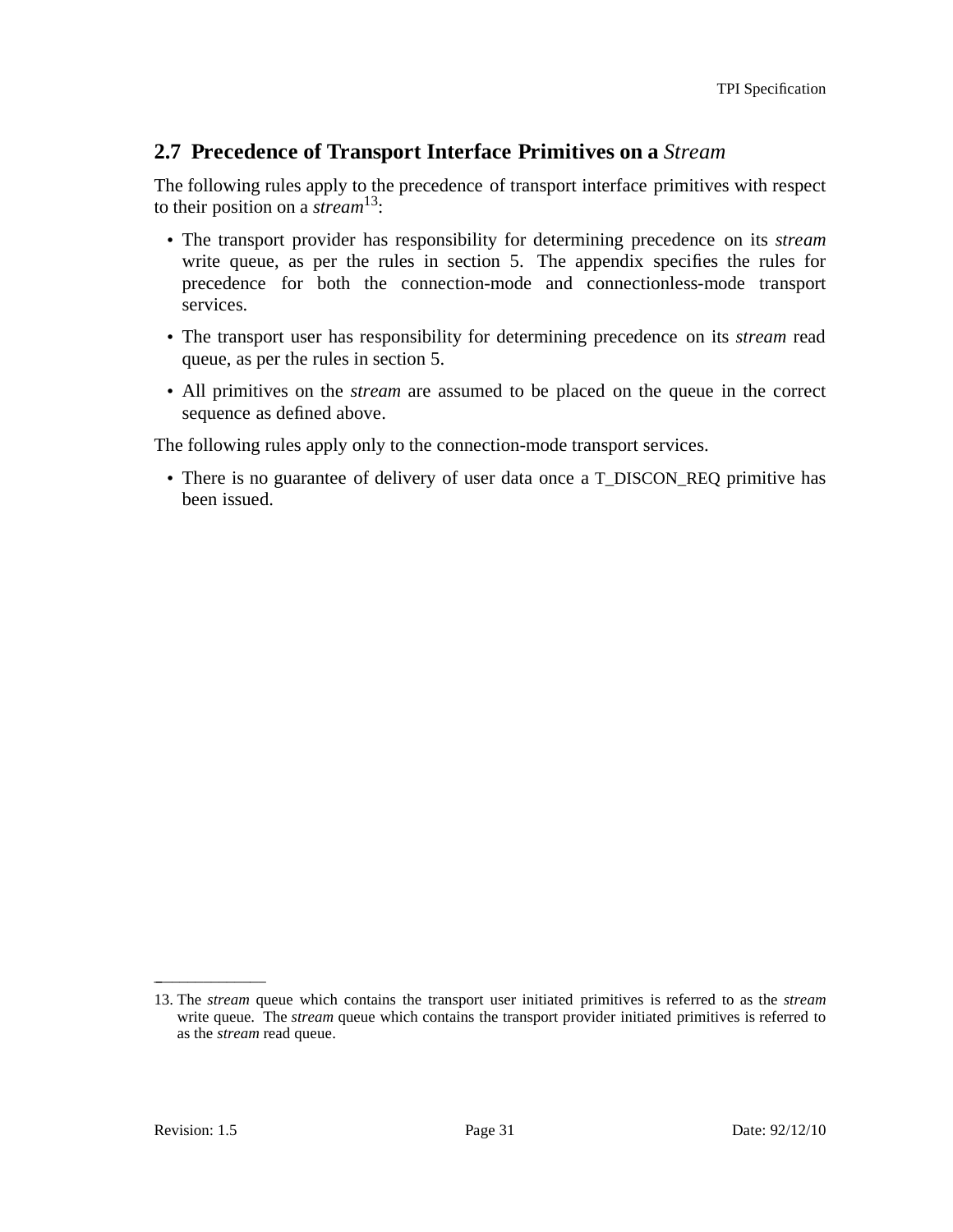## **2.8 Rules for Flushing Queues**

The following rules pertain to flushing the stream queues. No other flushes should be needed to keep the queues in the proper condition.

- The transport providers must be aware that they will receive M\_FLUSH messages from upstream. These flush requests are issued to ensure that the providers receive certain messages and primitives. It is the responsibility of the providers to act appropriately as deemed necessary by the providers.
- The transport provider must send up a M\_FLUSH message to flush both the read and write queues after receiving a successful T\_UNBIND\_REQ message and prior to issuing the T\_OK\_ACK primitive.

The following rules pertain only to the connection-mode transport providers.

- If the interface is in the T\_DATA\_XFER, T\_WIND\_ORDREL or T\_WACK\_ORDREL state, the transport provider must send up a M\_FLUSH message to flush both the read and write queues before sending up a T\_DISCON\_IND.
- If the interface is in the T\_DATA\_XFER, T\_WIND\_ORDREL or T\_WACK\_ORDREL state, the transport provider must send up a M\_FLUSH message to flush both the read and write queues after receiving a successful T\_DISCON\_REQ message and before issuing the T\_OK\_ACK primitive.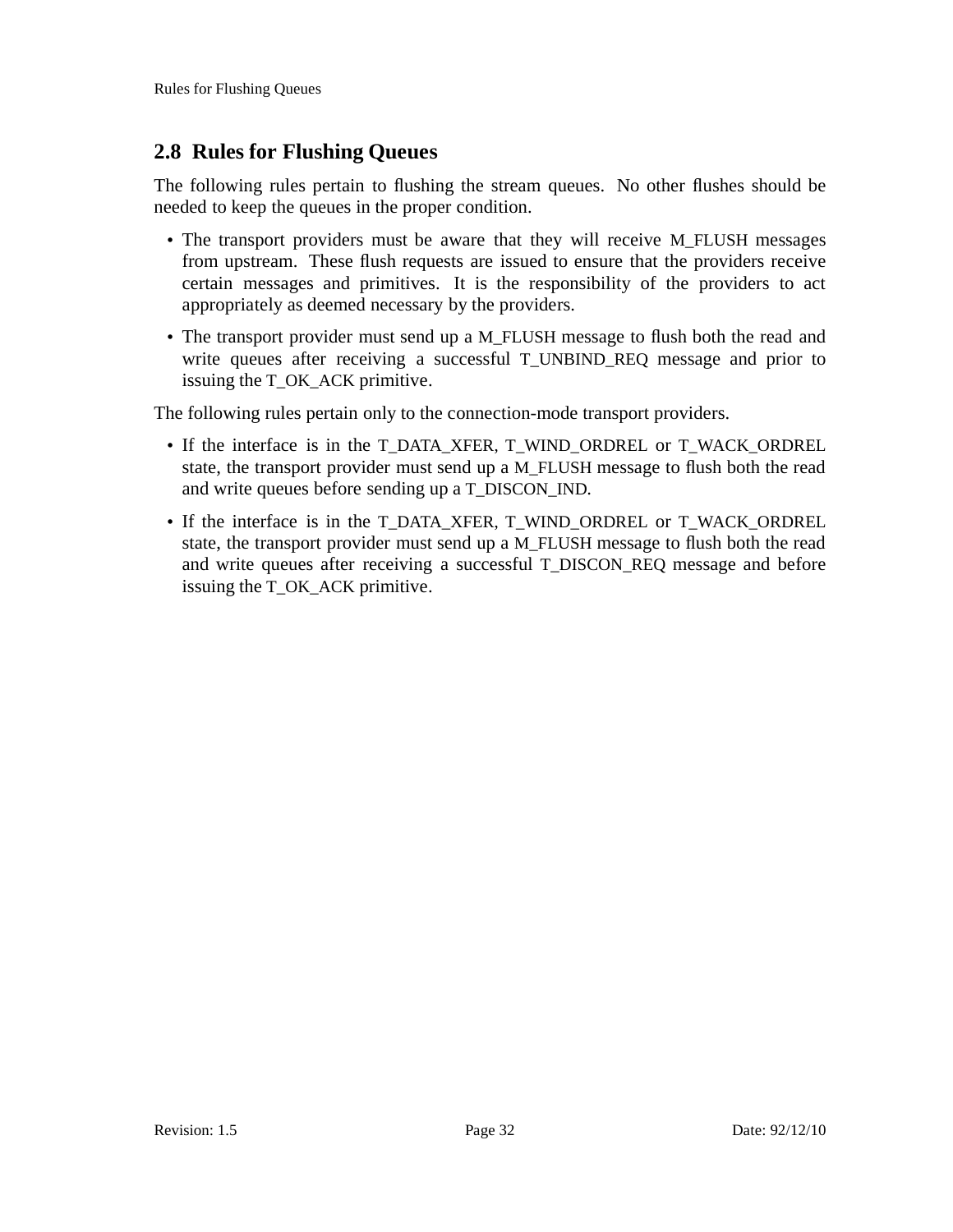# **3. Mapping of Transport Primitives to OSI**

The following table maps those transport primitives as seen by the transport provider to the STREAMS message types used to realize the primitives and to the ISO IS 8072 and IS 8072/DAD1 transport service definition primitives.

| Transport           | Stream               | IS 8072 Transport           |
|---------------------|----------------------|-----------------------------|
| Primitives          | <b>Message Types</b> | Primitives                  |
| T_CONN_REQ          | M_PROTO              | T-CONNECT request           |
| T CONN IND          | M_PROTO              | T-CONNECT indication        |
| <b>T_CONN_RES</b>   | M_PROTO              | T-CONNECT response          |
| T_CONN_CON          | M_PROTO              | T-CONNECT confirm           |
| <b>T_DATA_REQ</b>   | M_PROTO              | T-DATA request              |
| <b>T_DATA_IND</b>   | M_PROTO              | T-DATA indication           |
| T_EXDATA_REQ        | M_PROTO              | T-EXPEDITED-DATA request    |
| <b>T_EXDATA_IND</b> | M PROTO              | T-EXPEDITED-DATA indication |
| T_DISCON_REQ        | <b>M_PROTO</b>       | T-DISCONNECT request        |
| T_DISCON_IND        | M_PROTO              | T-DISCONNECT indication     |
| T_UNITDATA_REQ      | M PROTO              | T-UNITDATA request          |
| T_UNITDATA_IND      | M PROTO              | T-UNITDATA indication       |
| T_ORDREL_REQ        | M_PROTO              | not defined in ISO          |
| T_ORDREL_IND        | M_PROTO              | not defined in ISO          |
| T_BIND_REQ          | M_PROTO              | not defined in ISO          |
| T_BIND_ACK          | M_PCPROTO            | not defined in ISO          |
| T_UNBIND_REQ        | M_PROTO              | not defined in ISO          |
| T_OK_ACK            | M_PCPROTO            | not defined in ISO          |
| T_ERROR_ACK         | M_PCPROTO            | not defined in ISO          |
| T_INFO_REQ          | M_PCPROTO            | not defined in ISO          |
| T_INFO_ACK          | M_PCPROTO            | not defined in ISO          |
| T_UDERR_IND         | M_PROTO              | not defined in ISO          |
| T_OPTMGMT_REQ       | M_PROTO              | not defined in ISO          |
| T_OPTMGMT_ACK       | M_PCPROTO            | not defined in ISO          |
| T_ADDR_REQ          | M_PROTO              | not defined in ISO          |
| T_ADDR_ACK          | M_PCPROTO            | not defined in ISO          |

**Figure 2.** Mapping ISO IS 8072 and IS 8072/DAD1 to Kernel-level Transport Service Primitives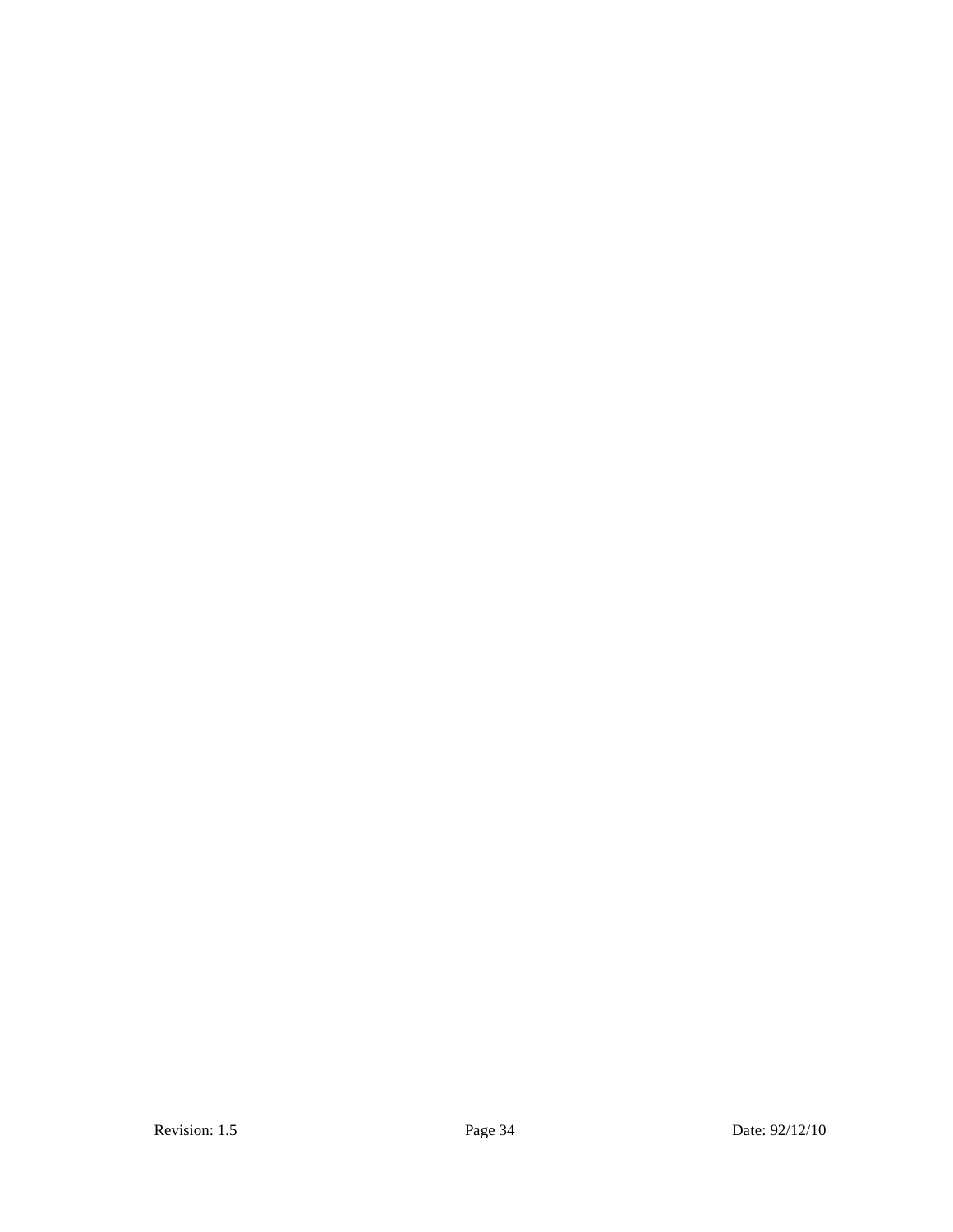## **4. Allowable Sequence of Transport Service Primitives**

The following tables describe the possible events that may occur on the interface and the possible states as viewed by the transport user that the interface may enter due to an event. The events map directly to the transport service interface primitives as described in section 2.

| state    | abbreviation      | description                                 | service type                         |
|----------|-------------------|---------------------------------------------|--------------------------------------|
| $sta_0$  | unbnd             | unbound                                     | T_COTS, T_COTS_ORD,<br><b>T_CLTS</b> |
| $sta_1$  | w_ack b_req       | awaiting acknowledgment<br>of T_BIND_REQ    | T_COTS, T_COTS_ORD,<br><b>T_CLTS</b> |
| $sta_2$  | w_ack u_req       | awaiting acknowledgment<br>of T_UNBIND_REQ  | T_COTS, T_COTS_ORD,<br><b>T_CLTS</b> |
| $sta_3$  | idle              | idle - no connection                        | T_COTS, T_COTS_ORD,<br><b>T_CLTS</b> |
| $sta_4$  | w_ack op_req      | awaiting acknowledgment<br>of T_OPTMGMT_REQ | T_COTS, T_COTS_ORD,<br><b>T_CLTS</b> |
| $sta_5$  | w_ack c_req       | awaiting acknowledgment<br>of T_CONN_REQ    | T_COTS, T_COTS_ORD                   |
| $sta_6$  | w_con c_req       | awaiting confirmation<br>of T_CONN_REQ      | T_COTS, T_COTS_ORD                   |
| $sta_7$  | $w_{res} c_{ind}$ | awaiting response<br>of T_CONN_IND          | T_COTS, T_COTS_ORD                   |
| $sta_8$  | w_ack c_res       | awaiting acknowledgment<br>of T_CONN_RES    | T_COTS, T_COTS_ORD                   |
| $sta_9$  | data t            | data transfer                               | T_COTS, T_COTS_ORD                   |
| $sta_10$ | w_ind or_rel      | awaiting T_ORDREL_IND                       | T_COTS_ORD                           |
| $sta_11$ | w_req or_rel      | awaiting T_ORDREL_REQ                       | T_COTS_ORD                           |
| $sta_12$ | w_ack dreq6       | awaiting acknowledgment<br>of T_DISCON_REQ  | T_COTS, T_COTS_ORD                   |
| $sta_13$ | w_ack dreq7       | awaiting acknowledgment<br>of T_DISCON_REQ  | T_COTS, T_COTS_ORD                   |
| sta 14   | w_ack dreq9       | awaiting acknowledgment<br>of T_DISCON_REQ  | T_COTS, T_COTS_ORD                   |
| $sta_15$ | w_ack dreq10      | awaiting acknowledgment<br>of T_DISCON_REQ  | T_COTS, T_COTS_ORD                   |
| $sta_16$ | w_ack dreq11      | awaiting acknowledgment<br>of T_DISCON_REQ  | T_COTS, T_COTS_ORD                   |

#### Possible States

**Figure 3.** Kernel Level Transport Interface States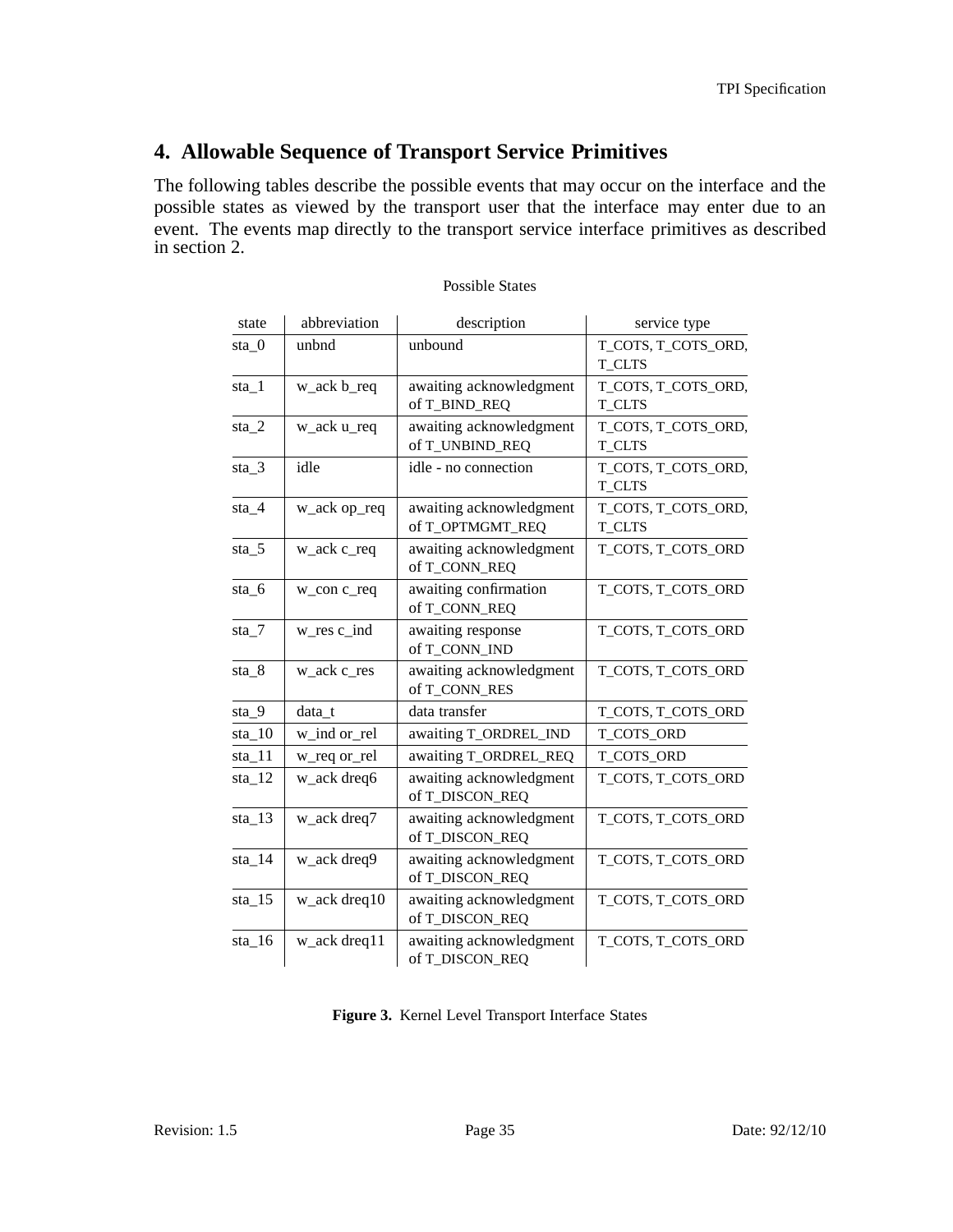## Variables and Outputs

The following describes the variables and outputs used in the state tables.

| variable | description                                                                                               |
|----------|-----------------------------------------------------------------------------------------------------------|
| q        | queue pair pointer of current <i>stream</i>                                                               |
| rq       | queue pair pointer of responding stream<br>as described in the T_CONN_RES primitive                       |
| outcnt   | counter for the number of outstanding<br>connection indications not responded to<br>by the transport user |

**Figure 4.** State table Variables

| output            | description                           |
|-------------------|---------------------------------------|
| $\lceil 1 \rceil$ | $\text{outcnt} = 0$                   |
| 2                 | outcnt = outcnt + 1                   |
| $\lceil 3 \rceil$ | outcnt = outcnt - $1$                 |
| [4]               | pass connection to queue as indicated |
|                   | in the T_CONN_RES primitive           |

**Figure 5.** State Table Outputs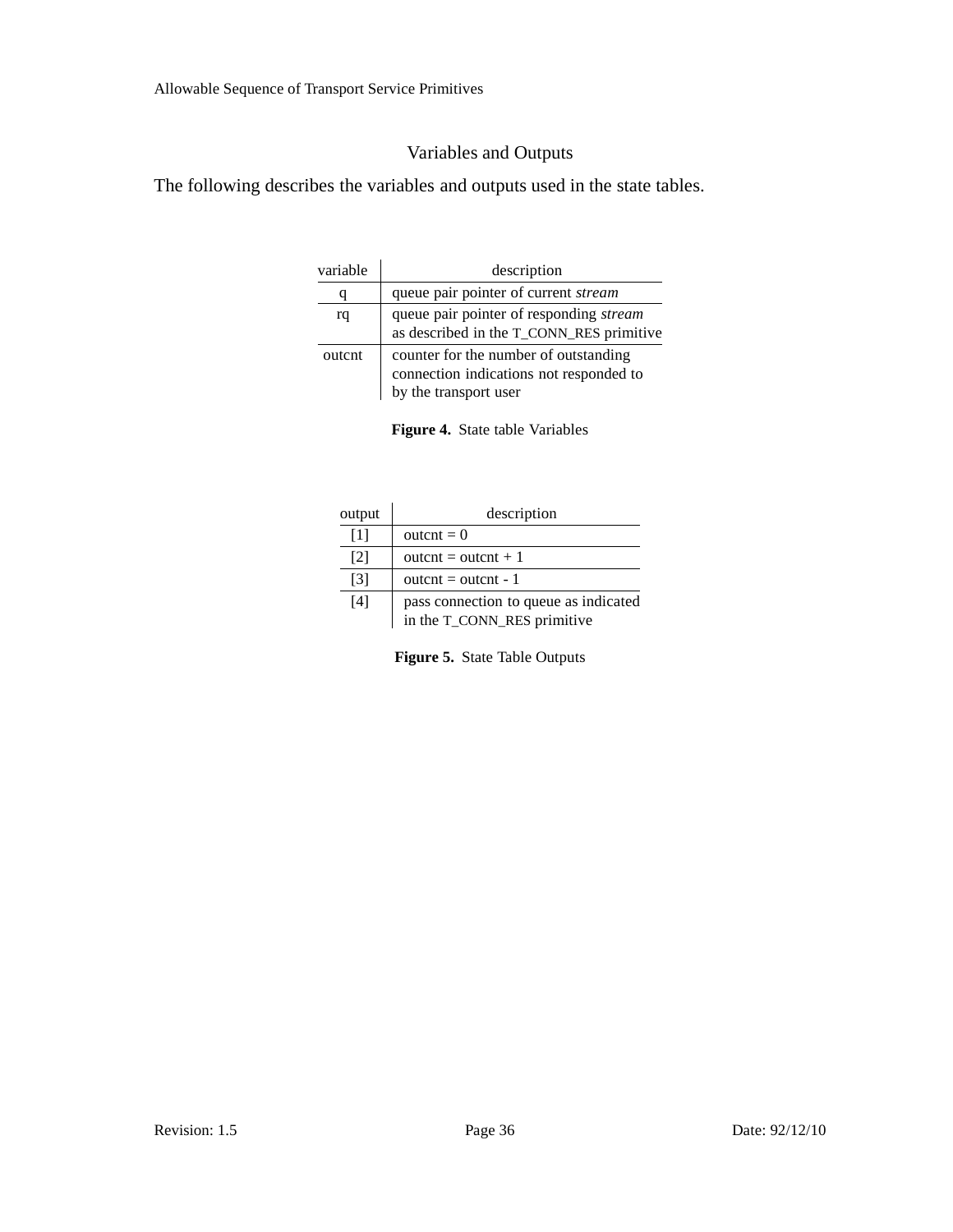## Outgoing Events

The following outgoing events are those which are initiated from the transport service user. They either make requests of the transport provider or respond to an event of the transport provider.

| event        | description             | service type        |
|--------------|-------------------------|---------------------|
| bind req     | bind request            | T_COTS, T_COTS_ORD, |
|              |                         | T CLTS              |
| unbind req   | unbind request          | T_COTS, T_COTS_ORD, |
|              |                         | T CLTS              |
| optmgmt_req  | options mgmt request    | T_COTS, T_COTS_ORD, |
|              |                         | T CLTS              |
| conn_req     | connection request      | T COTS, T COTS ORD  |
| conn_res     | connection response     | T_COTS, T_COTS_ORD  |
| discon_req   | disconnect request      | T COTS, T COTS ORD  |
| data req     | data request            | T_COTS, T_COTS_ORD  |
| exdata_req   | expedited data request  | T_COTS, T_COTS_ORD  |
| ordrel_req   | orderly release request | T COTS ORD          |
| unitdata_req | unitdata request        | T CLTS              |

**Figure 6.** Kernel Level Transport Interface Outgoing Events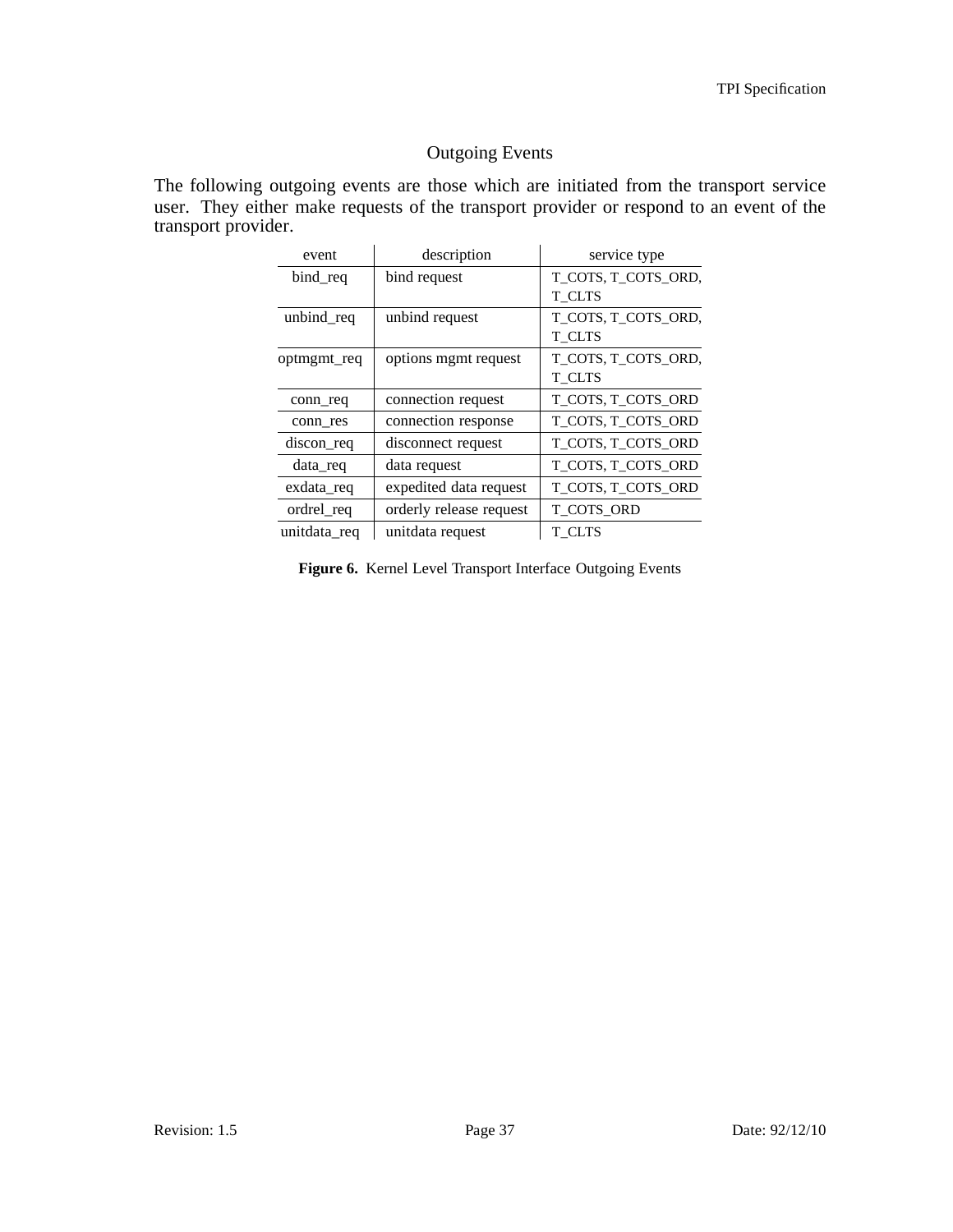## Incoming Events

The following incoming events are those which are initiated from the transport provider. They are either confirmations of a request or are indications to the transport user that an event has occurred.

| event        | description                                   | service type                         |
|--------------|-----------------------------------------------|--------------------------------------|
| bind_ack     | bind acknowledgment                           | T_COTS, T_COTS_ORD,<br><b>T_CLTS</b> |
| optmgmt_ack  | options mgmt acknowledgment                   | T_COTS, T_COTS_ORD,<br>T CLTS        |
| error_ack    | error acknowledgment                          | T_COTS, T_COTS_ORD,<br>T CLTS        |
| ok_ack1      | ok acknowledgment<br>$outcnt == 0$            | T_COTS, T_COTS_ORD,<br>T_CLTS        |
| ok ack2      | ok acknowledgment<br>outcnt = $1, q == rq$    | T_COTS, T_COTS_ORD,                  |
| ok_ack3      | ok acknowledgment<br>outcnt = $1, q$ ! = rq   | T_COTS, T_COTS_ORD,                  |
| ok_ack4      | ok acknowledgment<br>outcnt $> 1$             | T_COTS, T_COTS_ORD,                  |
| conn ind     | connection indication                         | T_COTS, T_COTS_ORD                   |
| conn_con     | connection confirmation                       | T_COTS, T_COTS_ORD                   |
| data ind     | data indication                               | T_COTS, T_COTS_ORD                   |
| exdata ind   | expedited data indication                     | T_COTS, T_COTS_ORD                   |
| ordrel ind   | orderly release indication                    | T_COTS_ORD                           |
| discon_ind1  | disconnect indication<br>$\text{outcnt} == 0$ | T_COTS, T_COTS_ORD                   |
| discon_ind2  | disconnect indication<br>outcnt $== 1$        | T_COTS, T_COTS_ORD                   |
| discon ind3  | disconnect indication<br>outcnt $> 1$         | T_COTS, T_COTS_ORD                   |
| pass_conn    | pass connection                               | T_COTS, T_COTS_ORD                   |
| unitdata ind | unitdata indication                           | <b>T_CLTS</b>                        |
| uderror ind  | unitdata error indication                     | T CLTS                               |

**Figure 7.** Kernel Level Transport Interface Incoming Events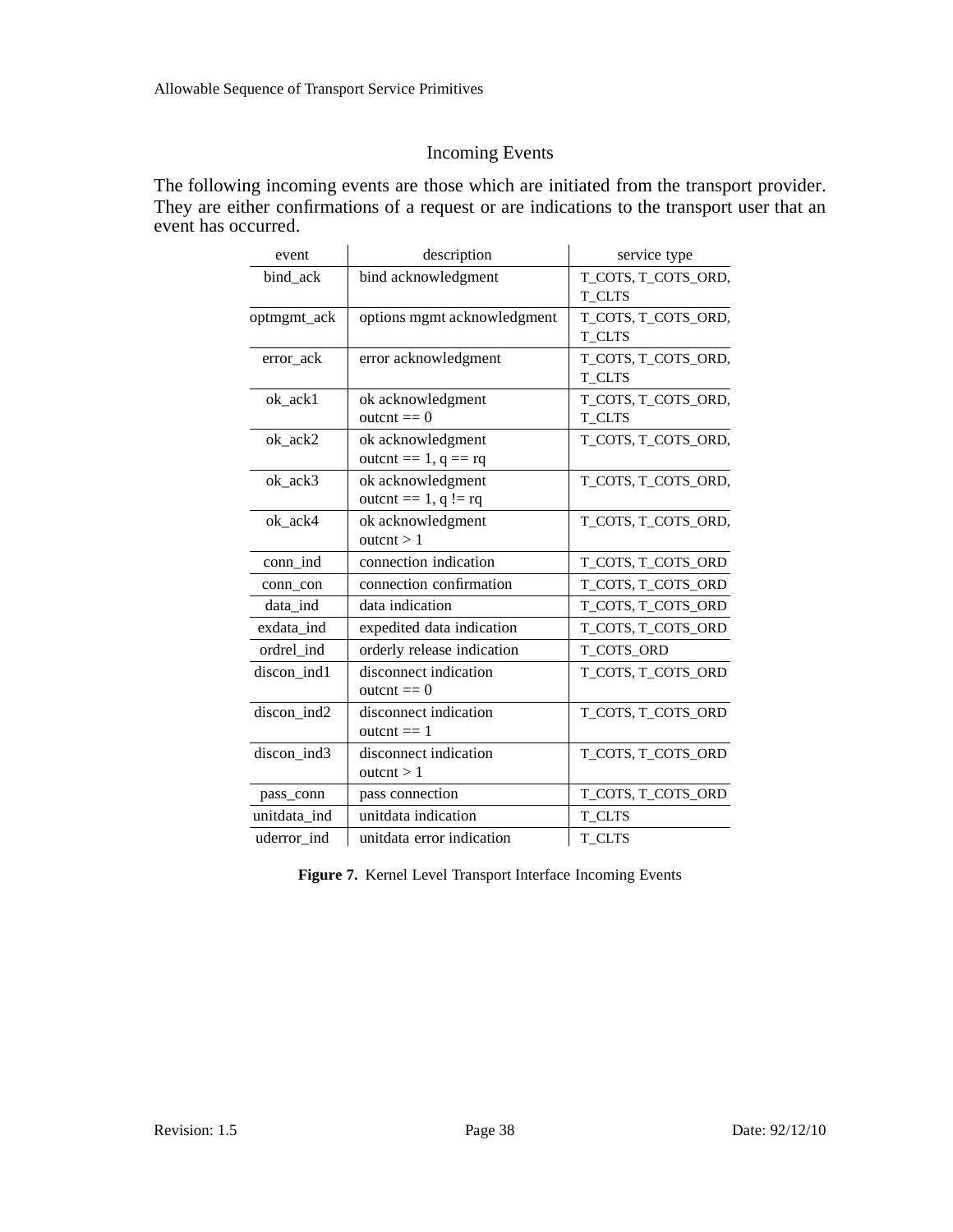### Transport Service State Tables

The following tables describes the possible next states the interface may enter given a current state and event.

The contents of each box represent the next state given the current state (column) and the current incoming or outgoing event (row). An empty box represents a state/event combination that is invalid. Along with the next state, each box may include an action. The transport provider must take the specific actions in the order specified in the state table.

| state<br>event | sta 0<br>unbnd | sta 1<br>$b_{\text{req}}$ | sta 2<br>w_ack w_ack<br>u_req | sta $3$<br>idle | sta 4<br>w ack<br>op_req |
|----------------|----------------|---------------------------|-------------------------------|-----------------|--------------------------|
| bind_req       | sta 1          |                           |                               |                 |                          |
| unbind_req     |                |                           |                               | sta 2           |                          |
| optmgmt_req    |                |                           |                               | sta 4           |                          |
| bind ack       |                | sta_3<br>$[1]$            |                               |                 |                          |
| optmgmt_ack    |                |                           |                               |                 | sta 3                    |
| error ack      |                | sta 0                     | sta 3                         |                 | sta 3                    |
| ok ack1        |                |                           | sta 0                         |                 |                          |

**Figure 8.** Initialization State Table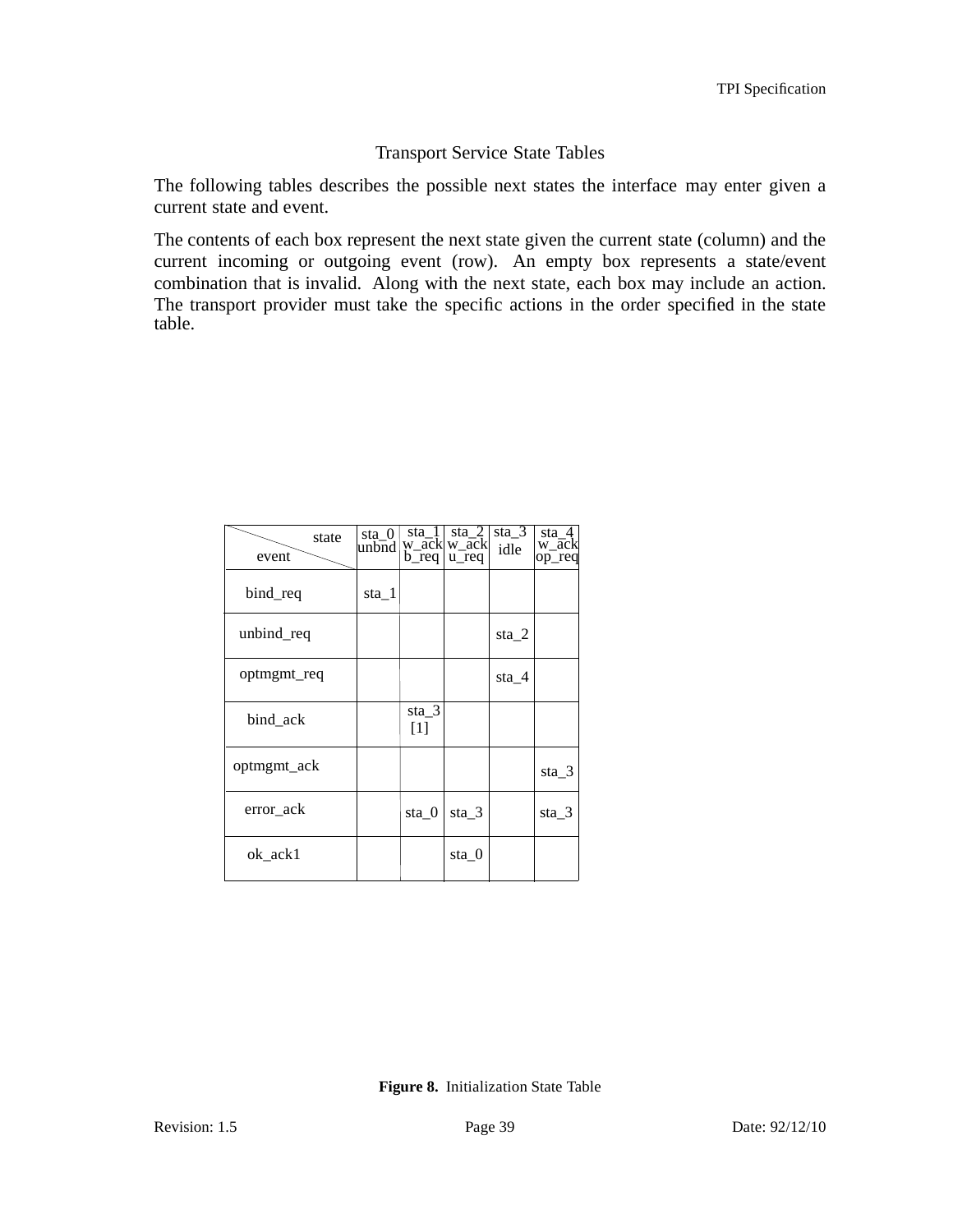| state<br>event | $sta_0$<br>unbnd | $sta_3$<br>idle            |         |         |                          |                                     |          |                                             |          |         |                             |         | ${\scriptsize \begin{array}{l c c c c c} \text{sta\_5} & \text{sta\_6} & \text{sta\_7} & \text{sta\_8} & \text{sta\_9} & \text{sta\_10} & \text{sta\_11} & \text{sta\_12} & \text{sta\_13} & \text{sta\_14} & \text{sta\_15} & \text{sta\_16} \\ \text{w\_ack} & \text{w\_con} & \text{w\_ack} & \text{w\_ack} & \text{w\_ack} & \text{w\_ack} & \text{w\_ack} & \text{w\_ack} & \text{w\_ack} & \text{w\_ack} & \text{w\_ack} & \text{w\_ack} & \$ |          |
|----------------|------------------|----------------------------|---------|---------|--------------------------|-------------------------------------|----------|---------------------------------------------|----------|---------|-----------------------------|---------|-----------------------------------------------------------------------------------------------------------------------------------------------------------------------------------------------------------------------------------------------------------------------------------------------------------------------------------------------------------------------------------------------------------------------------------------------------|----------|
| conn_req       |                  | $sta_5$                    |         |         |                          |                                     |          |                                             |          |         |                             |         |                                                                                                                                                                                                                                                                                                                                                                                                                                                     |          |
| conn_res       |                  |                            |         |         | sta_8                    |                                     |          |                                             |          |         |                             |         |                                                                                                                                                                                                                                                                                                                                                                                                                                                     |          |
| discon_req     |                  |                            |         |         | sta_12 sta_13            |                                     |          | $\frac{14}{\text{sta}\_15}{\text{sta}\_16}$ |          |         |                             |         |                                                                                                                                                                                                                                                                                                                                                                                                                                                     |          |
| data_req       |                  |                            |         |         |                          |                                     | sta_9    |                                             | $sta_11$ |         |                             |         |                                                                                                                                                                                                                                                                                                                                                                                                                                                     |          |
| exdata_req     |                  |                            |         |         |                          |                                     | sta_9    |                                             | $sta_11$ |         |                             |         |                                                                                                                                                                                                                                                                                                                                                                                                                                                     |          |
| ** ordrel_req  |                  |                            |         |         |                          |                                     | $sta_10$ |                                             | $sta_3$  |         |                             |         |                                                                                                                                                                                                                                                                                                                                                                                                                                                     |          |
| conn_ind       |                  | $\frac{\text{sta}}{[2]}$ 7 |         |         | $\frac{\text{sta}}{[2]}$ |                                     |          |                                             |          |         |                             |         |                                                                                                                                                                                                                                                                                                                                                                                                                                                     |          |
| conn_con       |                  |                            |         | $sta_9$ |                          |                                     |          |                                             |          |         |                             |         |                                                                                                                                                                                                                                                                                                                                                                                                                                                     |          |
| data_ind       |                  |                            |         |         |                          |                                     |          | $sta_9$  sta_10                             |          |         |                             |         |                                                                                                                                                                                                                                                                                                                                                                                                                                                     |          |
| exdata_ind     |                  |                            |         |         |                          |                                     |          | sta_9 sta_10                                |          |         |                             |         |                                                                                                                                                                                                                                                                                                                                                                                                                                                     |          |
| ** ordrel_ind  |                  |                            |         |         |                          |                                     |          | $sta_11$ sta $3$                            |          |         |                             |         |                                                                                                                                                                                                                                                                                                                                                                                                                                                     |          |
| discon_ind1    |                  |                            |         | $sta_3$ |                          |                                     | $sta_3$  | $sta_3$                                     | $sta_3$  |         |                             |         |                                                                                                                                                                                                                                                                                                                                                                                                                                                     |          |
| discon_ind2    |                  |                            |         |         | $sta_3$<br>[3]           |                                     |          |                                             |          |         |                             |         |                                                                                                                                                                                                                                                                                                                                                                                                                                                     |          |
| discon_ind3    |                  |                            |         |         | $\text{sta}$ 7<br>$[3]$  |                                     |          |                                             |          |         |                             |         |                                                                                                                                                                                                                                                                                                                                                                                                                                                     |          |
| error_ack      |                  |                            | $sta_3$ |         |                          | $sta_7$                             |          |                                             |          | sta_6   | $sta_7$                     |         | $\vert \text{sta\_9} \vert \text{sta\_10}$                                                                                                                                                                                                                                                                                                                                                                                                          | $sta_11$ |
| ok_ack1        |                  |                            | sta_6   |         |                          |                                     |          |                                             |          | $sta_3$ |                             | $sta_3$ | $sta_3$                                                                                                                                                                                                                                                                                                                                                                                                                                             | $sta_3$  |
| ok_ack2        |                  |                            |         |         |                          | $sta_9$<br>[3]                      |          |                                             |          |         | $sta_3$<br>$\overline{[3]}$ |         |                                                                                                                                                                                                                                                                                                                                                                                                                                                     |          |
| ok_ack3        |                  |                            |         |         |                          | $sta_3$<br>[3][4]                   |          |                                             |          |         | $sta_3$<br>[3]              |         |                                                                                                                                                                                                                                                                                                                                                                                                                                                     |          |
| ok_ack4        |                  |                            |         |         |                          | $\overline{\text{sta}}$ 7<br>[3][4] |          |                                             |          |         | sta<br>$[3]$                |         |                                                                                                                                                                                                                                                                                                                                                                                                                                                     |          |
| pass_conn      | sta_9            | $sta_9$                    |         |         |                          |                                     |          |                                             |          |         |                             |         |                                                                                                                                                                                                                                                                                                                                                                                                                                                     |          |

\*\* Only supported if service is type T\_COTS\_ORD

**Figure 9.** Connection/Release/Data-Transfer State Table for Connection Oriented Service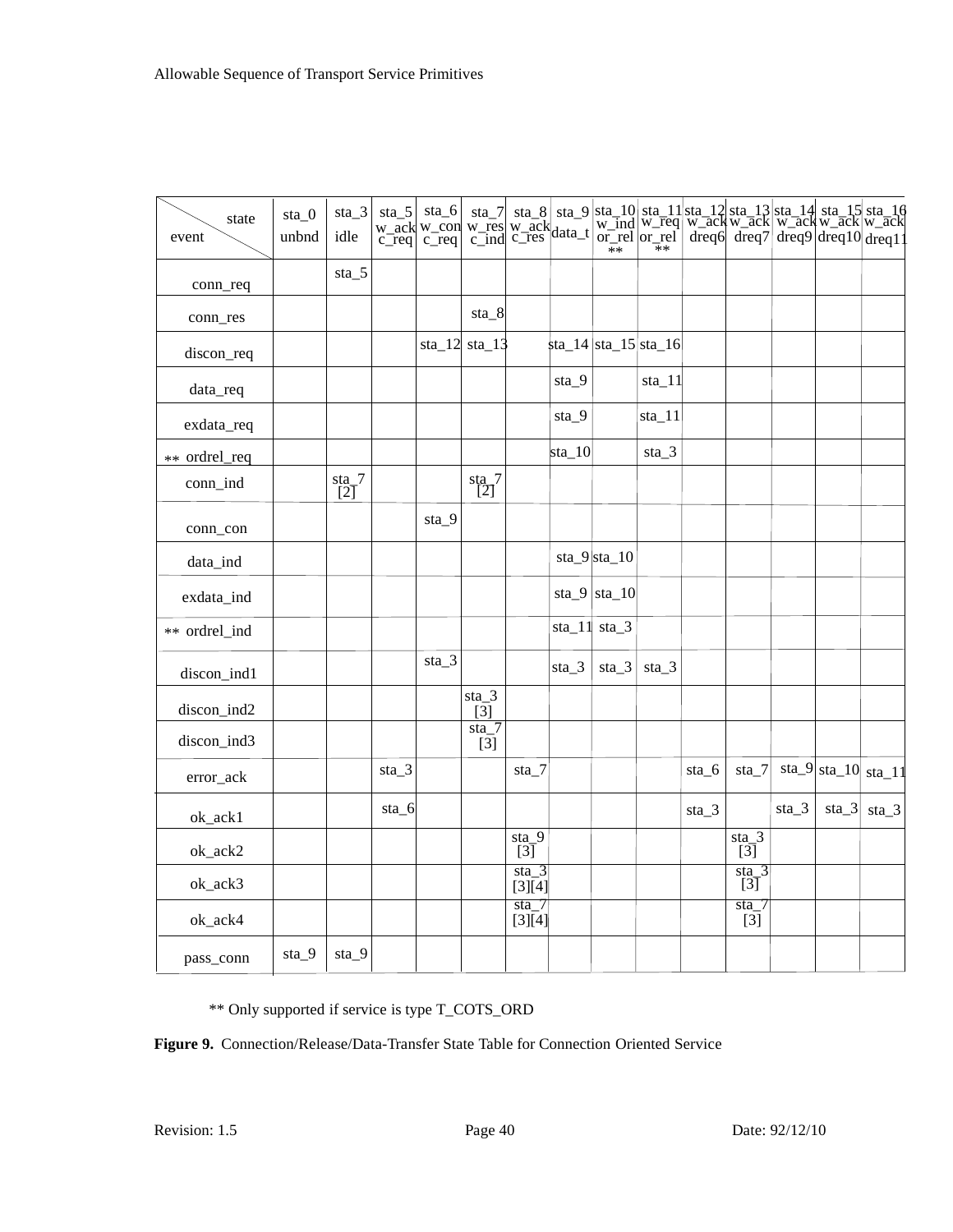| state<br>event | sta 3<br>idle |
|----------------|---------------|
| unitdata_req   | sta $3$       |
| unitdata ind   | sta 3         |
| uderror_ind    | sta 3         |

**Figure 10.** Data-Transfer State Table for Connectionless Service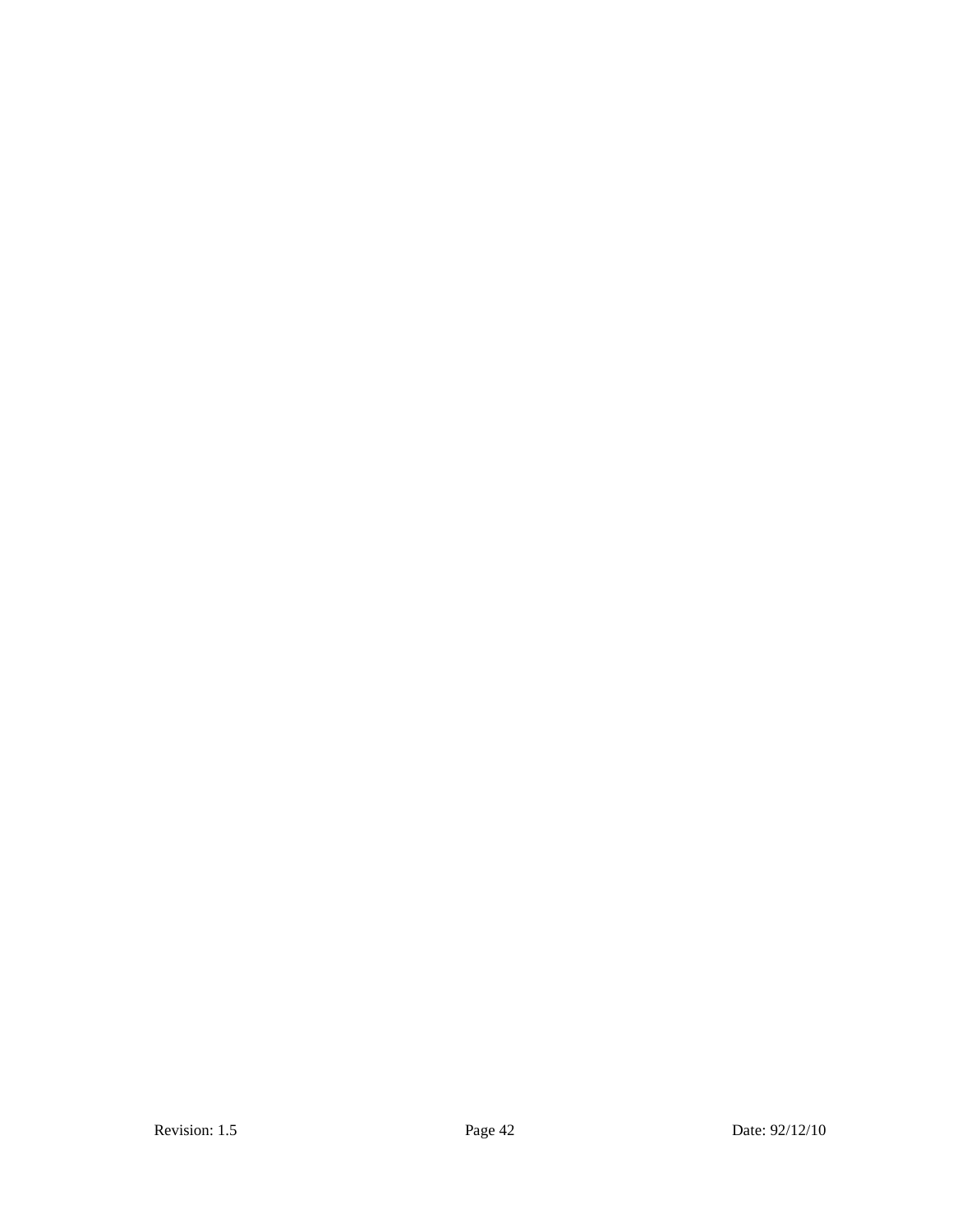## **5. Transport Primitive Precedence**

The following describes the precedence of the transport primitives for both the *stream*<sup>14</sup> write and read queues.



Key

blank: not applicable / queue should be empty

- 1 : X has no precedence over Y
- 2 : X has precedence over Y
- 3 : X has precedence over Y
	- and Y must be removed
- both X and Y must be removed 4 : X has precedence over Y and
- 5 : X may have precedence over Y
	- (choice of user) and if X does, then
	- it is the same as 3

**Figure 11.** *Stream* Write Queue Precedence Table

\_\_\_\_\_\_\_\_\_\_\_\_\_\_\_\_\_\_

<sup>14.</sup> The *stream* queue which contains the transport user initiated primitives is referred to as the *stream* write queue. The *stream* queue which contains the transport provider initiated primitives is referred to as the *stream* read queue.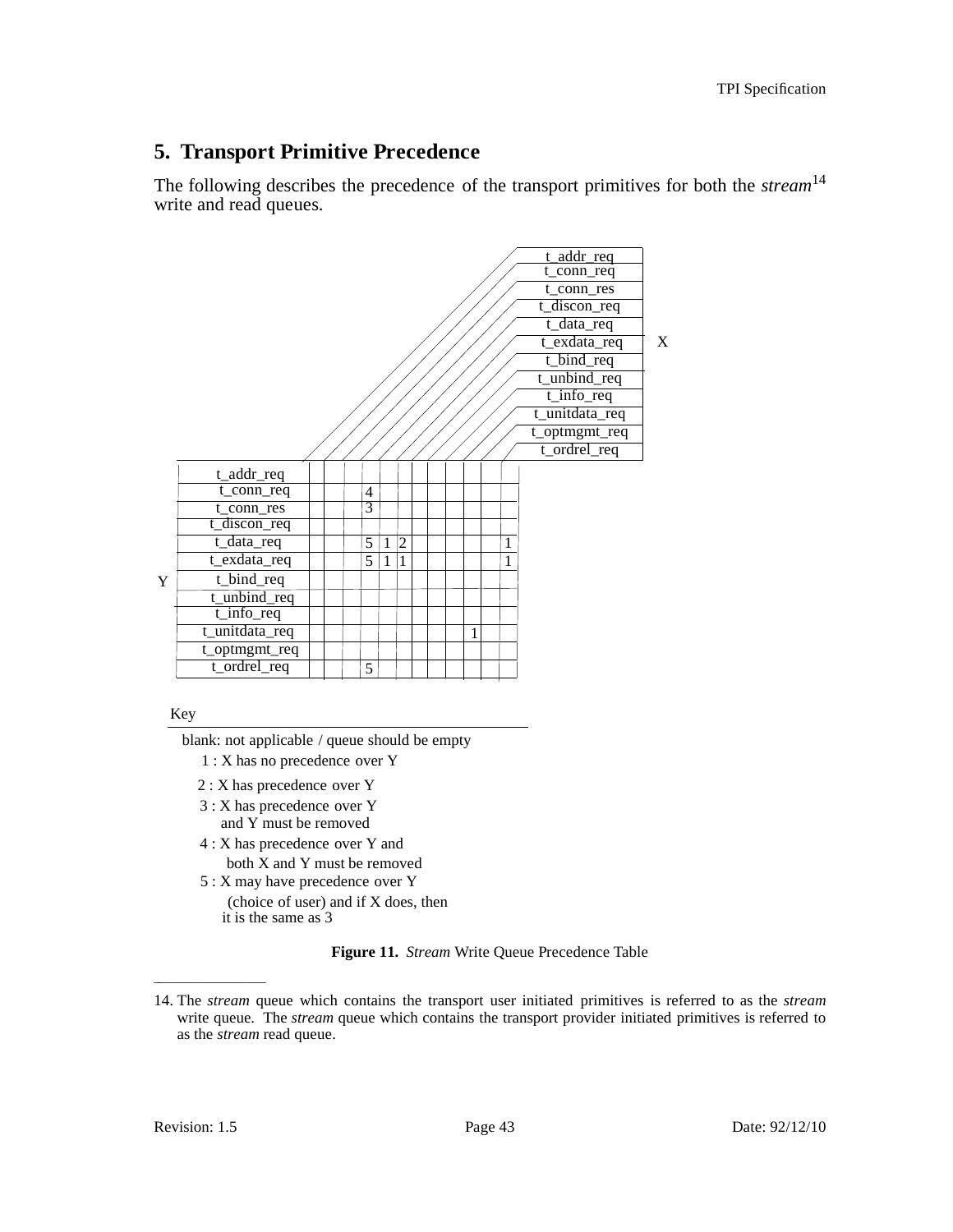|   |                     |              |                |                |   |                |  |                |                |              |                |                |   | t addr ack      |   |
|---|---------------------|--------------|----------------|----------------|---|----------------|--|----------------|----------------|--------------|----------------|----------------|---|-----------------|---|
|   |                     |              |                |                |   |                |  |                |                |              |                |                |   | $t_{conn\_ind}$ |   |
|   |                     |              |                |                |   |                |  |                |                |              |                |                |   | t_conn_con      |   |
|   |                     |              |                |                |   |                |  |                |                |              |                |                |   | t_discon_ind    |   |
|   |                     |              |                |                |   |                |  |                |                |              |                |                |   | $t_data$ ind    |   |
|   |                     |              |                |                |   |                |  |                |                |              |                |                |   | t_exdata_ind    |   |
|   |                     |              |                |                |   |                |  |                |                |              |                |                |   | t_info_ack      | X |
|   |                     |              |                |                |   |                |  |                |                |              |                |                |   | t_bind_ack      |   |
|   |                     |              |                |                |   |                |  |                |                |              |                |                |   | t_error_ack     |   |
|   |                     |              |                |                |   |                |  |                |                |              |                |                |   | t_ok_ack        |   |
|   |                     |              |                |                |   |                |  |                |                |              |                |                |   | t_unitdata_ind  |   |
|   |                     |              |                |                |   |                |  |                |                |              |                |                |   | t_uderror_ind   |   |
|   |                     |              |                |                |   |                |  |                |                |              |                |                |   | t_optmgmt_ack   |   |
|   |                     |              |                |                |   |                |  |                |                |              |                |                |   | t_ordrel_ack    |   |
|   | t_addr_ack          |              |                |                |   |                |  |                |                |              |                |                |   |                 |   |
|   | $t_{\rm conn\_ind}$ |              |                | 4              |   |                |  |                |                |              |                |                |   |                 |   |
|   | t_conn_con          |              |                | $\overline{3}$ | 1 | 1              |  |                |                |              |                |                |   |                 |   |
|   | t_discon_ind        | 1            |                |                |   |                |  | $\overline{2}$ | $\overline{c}$ |              |                |                |   |                 |   |
|   | t_data_ind          |              |                | 5              | 1 | $\overline{c}$ |  |                | 1              |              |                |                | 1 |                 |   |
|   | t_exdata_ind        |              |                | $\overline{5}$ | 1 | 1              |  |                | 1              |              |                |                | 1 |                 |   |
|   | $t$ _info_ack       |              |                |                |   |                |  |                |                |              |                |                |   |                 |   |
| Y | t_bind_ack          | 1            |                |                |   |                |  |                |                |              |                |                |   |                 |   |
|   | t_error_ack         | 1            | 1              | 1              | 1 | 1              |  |                |                |              |                |                |   |                 |   |
|   | t_ok_ack            | 1            | $\overline{1}$ | 1              | 1 | $\mathbf{1}$   |  |                |                |              |                |                |   |                 |   |
|   | t_unitdata_ind      |              |                |                |   |                |  | $\overline{2}$ |                | 1            | $\overline{2}$ | $\overline{2}$ |   |                 |   |
|   | t_uderror_ind       |              |                |                |   |                |  | 1              |                | 1            | 1              | 1              |   |                 |   |
|   | t_optmgmt_ack       | $\mathbf{1}$ |                |                |   |                |  |                |                | $\mathbf{1}$ | 1              |                |   |                 |   |
|   | t_ordrel_ack        | 1            |                | 5              |   |                |  | $\overline{2}$ | $\overline{2}$ |              |                |                |   |                 |   |
|   |                     |              |                |                |   |                |  |                |                |              |                |                |   |                 |   |

#### Key

blank: not applicable / queue should be empty

- 1 : X has no precedence over Y
- 2 : X has precedence over Y
- 3 : X has precedence over Y and Y must be removed
- 4 : X has precedence over Y and both X and Y must be removed
- 5 : X may have precedence over Y (choice of user) and if X does, then it is the same as 3

**Figure 12.** *Stream* Read Queue Precedence Table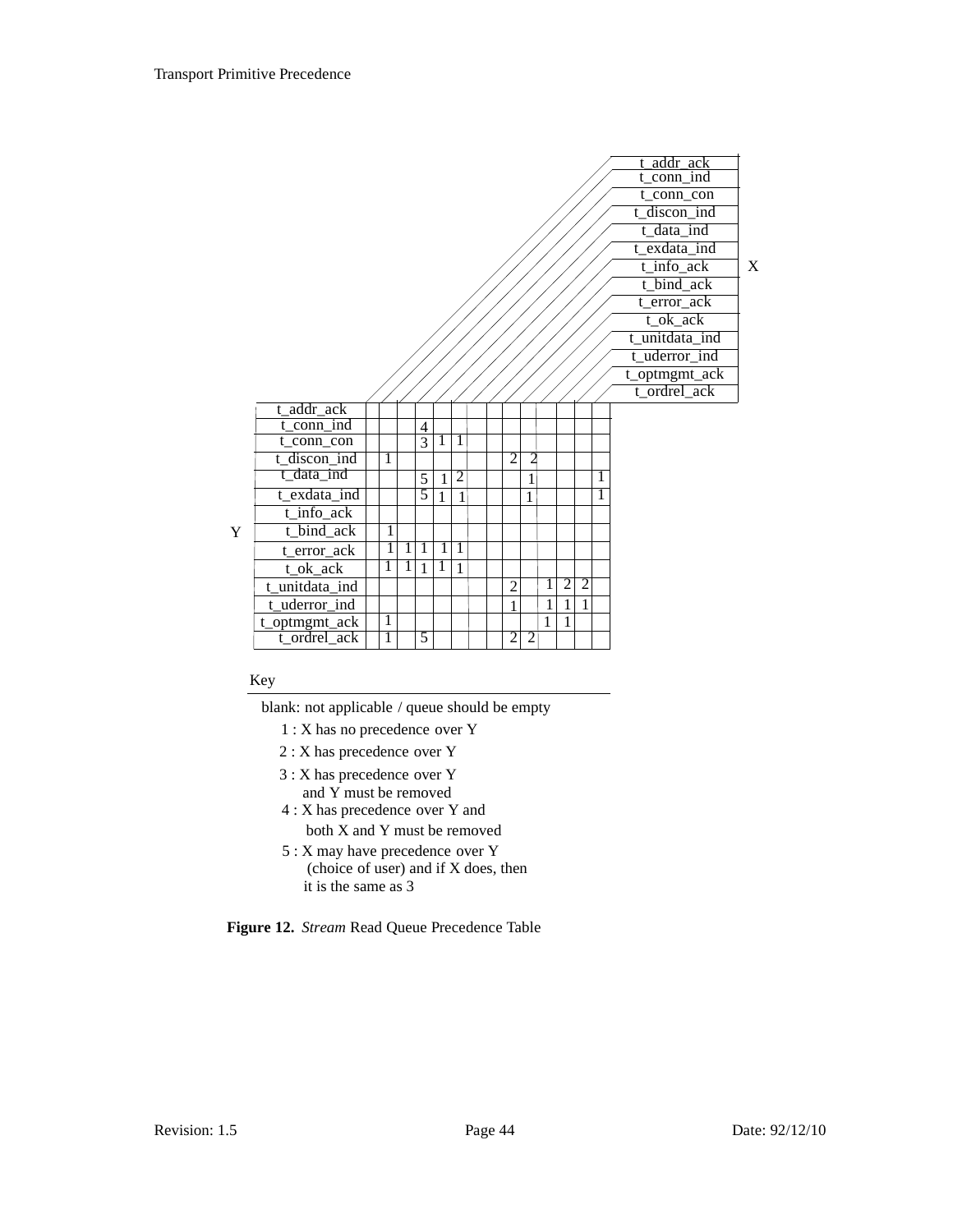## PLEASE DISCARD THIS PAGE!!!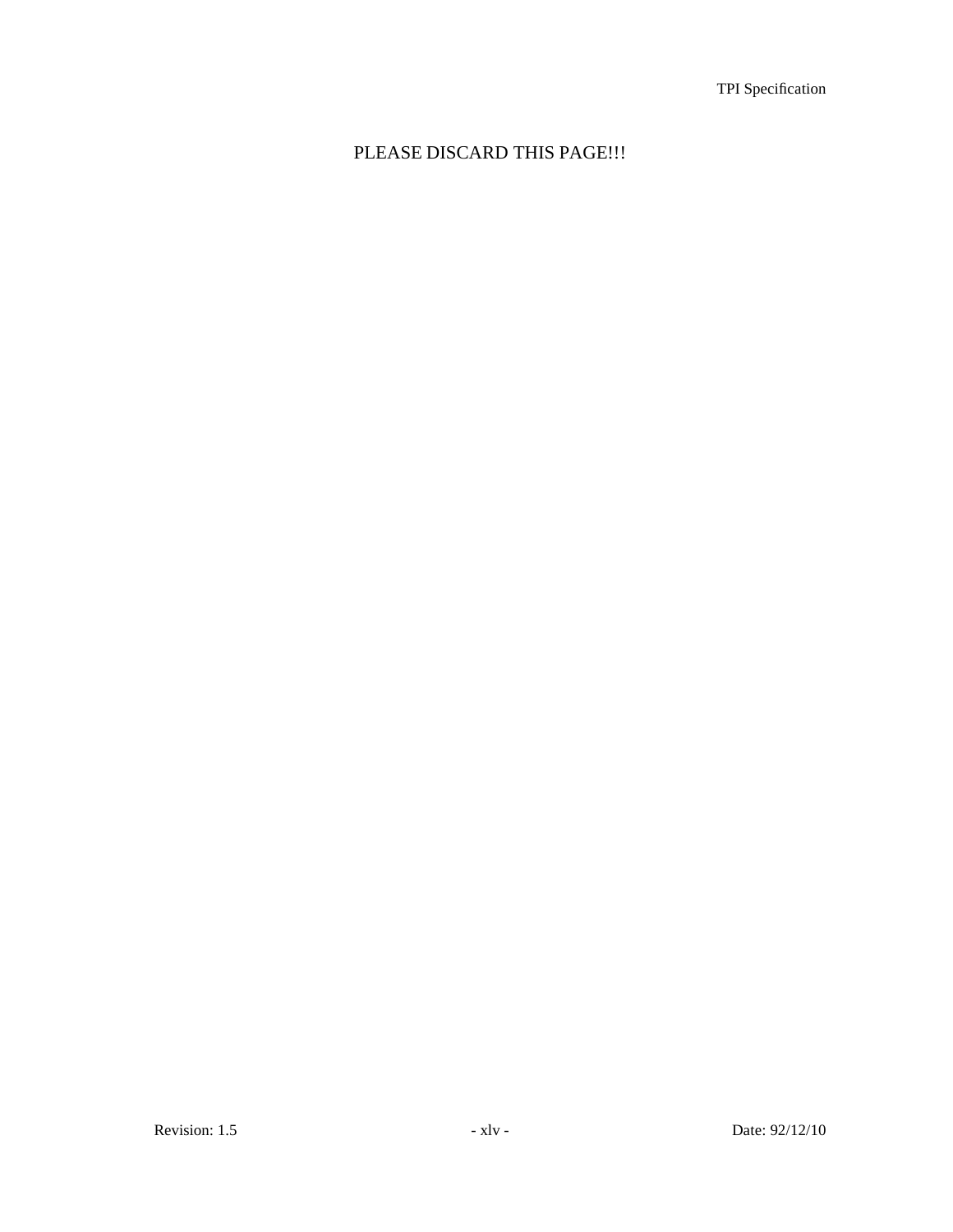## Table of Contents

| 1. Introduction .                                                                                                           |   |  | $\mathbf{1}$   |
|-----------------------------------------------------------------------------------------------------------------------------|---|--|----------------|
| 2. Transport Provider Interface<br>$\ddot{\phantom{a}}$                                                                     |   |  | $\mathfrak{Z}$ |
| 2.1 Common Transport Primitives .                                                                                           |   |  | 5              |
| 2.1.1 User-Originated Primitives<br>.                                                                                       |   |  | 5              |
| 2.1.1.1 T_INFO_REQ - get transport protocol parameter                                                                       |   |  |                |
| sizes. $\cdot$ .<br>$\ddot{\phantom{a}}$<br>$\cdots$                                                                        |   |  | 5              |
| 2.1.1.2 T_BIND_REQ - bind protocol address request.                                                                         |   |  | 5              |
| 2.1.1.3 T_UNBIND_REQ - unbind protocol address                                                                              |   |  |                |
| request. $\cdots$                                                                                                           |   |  | $\tau$         |
| 2.1.1.4 T_OPTMGMT_REQ - options management. .                                                                               |   |  | $\tau$         |
| 2.1.1.5 T_ADDR_REQ - get protocol addresses request.                                                                        |   |  | $\overline{9}$ |
| 2.1.2 Provider-Originated Primitives                                                                                        |   |  | 9              |
| 2.1.2.1 T_INFO_ACK - protocol information                                                                                   |   |  |                |
| acknowledgment.                                                                                                             |   |  | 9              |
| 2.1.2.2 T_BIND_ACK - bind protocol address                                                                                  |   |  |                |
| acknowledgment.                                                                                                             |   |  | 12             |
| 2.1.2.3 T_OPTMGMT_ACK - option management                                                                                   |   |  |                |
| acknowledgment.                                                                                                             |   |  | 13             |
| 2.1.2.4 T_ERROR_ACK - error acknowledgment.                                                                                 |   |  | 14             |
| 2.1.2.5 T_OK_ACK - success acknowledgment.                                                                                  |   |  | 15             |
| 2.1.2.6 T_ADDR_ACK - get protocol addresses                                                                                 |   |  |                |
| acknowledgment.                                                                                                             |   |  | 16             |
| 2.2 Connection-Mode Transport Primitives                                                                                    |   |  | 17             |
| 2.2.1 User-Originated Primitives                                                                                            |   |  | 17             |
| 2.2.1.1 $T_{\text{CONN}}$ REQ - connect request.                                                                            |   |  | 17             |
| 2.2.1.2 T_CONN_RES - connection response.                                                                                   |   |  | 18             |
| 2.2.1.3 T_DISCON_REQ - disconnect request.                                                                                  |   |  | 19             |
| 2.2.1.4 T_DATA_REQ - data request. $\cdot \cdot \cdot \cdot \cdot \cdot \cdot \cdot$                                        |   |  | 20             |
| 2.2.1.5 T_EXDATA_REQ - expedited data request.                                                                              | . |  | 21             |
| 2.2.1.6 T_ORDREL_REQ - orderly release request.                                                                             |   |  | 22             |
| 2.2.2 Provider-Originated Primitives                                                                                        |   |  | 22             |
|                                                                                                                             |   |  | 23             |
| 2.2.2.1 T_CONN_IND - connect indication.                                                                                    |   |  |                |
| $2.2.2.2$ T_CONN_CON - connection confirm. $\cdot \cdot \cdot \cdot \cdot$<br>2.2.2.3 T DISCON IND - disconnect indication. |   |  | 23             |
|                                                                                                                             |   |  | 23             |
| 2.2.2.4 T_DATA_IND - data indication. $\cdot \cdot \cdot \cdot \cdot \cdot \cdot$                                           |   |  | 24             |
| 2.2.2.5 T_EXDATA_IND - expedited data indication.                                                                           |   |  | 24             |
| 2.2.2.6 T_ORDREL_IND - orderly release indication.                                                                          |   |  | 25             |
| 2.3 Connectionless-Mode Transport Primitives                                                                                |   |  | 26             |
| 2.3.1 User-Originated Primitives                                                                                            |   |  | 26             |
| 2.3.1.1 T_UNITDATA_REQ - unitdata request.                                                                                  |   |  | 26             |
| 2.3.2 Provider-Originated Primitives                                                                                        |   |  | 26             |
| $-i-$<br>Revision: 1.5                                                                                                      |   |  | Date: 92/12/10 |